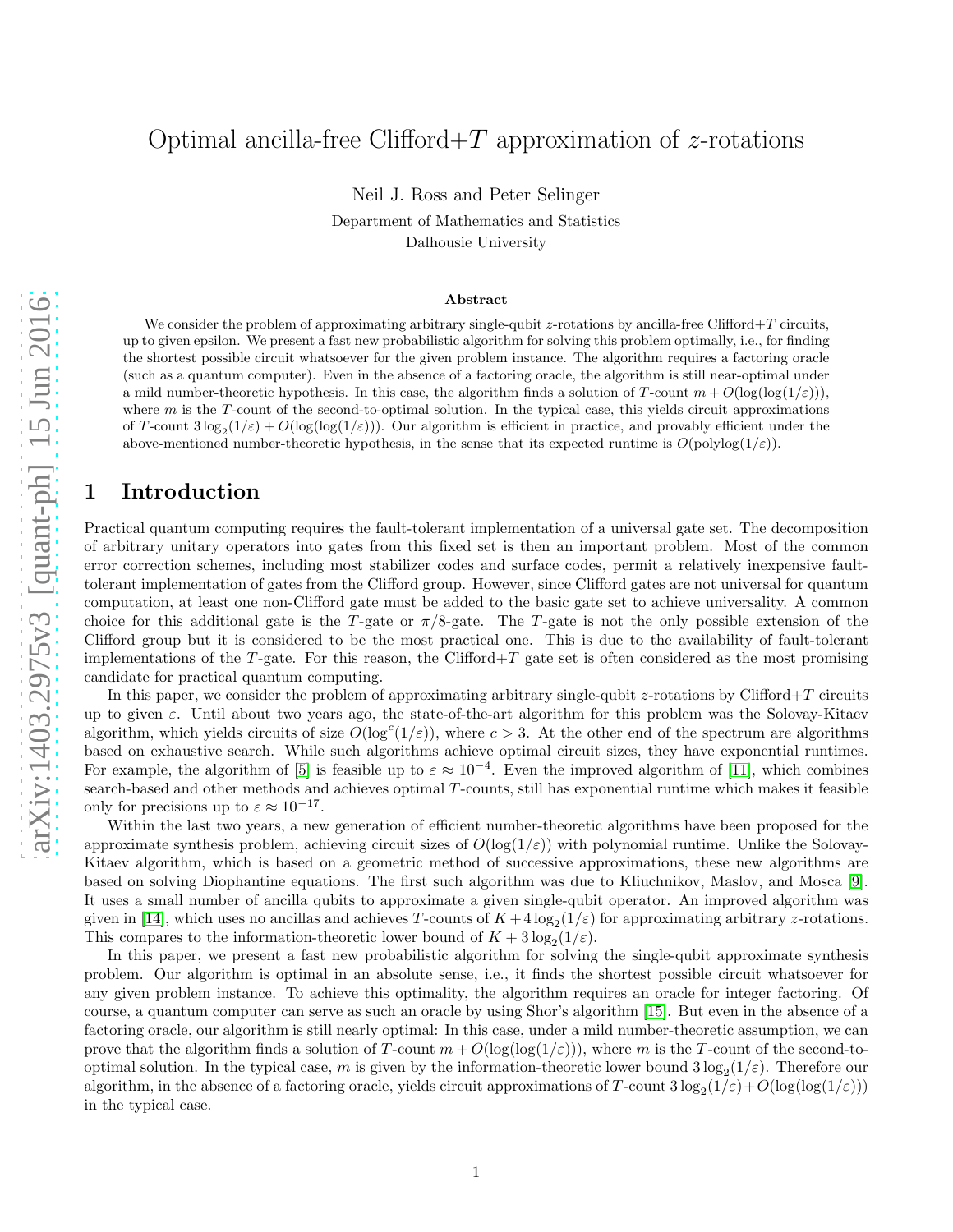We note that our algorithm is optimal only for the *specific* problem of approximating a given z-rotation by a linear sequence of single-qubit Clifford+T gates. It is already known that even smaller gate counts and/or circuit depths are achievable using additional techniques, such as ancillas, measurements, or state distillation [\[4,](#page-38-2) [16,](#page-39-3) [3,](#page-38-3) [2\]](#page-38-4). In particular, the methods of  $[3]$  produce so-called repeat-until-success circuits whose expected  $T$ -count is below the information theoretic lower bound for deterministic circuits.

It is likely that in the future, the existence of an efficient approximate synthesis algorithm will be considered an essential requirement for any universal gate set proposed for practical quantum computing, of similar importance, say, as the existence of a fault-tolerant implementation. Our algorithm is specialized to the Clifford+T gate set which is arguably the most relevant gate set to practical quantum computing. However, similar number-theoretic methods are also applicable to certain other universal gate sets. For example, Bocharov et al. [\[1\]](#page-38-5) gave an efficient synthesis algorithm for the Clifford+V gate set that achieves gate counts linear in  $\log(1/\varepsilon)$ , and Kliuchnikov et al. [\[8\]](#page-38-6) did the same for the  $\langle F, \mathcal{T} \rangle$  gate set. One may reasonably expect these gate sets to be amenable to the same kind of optimal synthesis that we provide here for the Clifford+T gate set.

## 2 Overview

Recall that the single-qubit Clifford group is generated by the Hadamard gate  $H$ , the phase gate  $S$ , and the scalar  $\omega = e^{i\pi/4}$ . By adding the non-Clifford operator T, one obtains a universal gate set for quantum computing.

$$
\omega = e^{i\pi/4}, \quad H = \frac{1}{\sqrt{2}} \begin{pmatrix} 1 & 1 \\ 1 & -1 \end{pmatrix}, \quad S = \begin{pmatrix} 1 & 0 \\ 0 & i \end{pmatrix}, \quad T = \begin{pmatrix} 1 & 0 \\ 0 & e^{i\pi/4} \end{pmatrix}.
$$

Our goal is to approximate an arbitrary z-rotation

$$
R_z(\theta) = e^{-i\theta Z/2} = \begin{pmatrix} e^{-i\theta/2} & 0\\ 0 & e^{i\theta/2} \end{pmatrix}
$$

by a Clifford+T operator up to given  $\varepsilon > 0$ . By a result of Kliuchnikov, Maslov, and Mosca [\[10\]](#page-38-7), a unitary  $2 \times 2$ operator can be exactly written as a product of  $Clifford+T$  operators if and only if all of its matrix entries belong to the ring  $\mathbb{D}[\omega] = \mathbb{Z}[\frac{1}{\sqrt{2}}]$  $\frac{1}{2}$ , *i*. Our strategy is therefore to approximate  $R_z(\theta)$  by a unitary operator of the form

$$
U = \left( \begin{array}{cc} u & -t^{\dagger} \\ t & u^{\dagger} \end{array} \right),
$$

<span id="page-1-1"></span>where  $u, t \in \mathbb{D}[\omega]$ . This problem can be solved in two stages:

- <span id="page-1-0"></span>(1) find a suitable candidate  $u \in \mathbb{D}[\omega]$  that is a good approximation of  $e^{-i\theta/2}$ ;
- (2) solve the Diophantine equation  $u^{\dagger}u + t^{\dagger}t = 1$ , to ensure that U is unitary.

Problem [\(2\)](#page-1-0) can be solved by standard number-theoretic methods. In the interest of self-containedness, we summarize these methods in Section [6](#page-10-0) and Appendix [C.](#page-32-0) In general, solving the Diophantine equation in [\(2\)](#page-1-0) requires the ability to factor large integers. However, if no efficient factoring method is available, then (modulo a mild number-theoretic assumption), the Diophantine equation can still be solved with large enough probability to ensure that at most  $O(\log(1/\varepsilon))$  candidates need to be tried.

The main new technical innovation of this paper is a new and optimal solution to problem [\(1\)](#page-1-1). It turns out that the "suitability" of a candidate u can be expressed as a problem of the form  $u \in A$  and  $u^{\bullet} \in B$ , where A and B are fixed convex subsets of the complex plane depending only on  $\theta$  and  $\varepsilon$ , and  $(-)$  is the automorphism of the ring  $\mathbb{D}[\omega]$  obtained by mapping  $\sqrt{2}$  to  $-\sqrt{2}$ . We call such a problem a two-dimensional grid problem. In Sections [4](#page-2-0) and [5,](#page-4-0) we formulate a general algorithm for solving one- and two-dimensional grid problems efficiently. Our algorithm proceeds by transforming the sets  $A$  and  $B$  using invertible linear operators that preserve solutions to the given problem, which we call grid operators. We show that for any two convex sets A and B one can construct a grid operator G such that the action of G on A and B normalizes the grid problem in an appropriate sense. The main technical ingredient that makes our solution efficient is an iterative process for constructing  $G$ , which is detailed in Appendix [A.](#page-22-0)

The rest of this paper is organized as follows. In Section [3,](#page-2-1) we review some basic notions from algebra. We discuss one- and two-dimensional grid problems in Sections [4](#page-2-0) and [5,](#page-4-0) respectively. In Section [6,](#page-10-0) we show how to solve the relevant Diophantine equation. A detailed description of the main synthesis algorithm is given in Section [7.](#page-11-0) In Section [8,](#page-13-0) we analyze the algorithm's correctness, optimality, and complexity. Some experimental results are given in Section [10.](#page-20-0) For better readability of the main body of the paper, certain technical results are proved in the appendices.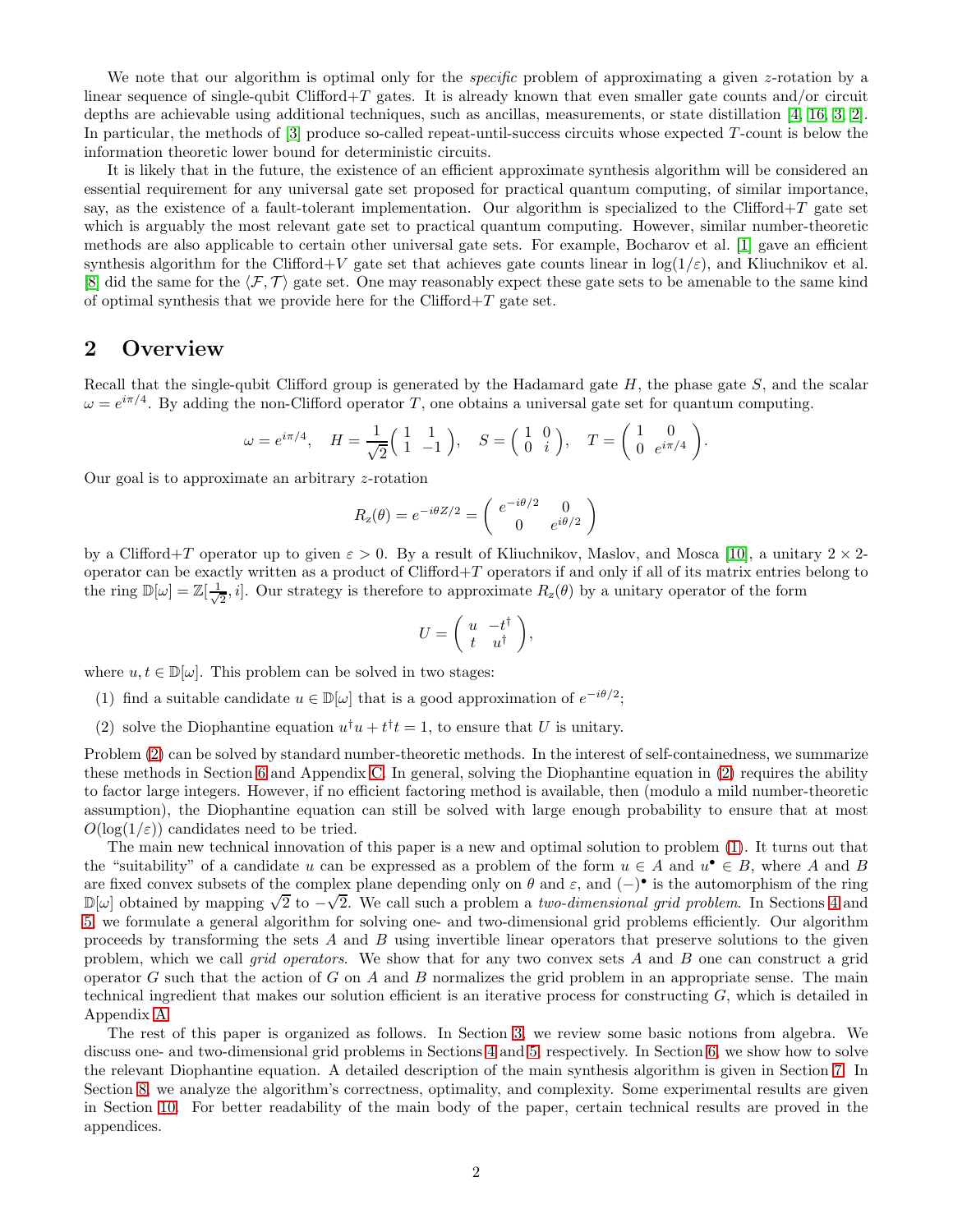## <span id="page-2-1"></span>3 Some algebra

We introduce some notation and algebraic prerequisites. The set of natural numbers, including 0, is denoted by N, the ring of integers is denoted by Z, and we let  $\omega = e^{i\pi/4} = (1+i)/\sqrt{2}$ .

**Definition 3.1.** (Extensions of  $\mathbb{Z}$ ) We are interested in the following rings of algebraic integers:

- $\mathbb{Z}[\sqrt{2}] = \{a + b\sqrt{2} \mid a, b \in \mathbb{Z}\},\$  the ring of quadratic integers with radicand 2;
- $\mathbb{Z}[\omega] = \{a\omega^3 + b\omega^2 + c\omega + d \mid a, b, c, d \in \mathbb{Z}\},\$  the ring of cyclotomic integers of degree 8;
- $\mathbb{D} = \mathbb{Z}[\frac{1}{2}] = \{\frac{a}{2^k} \mid a \in \mathbb{Z}, k \in \mathbb{N}\},\$  the ring of *dyadic fractions*;

• 
$$
\mathbb{D}[\sqrt{2}] = \mathbb{Z}[\frac{1}{\sqrt{2}}] = \{a + b\sqrt{2} \mid a, b \in \mathbb{D}\};
$$
 and

 $\bullet~~\mathbb{D}[\omega]=\mathbb{Z}[\frac{1}{\sqrt{2}}$  $\frac{1}{2}$ , i] = { $a\omega^3 + b\omega^2 + c\omega + d | a, b, c, d \in \mathbb{D}$ }.

We have the inclusions  $\mathbb{Z} \subseteq \mathbb{Z}[\sqrt{2}] \subseteq \mathbb{Z}[\omega]$  and  $\mathbb{D} \subseteq \mathbb{D}[\sqrt{2}] \subseteq \mathbb{D}[\omega]$ . Moreover,  $\mathbb{Z} \subseteq \mathbb{D}$ ,  $\mathbb{Z}[\sqrt{2}] \subseteq \mathbb{D}[\sqrt{2}]$ , and  $\mathbb{Z}[\omega] \subseteq \mathbb{D}[\omega]$ . Finally,  $\mathbb{Z}[\sqrt{2}]$  and  $\mathbb{Z}[\omega]$  are dense in R and C, respectively.

**Definition 3.2.** (Automorphisms) The following maps are automorphisms of  $\mathbb{D}[\omega]$ :

• Complex conjugation, which we denote  $(-)^{\dagger}$ , acts on an arbitrary element of  $\mathbb{D}[\omega]$  or  $\mathbb{Z}[\omega]$  as follows:

$$
(a\omega^3 + b\omega^2 + c\omega + d)^{\dagger} = -c\omega^3 - b\omega^2 - a\omega + d.
$$

•  $\sqrt{2}$ -conjugation, which we denote  $(-)^{\bullet}$ , acts on an arbitrary element of  $\mathbb{D}[\omega]$  or  $\mathbb{Z}[\omega]$  as follows:

$$
(a\omega^3 + b\omega^2 + c\omega + d)^{\bullet} = -a\omega^3 + b\omega^2 - c\omega + d
$$

The action of  $(-)$  on an element of  $\mathbb{D}[\sqrt{2}]$  or  $\mathbb{Z}[\sqrt{2}]$  is given by  $(a + b\sqrt{2})$  =  $a - b\sqrt{2}$ . In particular, this implies that if  $t = a + b\sqrt{2}$  is an element of  $\mathbb{D}[\sqrt{2}]$  (resp.  $\mathbb{Z}[\sqrt{2}]$ ), then  $t^{\bullet}t = a^2 - 2b^2$  is an element of  $\mathbb{D}$  (resp.  $\mathbb{Z}$ ). Remark 3.3. If  $\alpha$  and  $\beta$  are two distinct elements of  $\mathbb{Z}[\sqrt{2}]$ , then the following inequality holds:

<span id="page-2-2"></span>
$$
|\alpha - \beta| \cdot |\alpha^{\bullet} - \beta^{\bullet}| \geqslant 1,
$$
\n<sup>(1)</sup>

This follows from the fact that for  $t \in \mathbb{Z}[\sqrt{2}]$ ,  $t^{\bullet}t$  is an integer and  $t^{\bullet}t = 0$  if and only if  $t = 0$ .

**Definition 3.4.** Let  $t \in \mathbb{D}[\omega]$  and  $k \in \mathbb{N}$ . If  $\sqrt{2}^k t \in \mathbb{Z}[\omega]$ , then we say that k is a *denominator exponent* of t. The smallest such  $k \geqslant 0$  is the least denominator exponent of t. For  $k \in \mathbb{N}$ , the elements of  $\mathbb{D}[\sqrt{2}]$  (resp.  $\mathbb{D}[\omega]$ ) having k as a denominator exponent form a ring, denoted  $\frac{1}{\sqrt{2}^k} \mathbb{Z}[\sqrt{2}]$  (resp.  $\frac{1}{\sqrt{2}^k} \mathbb{Z}[\omega]$ ).

**Definition 3.5.** We frequently refer to the following elements of  $\mathbb{Z}[\sqrt{2}]$  and  $\mathbb{Z}[\omega]$ :

- $\lambda = 1 + \sqrt{2} \in \mathbb{Z}[\sqrt{2}]$  and
- $\delta = 1 + \omega \in \mathbb{Z}[\omega].$

Remark 3.6. The element  $\lambda$  is invertible in the ring  $\mathbb{Z}[\sqrt{2}]$ , with inverse  $\lambda^{-1} = -1 + \sqrt{2} = -\lambda^{\bullet}$ . The element  $\delta$  of the ring  $\mathbb{Z}[\omega]$  satisfies  $\delta^2 = \lambda \omega \sqrt{2}$  and  $\delta^{\dagger} \delta = \lambda \sqrt{2}$ .

## <span id="page-2-0"></span>4 One-dimensional grid problems

**Definition 4.1.** Let B be a set of real numbers. The *(real)* grid for B is the set

$$
\text{grid}(B) = \{ \alpha \in \mathbb{Z}[\sqrt{2}] \mid \alpha^{\bullet} \in B \}. \tag{2}
$$

When  $B$  is clear from the context, we refer to the elements of this set as *grid points*.

In the following, we will only be interested in the case where B is a closed interval  $[y_0, y_1]$  with  $y_0 < y_1$ . In this case, the grid is discrete and infinite. It is discrete because the distance between grid points is bounded below by [\(1\)](#page-2-2). And it is infinite by the density of  $\mathbb{Z}[\sqrt{2}]$ : there are infinitely many points  $\beta \in B \cap \mathbb{Z}[\sqrt{2}]$ , and for each of them,  $\beta$ <sup>•</sup> is a grid point.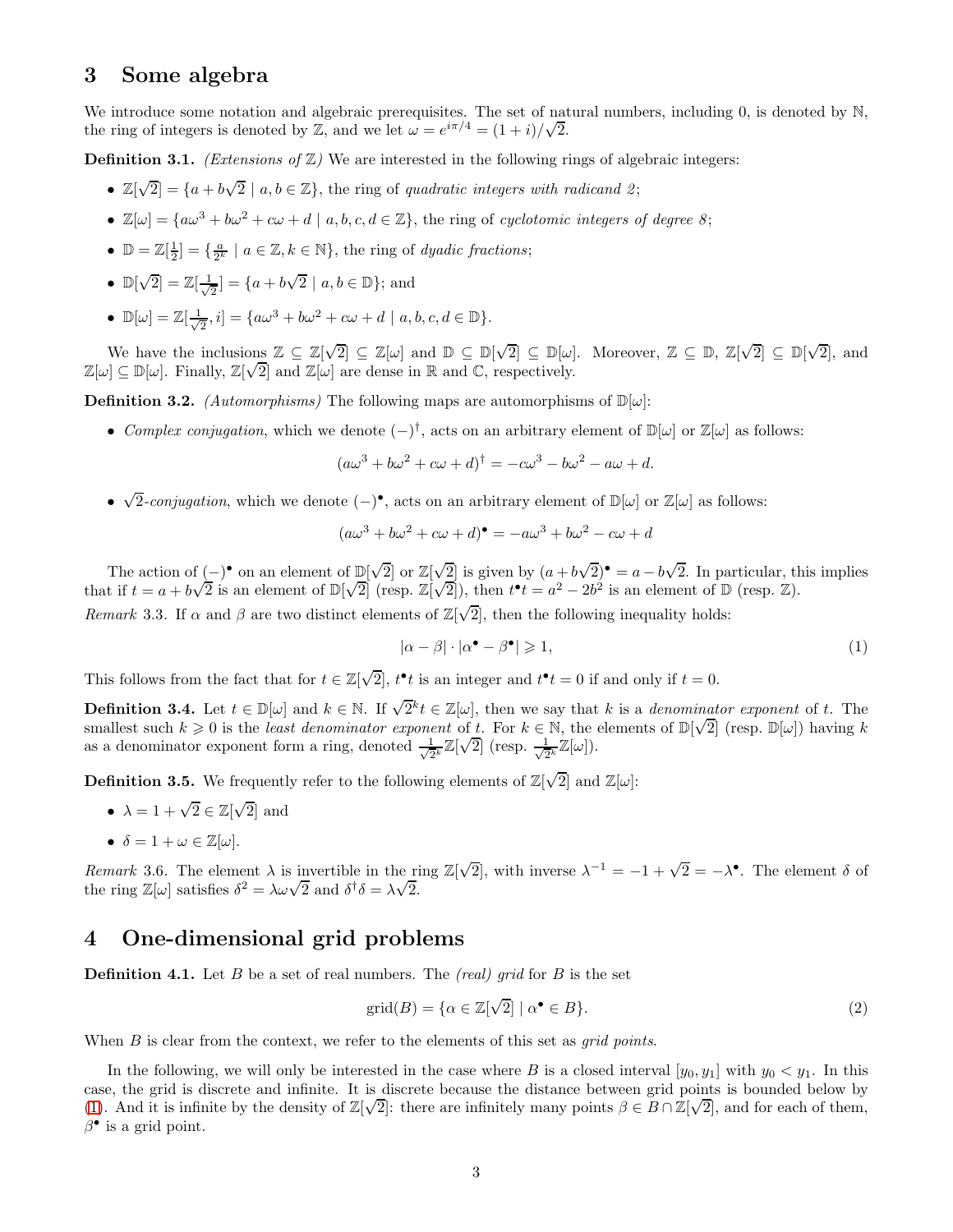

<span id="page-3-0"></span>Figure 1: The real grid for two different intervals  $B$ . In both cases, the interval  $B$  is shown in green, and grid points are shown as black dots.

Example 4.2. Figure [1](#page-3-0) illustrates the grids for the intervals  $[-1, 1]$  and  $[-3, 3]$ , respectively. For example, the first few non-negative points in grid $([-1, 1])$  are 0, 1,  $1 + \sqrt{2}$ ,  $2 + \sqrt{2}$ ,  $2 + 2\sqrt{2}$ ,  $3 + 2\sqrt{2}$ , and  $4 + 3\sqrt{2}$ . As one would expect, the grid for  $[-3, 3]$  is about three times denser than that for  $[-1, 1]$ . We also note that  $B \subseteq B'$  implies  $\text{grid}(B) \subseteq \text{grid}(B').$ 

**Definition 4.3.** Let A and B be sets of real numbers. The *one-dimensional grid problem* for A and B is the following:

## <span id="page-3-1"></span>**One-dimensional grid problem:** Find  $\alpha \in \mathbb{Z}[\sqrt{2}]$  satisfying  $\alpha \in A$  and  $\alpha^{\bullet} \in B$ . (3)

Note that [\(3\)](#page-3-1) can be equivalently written as  $\alpha \in A \cap \text{grid}(B)$ . In other words, the grid problem is to find points in some given set A that belong to the grid for B. We also refer to the conditions  $\alpha \in A$  and  $\alpha^{\bullet} \in B$  as grid constraints.

<span id="page-3-2"></span>In the case where  $A$  and  $B$  are finite intervals, the grid problem is guaranteed to have a finite number of solutions. We recall the following facts from  $|14|$ :

**Lemma 4.4.** Let  $A = [x_0, x_1]$  and  $B = [y_0, y_1]$  be closed real intervals, such that  $x_1 - x_0 = \delta$  and  $y_1 - y_0 = \Delta$ . If  $\delta\Delta < 1$ , then the grid problem [\(3\)](#page-3-1) has at most one solution. If  $\delta\Delta \geq (1 + \sqrt{2})^2$ , then the grid problem (3) has at least one solution.

<span id="page-3-3"></span>Proof. Lemmas 16 and 17 of [\[14\]](#page-39-1).

Proposition 4.5. There is an algorithm for enumerating all solutions of the one-dimensional grid problem for closed intervals  $A = [x_0, x_1]$  and  $B = [y_0, y_1]$ . Moreover, the algorithm is efficient in the sense that it only requires a constant number of arithmetic operations per solution produced.

Proof. It was already noted in [\[14,](#page-39-1) Lemma 17] that there is an efficient algorithm for computing one solution. To see that we can efficiently enumerate all solutions, let  $\delta = x_1 - x_0$  and  $\Delta = y_1 - y_0$  as before. Recall that  $\lambda = 1 + \sqrt{2}$ and that  $\lambda^{-1} = -\lambda^{\bullet}$ . The grid problem for the sets A and B is equivalent to the grid problem for  $\lambda^{-1}A$  and  $-\lambda B$ , because  $\alpha \in A$  and  $\alpha^{\bullet} \in B$  hold if and only if  $\lambda^{-1}\alpha \in \lambda^{-1}A$  and  $(\lambda^{-1}\alpha)^{\bullet} \in -\lambda B$ . Using such rescaling, we may without loss of generality assume that  $\lambda^{-1} \leq \delta < 1$ .

Now consider any solution  $\alpha = a + b\sqrt{2} \in \mathbb{Z}[\sqrt{2}]$ . From  $\alpha \in [x_0, x_1]$ , we know that  $x_0 - b\sqrt{2} \le a \le x_1 - b\sqrt{2}$ . But since  $x_1 - x_0 < 1$ , it follows that for any  $b \in \mathbb{Z}$ , there is at most one  $a \in \mathbb{Z}$  yielding a solution. Moreover, we note that  $b = (\alpha - \alpha^{\bullet})/\sqrt{2^3}$ , so that any solution satisfies  $(x_0 - y_1)/\sqrt{2^3} \leq b \leq (x_1 - y_0)/\sqrt{2^3}$ . The algorithm then proceeds by enumerating all the integers b in the interval  $[(\underline{x}_0 - y_1)/\sqrt{2}^3, (x_1 - y_0)/\sqrt{2}^3]$ . For each such b, find the unique integer a (if any) in the interval  $[x_0 - b\sqrt{2}, x_1 - b\sqrt{2}]$ . Finally, check if  $a + b\sqrt{2}$  is a solution. The runtime is governed by the number of  $b \in \mathbb{Z}$  that need to be checked, of which there are at most  $O(y_1 - y_0) = O(\delta \Delta)$ . As a consequence of Lemma 4.4, the total number of solutions is at least  $\Omega(\delta \Delta)$ , and so the algorithm is consequence of Lemma [4.4,](#page-3-2) the total number of solutions is at least  $\Omega(\delta\Delta)$ , and so the algorithm is efficient.

Remark 4.6. For the purposes of this paper, by an *arithmetic operation* we mean addition, subtraction, multiplication, division, exponentiation, and logarithm.

<span id="page-3-4"></span>Remark 4.7. Since the inputs to the algorithm are real intervals, if we were to give a rigorous complexity-theoretic account, we should also clarify how these intervals are specified (for example, with rational endpoints, endpoints as computable real numbers, etc.). For our purposes, the manner in which an interval  $A = [x_0, x_1]$  is specified as an input to the algorithm does not matter very much; it would be sufficient, for example, to assume that we are given rational bounds a, b with  $a < x_0 < x_1 < b$ , such that  $b - a$  exceeds  $x_1 - x_0$  by at most a fixed constant factor, as well as a procedure for deciding whether any given point of  $\mathbb{D}[\sqrt{2}]$  is in A or not.

 $\Box$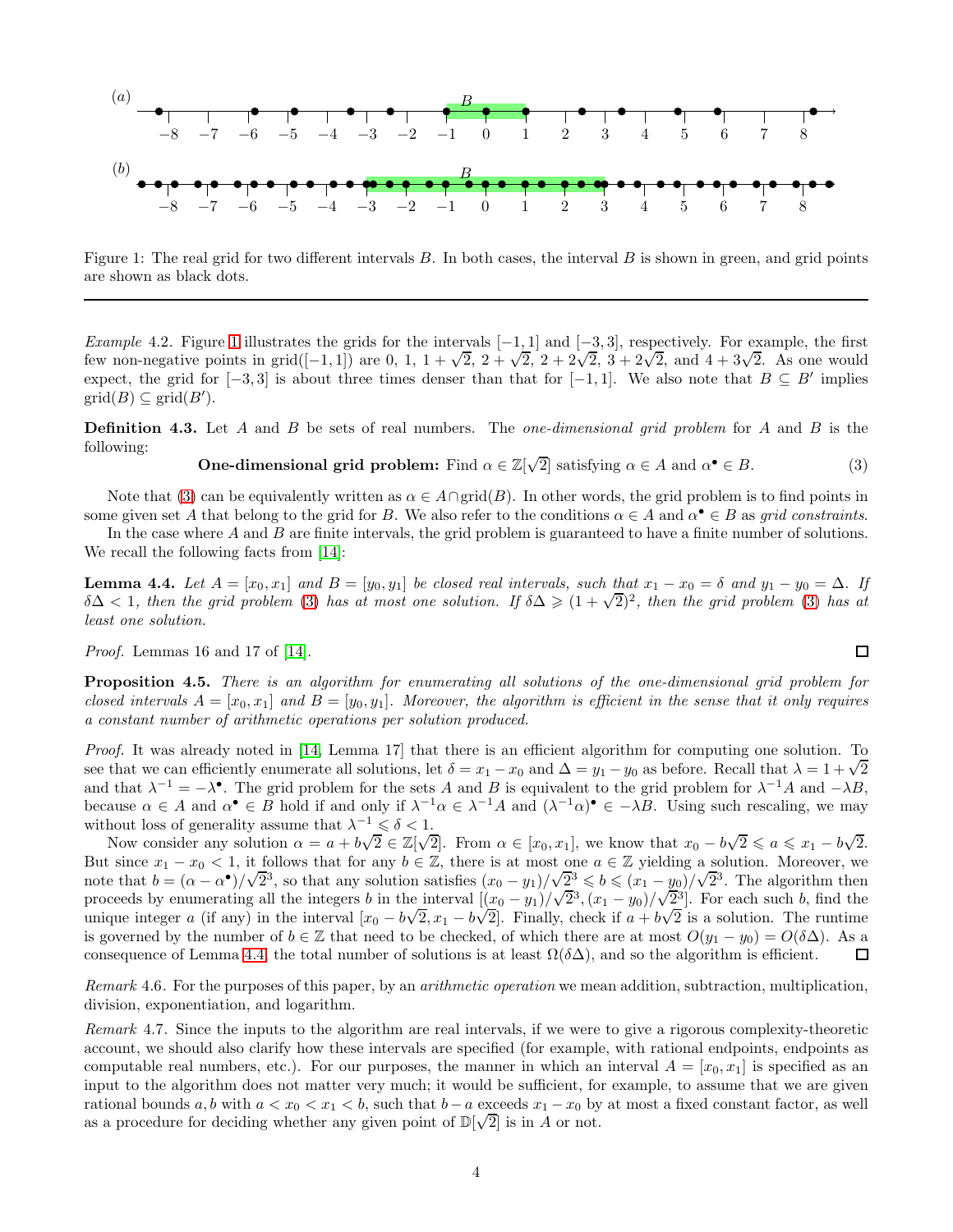## <span id="page-4-0"></span>5 Two-dimensional grid problems

Recall that  $\mathbb{Z}[\omega]$  is a subset of the complex numbers. In what follows, it is often convenient to identify the complex numbers with the Euclidean plane  $\mathbb{R}^2$ , so we will often interchangeably regard  $\mathbb{Z}[\omega]$  as a subset of  $\mathbb{C}$  and of  $\mathbb{R}^2$ .

**Definition 5.1.** Let B be a subset of  $\mathbb{R}^2$ . The *(complex)* grid for B is the set

$$
Grid(B) = \{u \in \mathbb{Z}[\omega] \mid u^{\bullet} \in B\}.
$$
\n<sup>(4)</sup>

We will only be interested in the case where  $B$  is a bounded convex set with non-empty interior. In this case, the grid is discrete and infinite, just as in the one-dimensional case.

Example 5.2. Figure [2](#page-5-0) illustrates the complex grids for several different convex sets B. Note that the grid has a 90-degree symmetry in (a), a 45-degree symmetry in (b), and a 180-degree symmetry in (c).

**Definition 5.3.** Let A and B be subsets of  $\mathbb{R}^2$ . The two-dimensional grid problem for A and B is the following:

**Two-dimensional grid problem:** Find 
$$
u \in \mathbb{Z}[\omega]
$$
 satisfying  $u \in A$  and  $u^{\bullet} \in B$ . (5)

As in the one-dimensional case, the grid problem can be understood as looking for points in the intersection of the set A and the grid for B. Our goal will be to prove a two-dimensional analogue of Proposition [4.5,](#page-3-3) namely, that there is an efficient algorithm which, given two bounded convex subsets A and B of  $\mathbb{R}^2$  with non-empty interior, enumerates all solutions of the two-dimensional grid problem for A and B.

<span id="page-4-4"></span>However, the proof is more complicated than in the one-dimensional case. We will consider several special cases before solving the general problem in Section [5.6.](#page-9-0)

Remark 5.4. By analogy with Remark [4.7,](#page-3-4) we should indicate what it means for a bounded convex subset A of  $\mathbb{R}^2$ to be "given" as the input to an algorithm. Again, the details of this do not matter much. For our purposes, it will suffice to assume that a convex set is given along with the following information:

- a convex polygon enclosing A, say with rational vertices, and such that the area of the polygon exceeds that of A by at most a fixed constant factor;
- a method to decide, for any given point of  $\mathbb{D}[\omega]$ , whether it is in A or not; and
- a method to compute the intersection of A with any straight line in  $\mathbb{D}[\omega]$ . More precisely, given any straight line parameterized as  $L(t) = p + tq$ , with  $p, q \in \mathbb{D}[\omega]$ , we can effectively determine the interval  $\{t \mid L(t) \in A\}$ in the sense of Remark [4.7.](#page-3-4)

#### <span id="page-4-2"></span>5.1 Upright rectangles

A special case of the two-dimensional grid problem arises when both A and B are upright rectangles, by which we mean sets of the form  $[x_0, x_1] \times [y_0, y_1]$ . If A and B are upright rectangles, then the two-dimensional grid problem can easily be reduced to the one-dimensional case. We start with a lemma characterizing  $\mathbb{Z}[\omega]$ .

<span id="page-4-1"></span>**Lemma 5.5.** A complex number u is in  $\mathbb{Z}[\omega]$  if and only it can be written of the form  $u = \alpha + \beta i$  or of the form  $u = \alpha + \beta i + \omega$ , where  $\alpha, \beta \in \mathbb{Z}[\sqrt{2}]$ .

*Proof.* The right-to-left implication is trivial. For the left-to-right implication, let  $u = a\omega^3 + b\omega^2 + c\omega + d$ , where  $a, b, c, d \in \mathbb{Z}$ . Noting that  $\omega = \frac{1+i}{\sqrt{2}}$  $\frac{-i}{2}$ , we have

$$
u = (d + \frac{c - a}{2}\sqrt{2}) + (b + \frac{c + a}{2}\sqrt{2})i.
$$

If  $c - a$  (and therefore  $c + a$ ) is even, then u is of the first form, with  $\alpha = d + \frac{c-a}{2}\sqrt{2}$  and  $\beta = b + \frac{c+a}{2}\sqrt{2}$ . If  $c - a$ (and therefore  $c + a$ ) is odd, then u is of the second form, with  $\alpha = d + \frac{c-a-1}{2}\sqrt{2}$  and  $\beta = b + \frac{c+a-1}{2}\sqrt{2}$ .

<span id="page-4-3"></span>Lemma 5.6. There is an algorithm which, given a pair of upright rectangles A and B, enumerates all solutions of the two-dimensional grid problem for A and B. Moreover, the algorithm requires only a constant number of arithmetic operations per solution produced.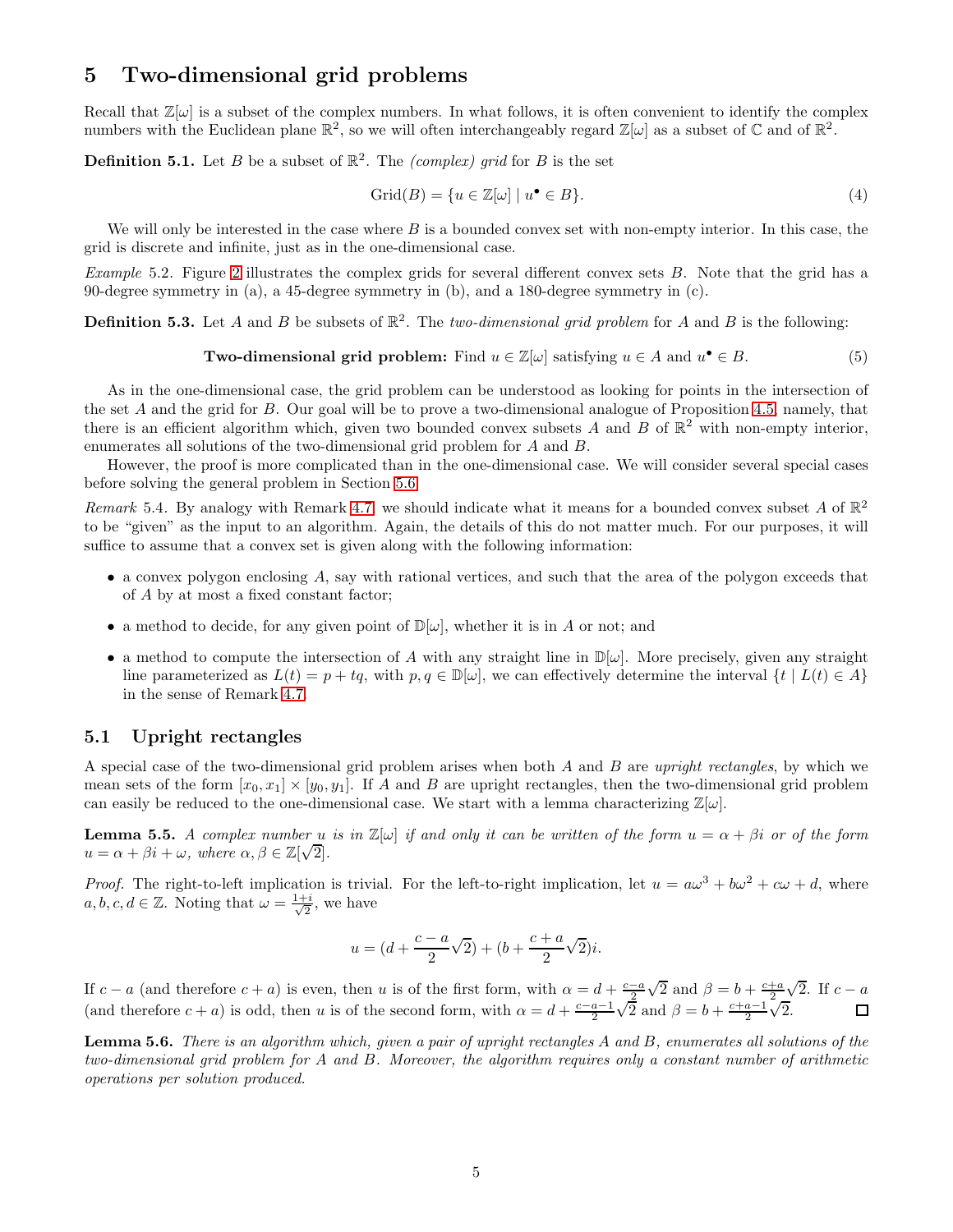

<span id="page-5-0"></span>Figure 2: The complex grid for three different convex sets  $B$ . In each case, the set  $B$  is shown in green, and grid points are shown as black dots. (a)  $B = [-1,1]^2$ . (b)  $B = \{(x,y) | x^2 + y^2 \leq 2\}$ . (c)  $B = \{(x,y) | 6x^2 + 16xy + 11y^2 \leq 2\}$ .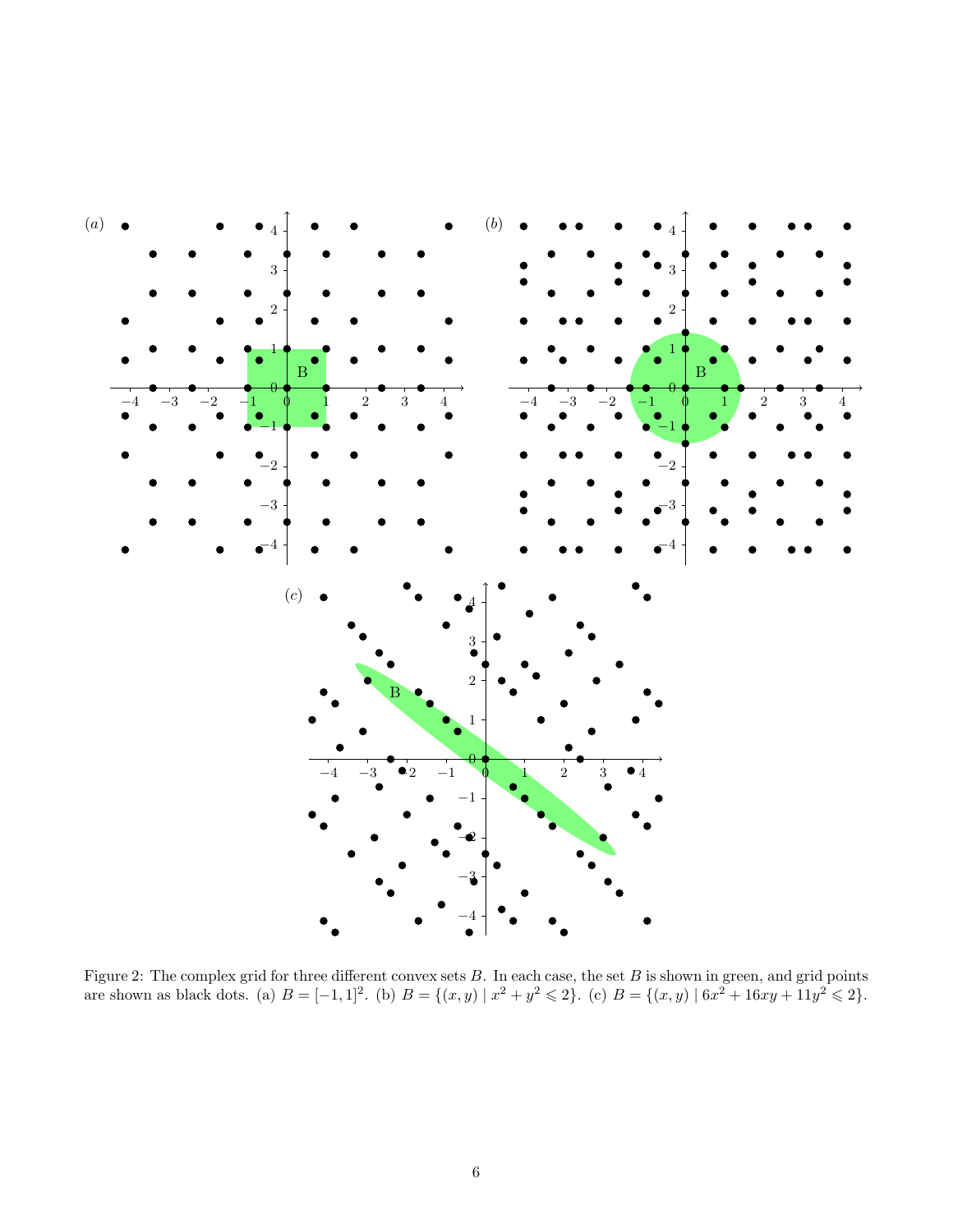*Proof.* By assumption,  $A = A_x \times A_y$  and  $B = B_x \times B_y$ , where  $A_x$ ,  $A_y$ ,  $B_x$ , and  $B_y$  are closed intervals. By Lemma [5.5,](#page-4-1) any potential solution is of the form  $u = \alpha + \beta i$  or  $u = \alpha + \beta i + \omega$ , where  $\alpha, \beta \in \mathbb{Z}[\sqrt{2}]$ . When  $u = \alpha + \beta i$ , then  $u^{\bullet} = \alpha^{\bullet} + \beta^{\bullet}i$ . Therefore, the two-dimensional grid constraints  $u \in A$  and  $u^{\bullet} \in B$  are equivalent to the one-dimensional constraints  $\alpha \in A_x$ ,  $\alpha^{\bullet} \in B_x$  and  $\beta \in A_y$ ,  $\beta^{\bullet} \in B_y$ . On the other hand, when  $u = \alpha + \beta i + \omega$ , let  $v = u - \omega = \alpha + \beta i$ . Then  $v^{\bullet} = u^{\bullet} + \omega$ , and the constraints  $u \in A$  and  $u^{\bullet} \in B$  are equivalent to  $v \in A - \omega$ and  $v^{\bullet} \in B + \omega$ , which reduces to the one-dimensional constraints  $\alpha \in A_x - \frac{1}{\sqrt{2\pi}}$  $\frac{1}{2}$ ,  $\alpha^{\bullet} \in B_x + \frac{1}{\sqrt{2}}$  $\frac{1}{2}$  and  $\beta \in A_y - \frac{1}{\sqrt{2}}$  $\frac{1}{2}$  $\beta^\bullet \,\in\, B_y \,+\, \frac{1}{\sqrt{2}}$  $\frac{1}{2}$ . In both cases, the solutions to the one-dimensional constraints can be efficiently enumerated by Proposition [4.5.](#page-3-3)  $\Box$ 

#### <span id="page-6-1"></span>5.2 Upright sets

<span id="page-6-4"></span>We can generalize the method of Section [5.1](#page-4-2) to convex sets that are *close* to upright rectangles in a suitable sense.

**Definition 5.7.** Let A be a bounded convex subset of  $\mathbb{R}^2$ . The *bounding box* of A, denoted  $BBox(A)$ , is the smallest set of the form  $[x_0, x_1] \times [y_0, y_1]$  that contains A. The uprightness of A, denoted up(A), is defined to be the ratio of the area of  $A$  to the area of its bounding box:

$$
up(A) = \frac{\text{area}(A)}{\text{area}(BBox(A))}.
$$
\n(6)

<span id="page-6-0"></span>Therefore, the uprightness is a real number between 0 and 1. We say that A is  $M$ -upright if up(A)  $\geq M$ .

Lemma 5.8. There exists an algorithm which, given a pair A, B of convex M-upright sets, enumerates all solutions of the two-dimensional grid problem for A and B. Moreover, the algorithm requires  $O(1/M^2)$  arithmetic operations per solution produced. In particular, when  $M > 0$  is fixed, it requires only a constant number of operations per solution.

*Proof.* By Lemma [5.6,](#page-4-3) we can efficiently enumerate the solutions of the grid problem for  $BBox(A)$  and  $BBox(B)$ . Moreover, as shown in the proof of Lemma [5.6,](#page-4-3) the solutions are arranged in rows and columns. For each such candidate solution  $u$ , we only need to check whether  $u$  is also a solution for  $A$  and  $B$ . To establish the efficiency of the algorithm, we need to ensure that the total number of solutions is not too small in relation to the total number of candidates produced. To see this, note that, with the exception of trivial cases, when the number of rows or columns is very small, M-uprightness and convexity ensure that the proportion of candidates  $u$  that are solutions for  $A$  and B is approximately  $M^2$ : 1. Therefore, the runtime per solution differs from that of Lemma [5.6](#page-4-3) by at most a factor of  $O(1/M^2)$ . □

Example 5.9. Figure [3](#page-7-0) shows three different examples of grid problems. Each example uses the same set  $B =$  $[-1, 1] \times [-1, 1]$ , shown in green. The grid for B is shown as black dots. The sets  $A_i$  are shown in red, for  $i = 1, 2, 3$ , and their bounding boxes are shown in outline. The typical case of an upright set is  $A_1$ . Here, a fixed proportion of grid points from the bounding box of  $A_1$  are elements of  $A_1$ . The exceptional case of an upright set is  $A_2$ . Its bounding box spans only two columns of the grid. Therefore, although the bounding box contains many grid points, A<sup>2</sup> does not. However, this case is easily dealt with, by solving a one-dimensional grid problem for each of the grid columns separately. Finally, the set  $A_3$  is not upright. In this case, Lemma [5.8](#page-6-0) is not helpful, and a priori, it could be a difficult problem to find grid points in  $A_3$ .

#### <span id="page-6-3"></span>5.3 Grid operators

The method of Section [5.2](#page-6-1) can be further generalized by using certain linear transformations to turn non-upright sets into upright sets. The linear transformations that are useful for this purpose are *special grid operators*:

**Definition 5.10.** As before, we regard  $\mathbb{Z}[\omega]$  as a subset of  $\mathbb{R}^2$ . A real linear operator  $G : \mathbb{R}^2 \to \mathbb{R}^2$  is called a grid operator if  $G(\mathbb{Z}[\omega]) \subseteq \mathbb{Z}[\omega]$ . Moreover, a grid operator G is called special if it has determinant  $\pm 1$ .

Grid operators are characterized by the following lemma.

**Lemma 5.11.** Let  $G : \mathbb{R}^2 \to \mathbb{R}^2$  be a linear operator, which we can identify with a real  $2 \times 2$ -matrix with real entries. Then G is a grid operator if and only if it is of the form

<span id="page-6-2"></span>
$$
G = \begin{bmatrix} a + \frac{a'}{\sqrt{2}} & b + \frac{b'}{\sqrt{2}} \\ c + \frac{c'}{\sqrt{2}} & d + \frac{d'}{\sqrt{2}} \end{bmatrix},\tag{7}
$$

where a, b, c, d, a', b', c', d' are integers satisfying  $a + b + c + d \equiv 0 \pmod{2}$  and  $a' \equiv b' \equiv c' \equiv d' \pmod{2}$ .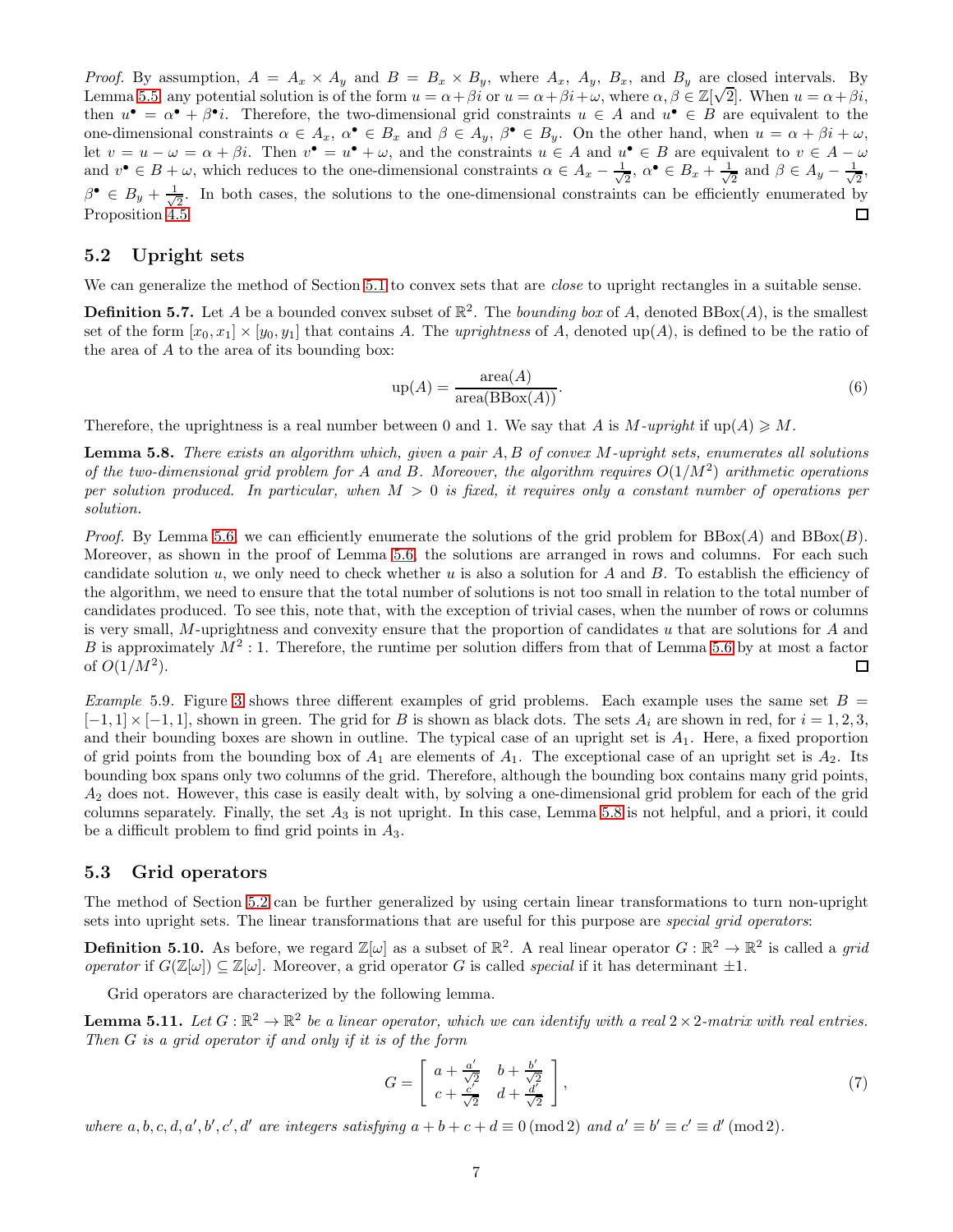

<span id="page-7-0"></span>Figure 3: Grid problems for upright and non-upright sets

*Proof.* By Lemma [5.5,](#page-4-1) we know that a vector  $u \in \mathbb{R}^2$  is in  $\mathbb{Z}[\omega]$  if and only if it can be written of the form

<span id="page-7-1"></span>
$$
u = \begin{bmatrix} x_1 + \frac{x_2}{\sqrt{2}} \\ y_1 + \frac{y_2}{\sqrt{2}} \end{bmatrix},
$$
\n(8)

where  $x_1, x_2, y_1, y_2$  are integers and  $x_2 \equiv y_2 \pmod{2}$ . A simple computation then shows that every operator of the form  $(7)$  is a grid operator. For the converse, consider an arbitrary grid operator  $G$ . We prove the claim by applying G to the three particular points  $\begin{bmatrix} 1 \\ 0 \end{bmatrix}$ ,  $\begin{bmatrix} 0 \\ 1 \end{bmatrix}$ , and  $\frac{1}{\sqrt{2}}$  $\frac{1}{2}[\frac{1}{1}] \in \mathbb{Z}[\omega]$ . From  $G[\frac{1}{0}] \in \mathbb{Z}[\omega]$  and  $G[\frac{0}{1}] \in \mathbb{Z}[\omega]$ , it follows that the columns of G are of the form  $(8)$ , so that G is of the form  $(7)$ , with integers  $a, b, c, d, a', b', c', d'$  satisfying  $a' \equiv c' \pmod{2}$  and  $b' \equiv d' \pmod{2}$ . Moreover, we have

$$
G\left[\frac{1/\sqrt{2}}{1/\sqrt{2}}\right] = \left[\frac{\frac{a'+b'}{2} + \frac{a+b}{\sqrt{2}}}{\frac{c'+d'}{2} + \frac{c+d}{\sqrt{2}}}\right] \in \mathbb{Z}[\omega],
$$

which implies  $a+b \equiv c+d \pmod{2}$  and  $a'+b' \equiv c'+d' \equiv 0 \pmod{2}$ . Together, these conditions imply  $a+b+c+d \equiv 0 \pmod{2}$  $0 \pmod{2}$  and  $a' \equiv b' \equiv c' \equiv d' \pmod{2}$ , as claimed.

<span id="page-7-3"></span>Remark 5.12. The composition of two (special) grid operators is again a (special) grid operator. If  $G$  is a special grid operator, then G is invertible and  $G^{-1}$  is a special grid operator. If G is a (special) grid operator, then  $G^{\bullet}$  is a (special) grid operator, defined by applying  $(-)$ <sup>•</sup> separately to each matrix entry, and satisfying  $G^{\bullet}u^{\bullet} = (Gu)^{\bullet}$ .

<span id="page-7-2"></span>The interest of special grid operators lies in the following fact:

**Proposition 5.13.** Let G be a special grid operator, and let A and B be subsets of  $\mathbb{R}^2$ . Define

$$
G(A) = \{Gu \mid u \in A \},
$$
  

$$
G^{\bullet}(B) = \{ G^{\bullet}u \mid u \in B \}.
$$

Then  $u \in \mathbb{Z}[\omega]$  is a solution to the two-dimensional grid problem for A and B if and only if Gu is a solution to the two-dimensional grid problem for  $G(A)$  and  $G^{\bullet}(B)$ . In particular, the two-dimensional grid problem for A and B is computationally equivalent to that for  $G(A)$  and  $G^{\bullet}(B)$ .

*Proof.* Let  $u \in \mathbb{Z}[\omega]$ . Then u is a solution to the grid problem for A and B if and only if  $u \in A$  and  $u^{\bullet} \in B$ , if and only if  $Gu \in G(A)$  and  $G^{\bullet}u^{\bullet} = (Gu)^{\bullet} \in G^{\bullet}(B)$ , if and only if  $Gu$  is a solution to the grid problem for  $G(A)$  and □  $G^{\bullet}(B)$ .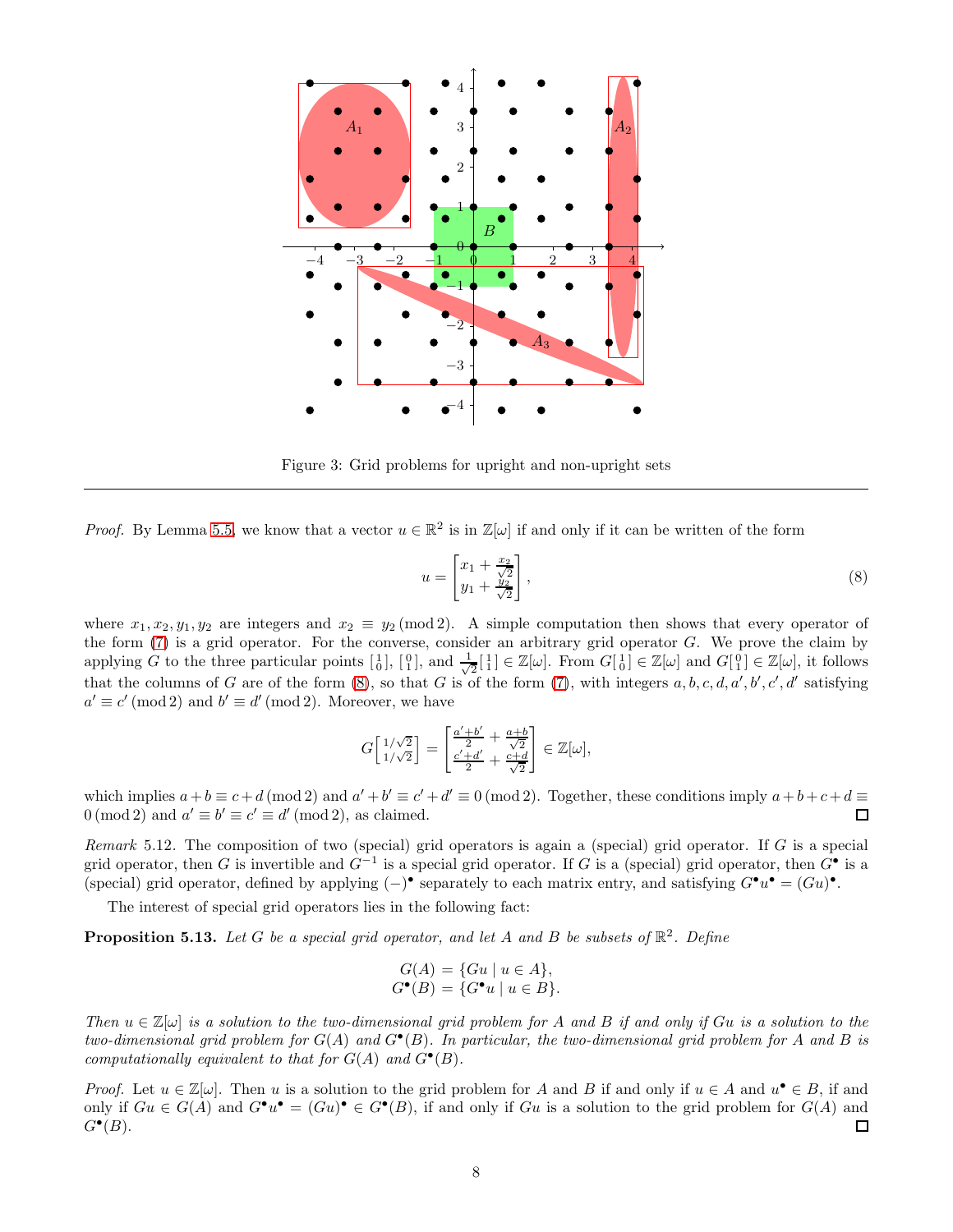

<span id="page-8-0"></span>Figure 4: (a) The grid problem for two sets A and B. (b) The grid problem with  $G(A)$  and  $G^{\bullet}(B)$ . Note that the solutions of (a), which are the grid points in the set  $A$ , are in one-to-one correspondence with the solutions of (b), which are the grid points in the set  $G(A)$ .

Example 5.14. Figure [4\(](#page-8-0)a) illustrates the grid problem for a pair of sets A and B. As before, the set B is shown in green, and  $\operatorname{Grid}(B)$  is shown as black dots. The set A is shown in red, and the solutions to the grid problem are the seven grid points that lie in A. Figure [4\(](#page-8-0)b) shows the grid problem for the sets  $G(A)$  and  $G^{\bullet}(B)$ , where G is the special grid operator

$$
G = \begin{bmatrix} 1 & \sqrt{2} \\ 0 & 1 \end{bmatrix}.
$$

Note that, as predicted by Proposition [5.13,](#page-7-2) the solutions of the transformed grid problem are in one-to-one correspondence with those of the original problem; namely, in each case, there are seven solutions.

#### 5.4 Ellipses

Combining the results of Sections [5.2](#page-6-1) and [5.3,](#page-6-3) we know that the grid problem for convex sets A and B can be solved efficiently, provided that we can find a grid operator G such that  $G(A)$  and  $G^{\bullet}(B)$  are sufficiently upright. Our key technical result is that in case  $A$  and  $B$  are ellipses, this is always the case.

<span id="page-8-3"></span>**Definition 5.15.** Let D be a positive definite real  $2 \times 2$ -matrix with non-zero determinant, and let  $p \in \mathbb{R}^2$  be a point. The *ellipse* defined by  $D$  and centered at  $p$  is the set

$$
E = \{ u \in \mathbb{R}^2 \mid (u - p)^{\dagger} D(u - p) \leq 1 \}.
$$

<span id="page-8-1"></span>**Theorem 5.16.** Suppose  $A, B \subseteq \mathbb{R}^2$  are ellipses. Then there exists a grid operator G such that  $G(A)$  and  $G^{\bullet}(B)$ are  $1/6$ -upright. Moreover, if A and B are M-upright, then G can be efficiently computed in  $O(\log(1/M))$  arithmetic operations.

Since the proof is long and technical, we give it in Appendix [A.](#page-22-0)

#### 5.5 The enclosing ellipse of a bounded convex set

<span id="page-8-2"></span>Our final step in the solution of the two-dimensional grid problem is to generalize Theorem [5.16](#page-8-1) from ellipses to arbitrary bounded convex sets with non-empty interior. This can be done because every such set A can be inscribed in an ellipse whose area is not much greater than that of A, as stated in the following proposition.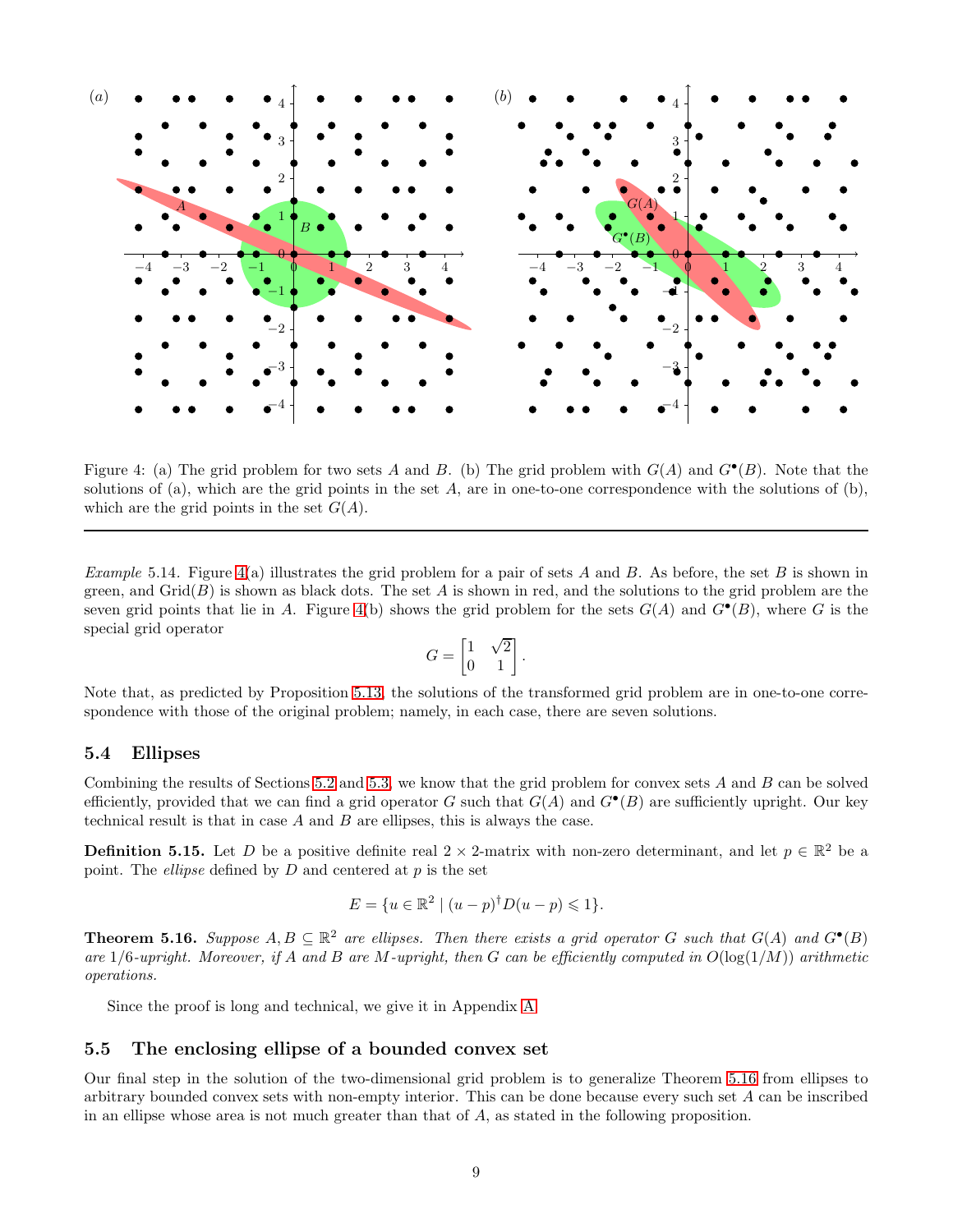**Proposition 5.17.** Let A be a bounded convex subset of  $\mathbb{R}^2$  with non-empty interior. Then there exists an ellipse E such that  $A \subseteq E$ , and such that

$$
\operatorname{area}(E) \leqslant \frac{4\pi}{3\sqrt{3}} \operatorname{area}(A).
$$

The proof is in Appendix [B.](#page-31-0) Note that  $\frac{4\pi}{3\sqrt{3}} \approx 2.4184$ . We remark that the bound in Proposition [5.17](#page-8-2) is sharp; the bound is attained in case A is an equilateral triangle. In this case, the enclosing ellipse is a circle, and the ratio of the areas is exactly  $\frac{4\pi}{3\sqrt{3}}$ .



#### <span id="page-9-0"></span>5.6 General solution of the two-dimensional grid problem

<span id="page-9-1"></span>We are finally in a position to solve the two-dimensional grid problem for arbitrary bounded convex sets of non-empty interior.

**Theorem 5.18.** There is an algorithm which, given two bounded convex subset A and B of  $\mathbb{R}^2$  with non-empty interior, enumerates all solutions of the two-dimensional grid problem for A and B. Moreover, if A and B are Mupright, then the algorithm requires  $O(\log(1/M))$  arithmetic operations overall, plus a constant number of arithmetic operations per solution produced.

*Proof.* Given two such sets A and B, we can first find ellipses  $A'$  and  $B'$  containing A and B, respectively, and whose areas exceed those of A and B by at most a fixed constant factor N. Such ellipses exist by Proposition [5.17;](#page-8-2) moreover, it is not hard to see that they can be found efficiently if  $A$  and  $B$  are polygons with rational vertices. Since we assume that each given convex set is equipped with such an enclosing rational polygon (Remark [5.4\)](#page-4-4), A' and B' can be found efficiently for arbitrary given A and B.

Next, by Theorem [5.16,](#page-8-1) we can use  $O(\log(1/M))$  arithmetic operations to find a grid operator G such that  $G(A')$ and  $G^{\bullet}(B')$  are 1/6-upright. It follows that  $G(A)$  and  $G^{\bullet}(B)$  are  $N/6$ -upright. By Lemma [5.8,](#page-6-0) we can efficiently enumerate all solutions u of the grid problem for  $G(A)$  and  $G^{\bullet}(B)$ . By Proposition [5.13,](#page-7-2)  $G^{-1}u$  then enumerates the solutions to the grid problem for A and B.  $\Box$ 

Remark 5.19. Note that the complexity of  $O(\log(1/M))$  overall operations in Theorem [5.18](#page-9-1) is exponentially better than the complexity of  $O(1/M^2)$  per candidate we obtained in Lemma [5.8.](#page-6-0) This improvement is entirely due to the use of grid operators in Theorem [5.16.](#page-8-1)

#### 5.7 Scaled grid problems

Sometimes we want to find solutions to a grid problem where the points are taken in  $\mathbb{D}[\omega]$  instead of  $\mathbb{Z}[\omega]$ . There are two variants of this problem: we may either enumerate the solutions for a *fixed* denominator exponent, or enumerate all solutions in order of increasing least denominator exponent.

**Definition 5.20.** Let A and B be subsets of  $\mathbb{R}^2$ . The two-dimensional scaled grid problem for fixed  $k \geq 0$  is to find  $u \in \frac{1}{\sqrt{2^k}} \mathbb{Z}[\omega]$  satisfying  $u \in A$  and  $u^{\bullet} \in B$ . The two-dimensional scaled grid problem for arbitrary  $k \geqslant 0$  is to find  $u \in \mathbb{D}[\omega]$  satisfying  $u \in A$  and  $u^{\bullet} \in B$ .

<span id="page-9-2"></span>**Proposition 5.21.** There is an algorithm which, given two bounded convex subsets A and B of  $\mathbb{R}^2$  with non-empty interior and an integer  $k \geqslant 0$ , enumerates all solutions of the two-dimensional scaled grid problem for A, B, and k. Moreover, if A and B are M-upright, then the algorithm requires  $O(\log(1/M))$  arithmetic operations overall, plus a constant number of arithmetic operations per solution produced.

*Proof.* Note that  $u = \frac{1}{\sqrt{2^k}} v$  is a solution to the scaled grid problem for A, B, and k if and only if v is a solution to the (unscaled) grid problem for  $\sqrt{2}^k A$  and  $(-\sqrt{2})^k B$ . The claim then immediately follows from Proposition [5.18.](#page-9-1)  $\Box$ 

<span id="page-9-3"></span>**Proposition 5.22.** There is an algorithm which, given two bounded convex subsets A and B of  $\mathbb{R}^2$  with non-empty interior, enumerates (the infinite sequence of) all solutions u of the two-dimensional scaled grid problem for  $A, B$ , and arbitrary  $k \geq 0$ , in order of increasing k. Moreover, if A and B are M-upright, then the algorithm requires  $O(log(1/M))$  arithmetic operations overall, plus a constant number of arithmetic operations per solution produced.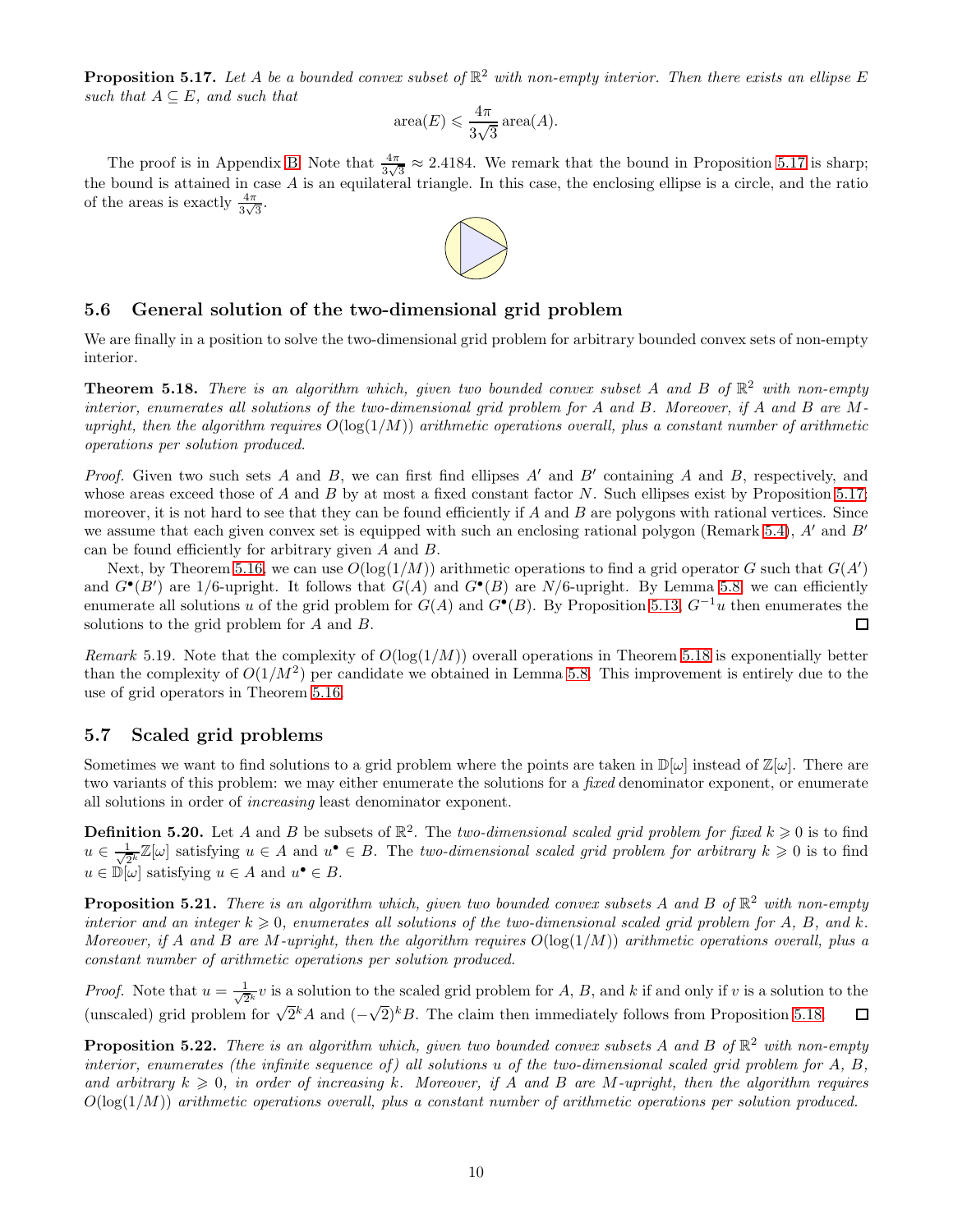*Proof.* This can be done by applying Lemma [5.21](#page-9-2) to each  $k = 0, 1, 2, \ldots$ , in increasing order. In principle, this method enumerates each solution multiple times, since each solution for k is also a solution for  $k + 1$ . As a slight optimization, such duplicate enumeration can be avoided by noting that for  $k > 0$ ,  $u = \frac{1}{\sqrt{2^k}}(a\omega^3 + b\omega^2 + c\omega + d)$ is an element of  $\mathbb{Z}[\omega]/\sqrt{2}^k - \mathbb{Z}[\omega]/\sqrt{2}^{k-1}$  if and only if  $a - c$  or  $b - d$  (or both) are odd. Finally, we note that, because uprightness is invariant under scaling, the grid operator  $G$  in the proof of Proposition [5.18](#page-9-1) only needs to be computed once, rather than once for every k.  $\Box$ 

<span id="page-10-4"></span>We end this section with some lower bounds on the number of solutions to two-dimensional scaled grid problems.

**Lemma 5.23.** Let A and B be convex subsets of  $\mathbb{R}^2$ , and let  $k \geq 0$ . Assume A contains a circle of radius r and B contains a circle of radius R, such that  $rR \geq \frac{1}{2^k}(1+\sqrt{2})^2$ . Then the scaled grid problem for k has at least 2 solutions.

*Proof.* By scaling the problem by a factor of  $\sqrt{2}^k$ , we can assume without loss of generality that  $k = 0$ . Let  $\delta = r/\sqrt{2}$ and  $\Delta = R\sqrt{2}$ , and inscribe two squares of size  $\delta \times \delta$  in the first circle, and one square of size  $\Delta \times \Delta$  in the second circle, as shown here:



Since  $\delta \Delta = rR \geq (1 + \sqrt{2})^2$ , by Lemma [4.4,](#page-3-2) we can find  $\alpha, \alpha', \beta \in \mathbb{Z}[\sqrt{2}]$  such that  $\alpha \in [x_0, x_1], \alpha^{\bullet} \in [z_0, z_1],$  $\alpha' \in [x_2, x_3], \ \alpha'^{\bullet} \in [z_0, z_1], \ \beta \in [y_0, y_1], \text{ and } \beta^{\bullet} \in [w_0, w_1].$  Then  $u = \alpha + i\beta$  and  $v = \alpha' + i\beta$  are two different solutions to the two-dimensional grid problem as claimed. Π

<span id="page-10-1"></span>**Lemma 5.24.** Let A and B be convex subsets of  $\mathbb{R}^2$ , and assume that the two-dimensional scaled grid problem for k has at least two distinct solutions. Then for all  $\ell \geq 0$ , the scaled grid problem for  $k + 2\ell$  has at least  $2^{\ell} + 1$  solutions.

*Proof.* Let  $u \neq v$  be solutions of the scaled grid problem for k. For each  $j = 0, 1, ..., 2^{\ell}$ , let  $\phi = \frac{j}{2^{\ell}}$ , and consider  $u_j = \phi u + (1 - \phi)v$ . Then  $u_j$  has denominator exponent  $k + 2\ell$ . Also,  $u_j$  is a convex combination of u and v; moreover, since  $\phi^{\bullet} = \phi$ , we also know that  $u_j^{\bullet} = \phi u^{\bullet} + (1 - \phi)v^{\bullet}$  is a convex combination of  $u^{\bullet}$  and  $v^{\bullet}$ . Since A and B are convex, it follows that  $u_j$  is a solution of the scaled grid problem for  $k + 2\ell$ , yielding  $2^{\ell} + 1$  distinct solutions. □

Remark 5.25. The bound in Lemma [5.24](#page-10-1) is sufficient for our purposes, but it is not tight. In fact, the number of solutions grows as  $O(4^k)$ .

## <span id="page-10-0"></span>6 Solving a Diophantine equation

We will be interested in solving equations of the following form: given  $\xi \in \mathbb{D}[\sqrt{2}]$ , find  $t \in \mathbb{D}[\omega]$  such that

<span id="page-10-2"></span>
$$
t^{\dagger}t = \xi. \tag{9}
$$

<span id="page-10-5"></span>The following necessary condition is immediate:

**Lemma 6.1** (Necessary condition). The equation [\(9\)](#page-10-2) has a solution only if  $\xi \ge 0$  and  $\xi^{\bullet} \ge 0$ .

*Proof.* Assume  $t^{\dagger}t = \xi$ . Since t is a complex number, we have  $\xi = t^{\dagger}t \geqslant 0$ . Similarly, since  $t^{\bullet}$  is a complex number, we have  $\xi^{\bullet} = (t^{\bullet})^{\dagger}(t^{\bullet}) \geq 0$ .  $\Box$ 

The following theorem states that the problem of solving the equation [\(9\)](#page-10-2) can be reduced to the prime factorization problem for integers.

<span id="page-10-3"></span>**Theorem 6.2.** Let  $\xi \in \mathbb{D}[\sqrt{2}]$ . Note that  $\xi^{\bullet}\xi \in \mathbb{D}$ , so we can write  $\xi^{\bullet}\xi = \frac{n}{2^{\ell}}$  for some  $n \in \mathbb{Z}$  and  $\ell \in \mathbb{N}$ . There exists a probabilistic algorithm which, given  $\xi$  and, in case  $n \neq 0$ , a prime factorization of n, determines whether or not the equation [\(9\)](#page-10-2) has a solution, and finds a solution if there is one. Moreover, the expected runtime of this algorithm is polynomial in the size of n.

Theorem [6.2](#page-10-3) is a well-known result in computational algebraic number theory. For the benefit readers who are not experts in number theory, we give an elementary and more or less self-contained proof in Appendix [C.](#page-32-0)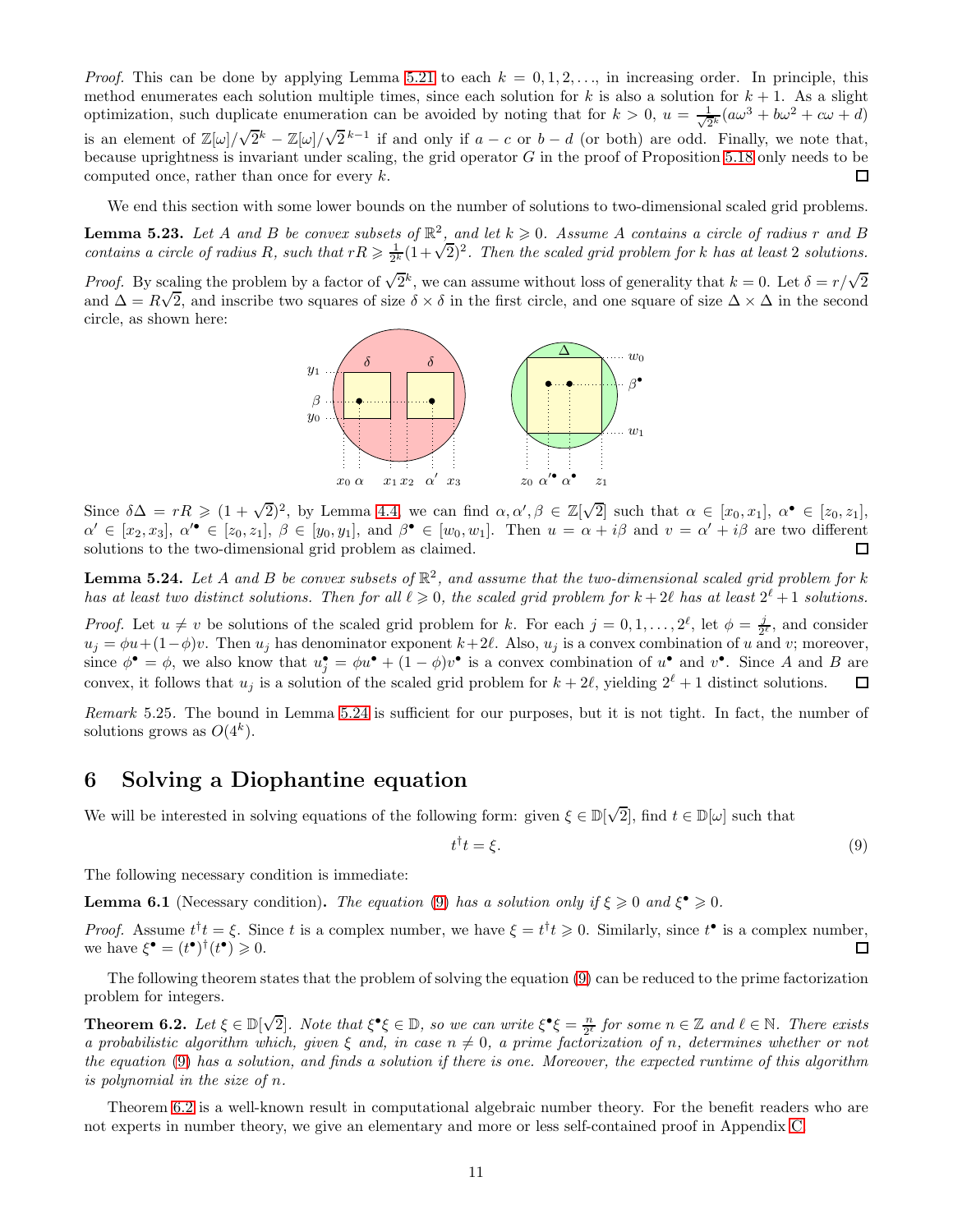## <span id="page-11-4"></span><span id="page-11-0"></span>7 The approximate synthesis algorithm

#### 7.1 The approximate synthesis problem

Recall that the z-rotation by angle  $\theta$  is the unitary operator

$$
R_z(\theta) = e^{-i\theta Z/2} = \begin{pmatrix} e^{-i\theta/2} & 0\\ 0 & e^{i\theta/2} \end{pmatrix}.
$$

<span id="page-11-7"></span>**Definition 7.1.** Given  $\theta$  and a precision  $\varepsilon > 0$ , the approximate synthesis problem for z-rotations is to find an operator U expressible in the single-qubit  $Clifford+T$  gate set, such that

<span id="page-11-1"></span>
$$
||R_z(\theta) - U|| \le \varepsilon. \tag{10}
$$

Moreover, we want the T-count of the operator U to be as small as possible; here, the T-count of a Clifford+T circuit is the number of  $T$ -gates appearing in it. The norm in  $(10)$  is the operator norm.

It is known from [\[10\]](#page-38-7) that a single-qubit operator can be exactly represented over the Clifford+T gate set if and only if it can be written of the form

<span id="page-11-3"></span>
$$
U = \begin{pmatrix} u & -t^{\dagger} \omega^{\ell} \\ t & u^{\dagger} \omega^{\ell} \end{pmatrix},\tag{11}
$$

<span id="page-11-6"></span>where  $u, t \in \mathbb{D}[\omega]$  and  $\ell$  is an integer. The following lemma shows that, for the purposes of approximate synthesis, we may assume without loss of generality that  $\ell = 0$ .

**Lemma 7.2.** If  $\varepsilon < |1 - e^{i\pi/8}|$ , then all solutions of the approximate synthesis problem have the form

<span id="page-11-2"></span>
$$
U = \begin{pmatrix} u & -t^{\dagger} \\ t & u^{\dagger} \end{pmatrix}.
$$
 (12)

If  $\varepsilon \geqslant |1-e^{i\pi/8}|$ , then there exists a solution of T-count 0 (i.e., a Clifford operator), and it is also of the form [\(12\)](#page-11-2).

*Proof.* To prove the first claim, assume  $\varepsilon < |1 - e^{i\pi/8}|$ . Let U be of the form [\(11\)](#page-11-3), satisfying [\(10\)](#page-11-1). Let  $e^{i\phi_1}$  and  $e^{i\phi_2}$  be the eigenvalues of  $UR_z(\theta)^{-1}$ , with  $\phi_1, \phi_2 \in [-\pi, \pi]$ . Using [\(10\)](#page-11-1), we have  $||I - UR_z(\theta)^{-1}|| \leq \varepsilon < |1 - e^{i\pi/8}|$ . On the other hand,  $||I - UR_z(\theta)^{-1}|| = \max\{|1 - e^{i\phi_1}|, |1 - e^{i\phi_2}|\}.$  It follows that  $|1 - e^{i\phi_j}| < |1 - e^{i\pi/8}|$  for  $j = 1, 2$ , hence  $-\pi/8 < \phi_j < \pi/8$ , hence  $-\pi/4 < \phi_1 + \phi_2 < \pi/4$ , so  $|1 - e^{i(\phi_1 + \phi_2)}| < |1 - e^{i\pi/4}| = |1 - \omega|$ . On other hand, we have  $e^{i(\phi_1+\phi_2)} = \det(UR_z(\theta)^{-1}) = \omega^{\ell}$ , hence  $|1-\omega^{\ell}| < |1-\omega|$ , which implies  $\omega^{\ell} = 1$ . Therefore, U is of the form [\(12\)](#page-11-2). To prove the second claim, assume  $\varepsilon \geq 1 - e^{i\pi/8}$ . Let j be the integer closest to  $\frac{2\theta}{\pi}$ , so that  $|j - \frac{2\theta}{\pi}| \leq \frac{1}{2}$ , or equivalently,  $|j\frac{\pi}{4} - \frac{\theta}{2}| \leq \frac{\pi}{8}$ . Let U be as in [\(12\)](#page-11-2), with  $u = \omega^{-j}$  and  $t = 0$ . Then  $\|R_z(\theta) - U\| = |e^{i\theta/2} - u^{\dagger}| = |1 - u^{\dagger}e^{-i\theta/2}| = |1 - e^{i(j\frac{\pi}{4} - \frac{\theta}{2})}| \leqslant |1 - e^{i\frac{\pi}{8}}| \leqslant \varepsilon$ . So [\(10\)](#page-11-1) holds. But  $U = S^j \omega^{-j}$  is a Clifford operator, so has  $T$ -count 0.  $\Box$ 

Our strategy is therefore to approximate  $R_z(\theta)$  by an operator U of the form [\(12\)](#page-11-2), with  $u, t \in \mathbb{D}[\omega]$ , and then use the exact synthesis algorithm of [\[10\]](#page-38-7) to synthesize U into a sequence of Clifford+T gates with minimal T-count. The following lemma relates the T-count of the resulting circuit to the least denominator exponent  $k$  of  $u$ .

<span id="page-11-5"></span>**Lemma 7.3.** Let U be a unitary operator as in [\(12\)](#page-11-2), where  $u, t \in \mathbb{D}[\omega]$ , and let k be the least denominator exponent of u. Then the T-count of U is either  $2k - 2$  or  $2k$ . Moreover, if  $k > 0$  and U has T-count  $2k$ , then  $U' = TUT^{\dagger}$ has T-count  $2k-2$ . We further note that  $||R_z(\theta) - U|| = ||R_z(\theta) - U||$ , so for the purpose of solving [\(10\)](#page-11-1), it does not matter whether U or U' is used. Hence, without loss of generality, we may assume that U as in  $(12)$  always has T-count exactly  $2k - 2$  when  $k > 0$ , and 0 when  $k = 0$ .

*Proof.* Because U is unitary, we have  $t^{\dagger}t + u^{\dagger}u = 1$ . We first claim that t and u have the same least denominator exponent. Indeed, in the ring  $\mathbb{Z}[\omega]$ , an element s is divisible by  $\sqrt{2}$  if and only if s<sup>†</sup>s is divisible by 2. The left-to-right implication is obvious, and the right-to-left implication follows, e.g., from Lemma 2 of [\[6\]](#page-38-8). Then for any  $k \geq 0$ , we have  $\sqrt{2^k}u \in \mathbb{Z}[\omega]$  iff  $2^ku^{\dagger}u \in \mathbb{Z}[\omega]$  iff  $2^k(1-t^{\dagger}t) \in \mathbb{Z}[\omega]$  iff  $2^kt^{\dagger}t \in \mathbb{Z}[\omega]$  iff  $\sqrt{2^k}t \in \mathbb{Z}[\omega]$ . This proves that u and t have the same denominator exponents, and in particular, the same least denominator exponent.

The claims about the T-counts of U and U' follow by inspection of Figure 2 of [\[7\]](#page-38-9). Using the terminology of Definitions 7.4 and 7.6 of [\[7\]](#page-38-9), this figure shows every possible k-residue of a Clifford+T operator, modulo a right action of the group  $\langle S, X, \omega \rangle$ . Because U is of the form [\(12\)](#page-11-2), only a subset of the k-residues is actually possible, and the figure shows that for this subset, the T-count is 2k or  $2k-2$ . Moreover, in each of the possible cases where  $k > 0$ and U has T-count 2k, the figure also shows that  $U' = TUT^{\dagger}$  has T-count  $2k - 2$ .

For the final claim, we have  $||R_z(\theta)-U|| = ||TR_z(\theta)T^{\dagger}-TUT^{\dagger}|| = ||R_z(\theta)-U'||$  because  $R_z(\theta)$  and T commute.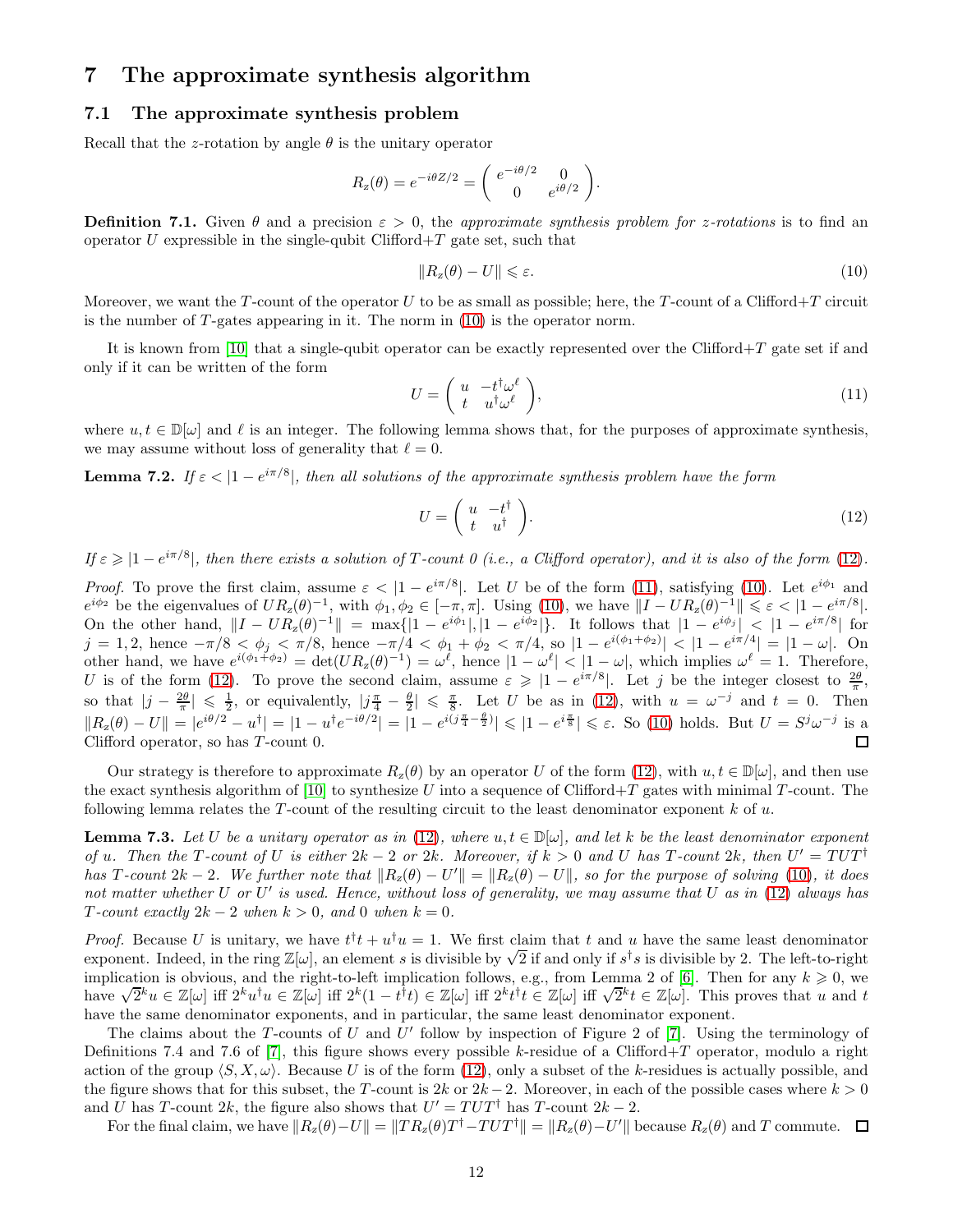So our task is to find an operator U of the form  $(12)$ , satisfying  $(10)$ , and such that the denominator exponent of u is as small as possible. It is useful to first re-express [\(10\)](#page-11-1) as a property of u. Let  $z = e^{-i\theta/2}$ . Using  $u^{\dagger}u + t^{\dagger}t = 1$ and  $z^{\dagger}z=1$ , we have

$$
||R_z(\theta) - U||^2 = ||u - z||^2 + ||t||^2 = (u - z)^{\dagger} (u - z) + t^{\dagger} t = u^{\dagger} u + t^{\dagger} t - z^{\dagger} u - u^{\dagger} z + z^{\dagger} z = 2 - 2 \operatorname{Re}(z^{\dagger} u).
$$

So [\(10\)](#page-11-1) is equivalent to  $2 - 2 \text{Re}(z^{\dagger}u) \leqslant \varepsilon^2$ , or equivalently,  $\text{Re}(z^{\dagger}u) \geqslant 1 - \frac{\varepsilon^2}{2}$  $\frac{1}{2}$ . If we identify the complex numbers  $z = x + yi$  and  $u = a + bi$  with 2-dimensional real vectors  $\vec{z} = (x, y)^T$  and  $\vec{u} = (a, b)^T$ , then  $\text{Re}(z^{\dagger}u)$  is just their inner product  $\vec{z} \cdot \vec{u}$ , and therefore [\(10\)](#page-11-1) is equivalent to

<span id="page-12-3"></span>
$$
\vec{z} \cdot \vec{u} \geqslant 1 - \frac{\varepsilon^2}{2}.\tag{13}
$$

<span id="page-12-0"></span>In summary, the approximate synthesis problem reduces to the following:

**Problem 7.4.** Given an angle  $\theta$  and a precision  $\varepsilon > 0$ , find  $u, t \in \mathbb{D}[\omega]$  such that

- (a)  $t^{\dagger}t + u^{\dagger}u = 1$ ,
- (b)  $\vec{z} \cdot \vec{u} \geq 1 \varepsilon^2/2$ , where  $z = e^{-i\theta/2}$ , with notation as above,
- (c) and such that u has the smallest denominator exponent we can find.

#### <span id="page-12-2"></span>7.2 Reduction to a grid problem and a Diophantine equation

<span id="page-12-1"></span>As we will now show, Problem [7.4](#page-12-0) can be reduced to a scaled grid problem and a Diophantine equation, and therefore it can be efficiently solved by the methods of Sections [5](#page-4-0) and [6.](#page-10-0) Let  $\overline{\mathcal{D}}$  be the closed unit disk, regarded either as a subset of  $\mathbb C$  or of  $\mathbb R^2$ .

**Lemma 7.5.** If  $u, t \in \mathbb{D}[\omega]$  and  $t^{\dagger}t + u^{\dagger}u = 1$ , then  $u \in \mathcal{D}$  and  $u^{\bullet} \in \mathcal{D}$ .

 $\Box$ *Proof.* Note that  $u^{\dagger}u = 1 - t^{\dagger}t \leq 1$ , so  $u \in \overline{\mathcal{D}}$ . Similarly,  $(u^{\bullet})^{\dagger}(u^{\bullet}) = 1 - (t^{\bullet})^{\dagger}(t^{\bullet}) \leq 1$ , so  $u^{\bullet} \in \overline{\mathcal{D}}$ .

The condition  $\vec{z} \cdot \vec{u} \geq 1 - \varepsilon^2/2$  from Problem [7.4\(](#page-12-0)b) defines a certain subset of the unit disk, which we call the ε-region for θ:

<span id="page-12-4"></span>
$$
\mathcal{R}_{\varepsilon} = \{ \vec{u} \in \overline{\mathcal{D}} \mid \vec{u} \cdot \vec{z} \geqslant 1 - \frac{\varepsilon^{2}}{2} \}.
$$
\n
$$
\overline{\mathcal{D}} \qquad \qquad \overline{\mathcal{D}} \qquad \qquad \overline{\mathcal{D}} \qquad \qquad (14)
$$

By Lemma [7.5](#page-12-1) and Problem [7.4\(](#page-12-0)b), a *necessary* condition for a solution to Problem [7.4](#page-12-0) is that  $u \in \mathcal{R}_{\varepsilon}$  and  $u^{\bullet} \in \mathcal{D}$ . This is an instance of a scaled two-dimensional grid problem; note that both the ε-region and the unit disk are convex, and are effectively given in the sense of Remark [5.4.](#page-4-4) Therefore, by Proposition [5.22,](#page-9-3) there exists an efficient algorithm that enumerates all such  $u$  in increasing order of least denominator exponent.

For each  $u \in \mathbb{D}[\omega]$  satisfying the grid problem, it remains to check whether the equation  $t^{\dagger}t + u^{\dagger}u = 1$  has a solution  $t \in \mathbb{D}[\omega]$ . This is equivalent to solving the Diophantine equation

$$
t^{\dagger}t = 1 - u^{\dagger}u,
$$

which is of the form [\(9\)](#page-10-2). Let  $\xi = 1 - u^{\dagger}u \in \mathbb{D}[\sqrt{2}]$ , and write  $\xi^{\bullet}\xi = \frac{n}{2^{\ell}}$ , where  $n \in \mathbb{Z}$  and  $\ell \in \mathbb{N}$ . By Theorem [6.2,](#page-10-3) there is an efficient algorithm that can solve this equation (or determine that no solution exists), given a prime factorization of n.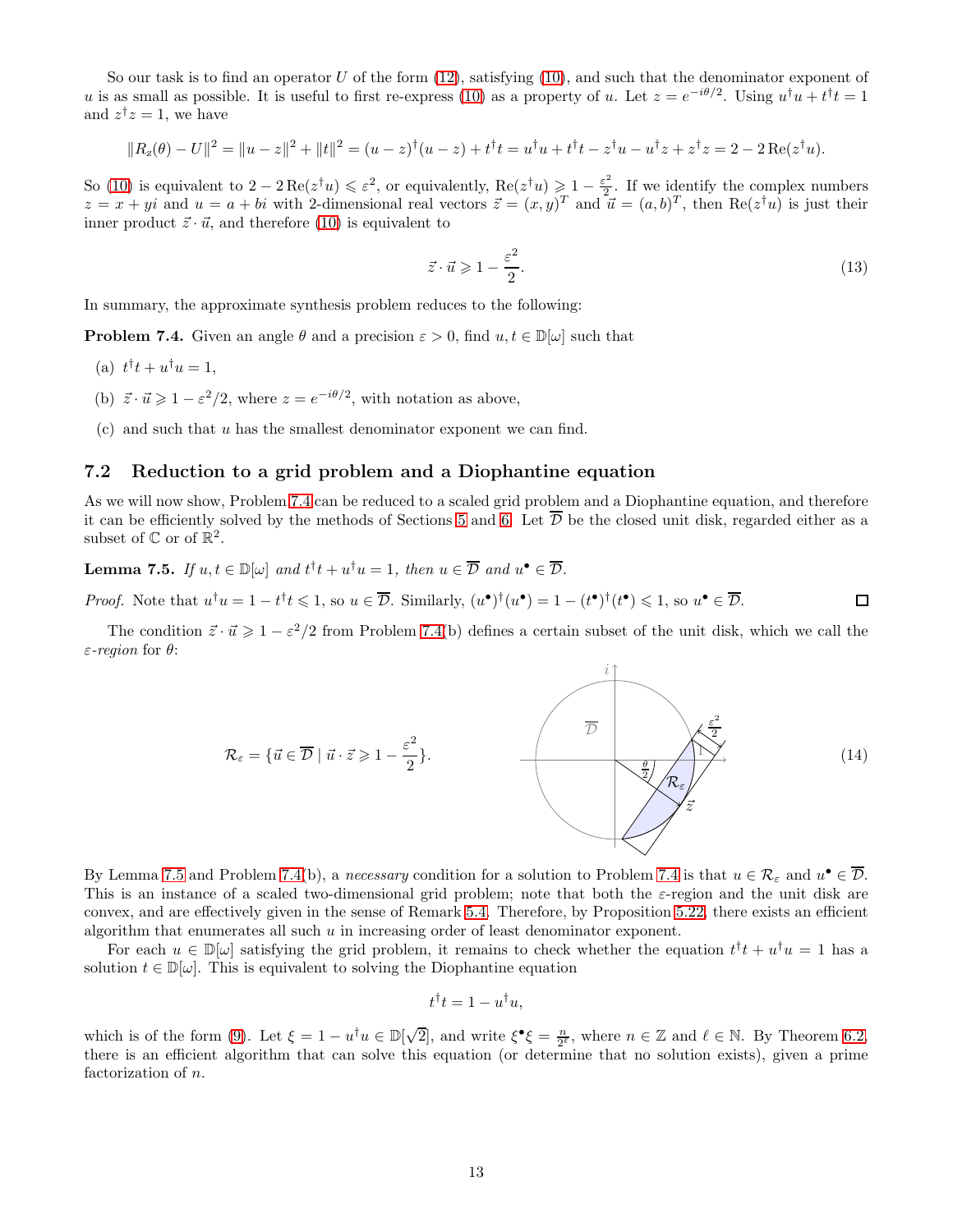#### 7.3 The main algorithm

<span id="page-13-1"></span>Putting together the results of Sections [7.1](#page-11-4) and [7.2,](#page-12-2) we obtain the following algorithm for solving the approximate synthesis problem:

**Algorithm 7.6.** Given  $\theta$  and  $\varepsilon$ , let  $A = \mathcal{R}_{\varepsilon}$  be the  $\varepsilon$ -region, and let  $B = \overline{\mathcal{D}}$  be the unit disk.

- 1. Use Proposition [5.22](#page-9-3) to enumerate the infinite sequence of solutions to the scaled grid problem  $u \in A$  and  $u^{\bullet} \in B$ , where  $u \in \mathbb{D}[\omega]$ , in the order of increasing least denominator exponent k.
- 2. For each such solution u:
	- (a) Let  $\xi = 1 u^{\dagger}u \in \mathbb{D}[\sqrt{2}]$ , and write  $\xi^{\bullet}\xi = \frac{n}{2^{\ell}}$ , where  $n \in \mathbb{Z}$  and  $\ell \geq 0$  is minimal.
	- (b) Attempt to find a prime factorization of n. If  $n \neq 0$  but no prime factorization is found, skip step 2(c) and continue with the next u.
	- (c) Use the algorithm of Theorem [6.2](#page-10-3) to solve the equation  $t^{\dagger}t = \xi$ . If a solution t exists, go to step 3; otherwise, continue with the next u.
- 3. Define U as in equation [\(12\)](#page-11-2), let  $U' = TUT^{\dagger}$ , and use the exact synthesis algorithm of [\[10\]](#page-38-7) to find a Clifford+T circuit implementing either U or  $U'$ , whichever has smaller T-count. Output this circuit and stop.

## <span id="page-13-0"></span>8 Analysis of the algorithm

#### 8.1 Correctness

**Proposition 8.1** (Correctness). If Algorithm [7.6](#page-13-1) terminates, then it yields a valid solution to the approximate synthesis problem, i.e., it yields a Clifford+T circuit approximating  $R_z(\theta)$  up to  $\varepsilon$ .

*Proof.* By construction. By steps 2(a) and 2(c) of the algorithm, we have  $t^{\dagger}t + u^{\dagger}u = 1$ , so U is unitary. By step 1 of the algorithm, u belongs to the  $\varepsilon$ -region, so [\(13\)](#page-12-3) holds. This implies that U satisfies [\(10\)](#page-11-1). Moreover, as noted in  $\Box$ Lemma [7.3,](#page-11-5) U' also satisfies [\(10\)](#page-11-1), so whichever of these operators is returned approximates  $R_z(\theta)$  up to  $\varepsilon$ .

#### 8.2 Optimality

The optimality of the algorithm hinges on step  $2(b)$ , "attempt to find a prime factorization of n". In the presence of a factoring oracle (such as a quantum computer), this can always be done. In this case, Algorithm [7.6](#page-13-1) is guaranteed to find an optimal solution to the approximate synthesis problem. In the absence of a factoring oracle, we must potentially discard some candidate solutions  $u$ , until we find one for which  $n$  can be factored. We analyze these two situations in Propositions [8.2](#page-13-2) and [8.8.](#page-14-0)

<span id="page-13-2"></span>**Proposition 8.2** (Optimality in the presence of a factoring oracle). In the presence of an oracle for integer factoring, the circuit returned by Algorithm [7.6](#page-13-1) has the smallest  $T$ -count of any single-qubit Clifford+T circuit approximating  $R_z(\theta)$  up to  $\varepsilon$ .

Proof. By construction, step 1 of the algorithm enumerates all solutions u of the scaled grid problem in order of increasing denominator exponent k. Step  $2(a)$  always succeeds, and step  $2(b)$  always succeeds by using the factoring oracle. By Theorem [6.2,](#page-10-3) step  $2(c)$  succeeds if and only if the equation  $t^{\dagger}t + u^{\dagger}u = 1$  has a solution. Therefore, when step  $2(c)$  succeeds, the algorithm has found a solution of Problem [7.4](#page-12-0) for which u has the lowest possible denominator exponent k. Let m be the T-count of the final solution. By Lemma [7.3,](#page-11-5) we have  $m = 2k - 2$ , except when  $k = 0$ , in which case  $m = 0$ .

To show that this T-count is minimal, let  $\bar{U}$  be any solution of the approximate synthesis problem with T-count  $\bar{m}$ . By Lemma [7.2,](#page-11-6) we may assume without loss of generality that

$$
\bar{U} = \begin{pmatrix} \bar{u} & -\bar{t}^{\dagger} \\ \bar{t} & \bar{u}^{\dagger} \end{pmatrix}.
$$

Let  $\bar{k}$  be the denominator exponent of  $\bar{u}$ . By minimality of k, we have  $k \leq \bar{k}$ , hence  $m \leq \bar{m}$ .

 $\Box$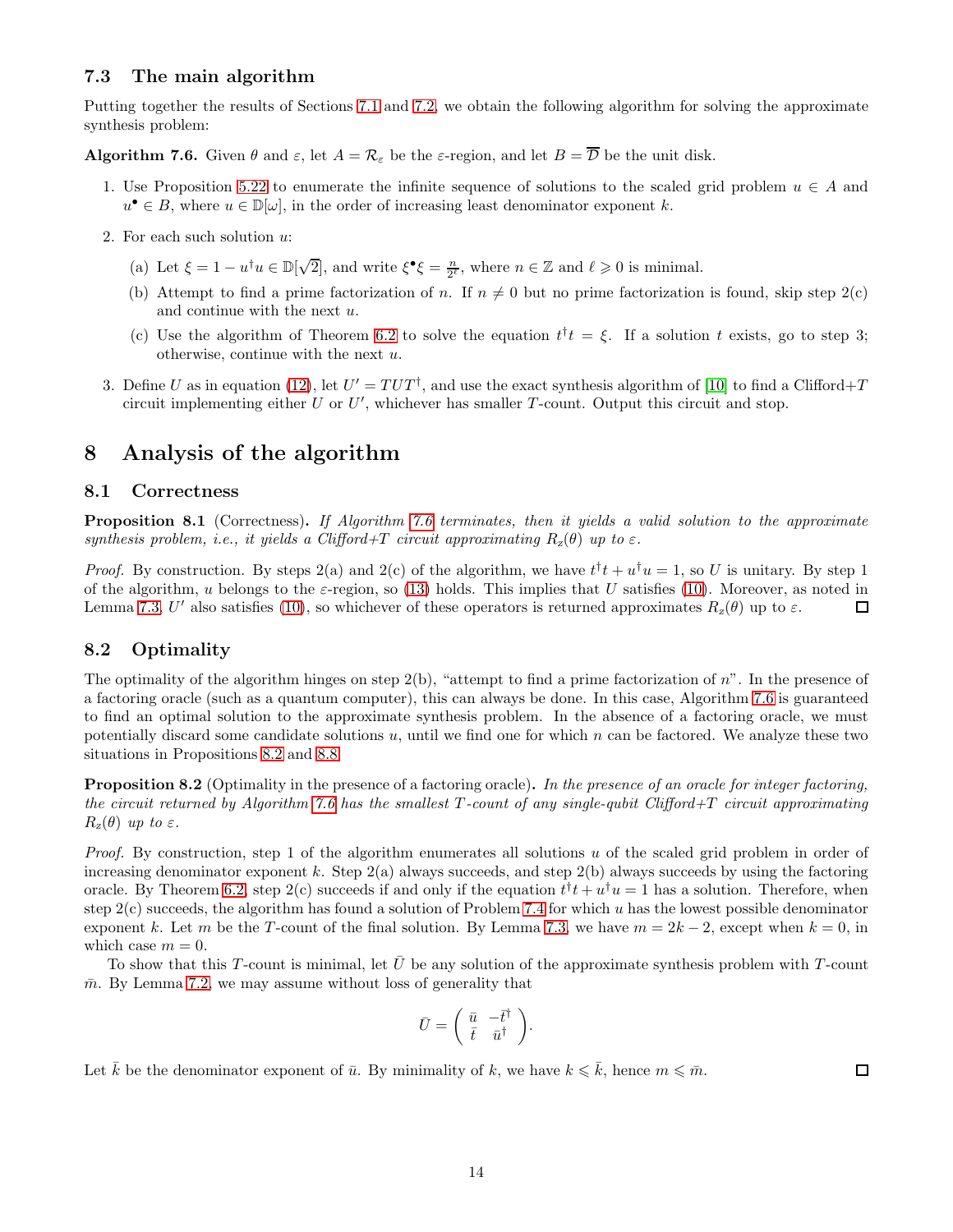We emphasize that the optimality in Proposition [8.2](#page-13-2) is *absolute*, i.e., not merely asymptotic or up to an additive constant. Of all the Clifford+T operators approximating  $R_z(\theta)$  to within  $\varepsilon$ , the algorithm finds one with the lowest T -count.

To analyze the algorithm in the absence of a factoring oracle, we must address the question of how many candidates must be generated before steps  $2(b)$  and  $2(c)$  of the algorithm succeed. In this case, the algorithm may still use any classical algorithm to try to factor the number  $n$  in step  $2(b)$ , but the amount of effort extended on any particular n must be capped. In our complexity analysis for this case, in Proposition [8.8](#page-14-0) below, we conservatively assume that the only n that the algorithm can successfully factor are those n that are already prime. In reality the algorithm might do a little better. In order to complete the analysis, we must rely on a number-theoretic assumption about the distribution of prime numbers.

<span id="page-14-2"></span>**Hypothesis 8.3.** Each number n produced in step  $2(a)$  of Algorithm [7.6](#page-13-1) is asymptotically as likely to be prime as a randomly chosen odd number of comparable size. Moreover, the primality of each  $n$  can be modelled as an independent random event.

<span id="page-14-5"></span>**Lemma 8.4.** Each of the numbers n produced in step  $\mathcal{Z}(a)$  of Algorithm [7.6](#page-13-1) satisfies  $n \geq 0$ , and either  $n = 0$  or  $n \equiv 1 \pmod{8}$ .

<span id="page-14-1"></span>Proof. See Appendix [D.](#page-36-0)

Lemma 8.5. Let u be a candidate produced in step 1 of Algorithm [7.6,](#page-13-1) let k be its least denominator exponent, and let n be the integer computed in step  $2(a)$ . Then  $n \leq 4^k$ .

*Proof.* By assumption, we can write  $u = v/\sqrt{2^k}$ , where  $v \in \mathbb{Z}[\omega]$ . From step 2(a) of the algorithm, we have  $\xi = 1 - u^{\dagger}u = \frac{1}{2^{k}}(2^{k} - v^{\dagger}v) = \frac{\alpha}{2^{k}}$ , where  $\alpha \in \mathbb{Z}[\sqrt{2}]$ . Therefore  $\xi^{\bullet}\xi = \frac{\alpha^{\bullet}\alpha}{2^{2k}} = \frac{n}{2^{\ell}}$ . Since  $\alpha^{\bullet}\alpha$  is an integer and  $\ell$  is an integer and  $\ell$  is minimal, we have  $\ell \leq 2k$ . Also, by assumption, both u and  $u^{\bullet}$  are in the unit disk, so  $u^{\dagger}u \leq 1$  and  $(u^{\bullet})^{\dagger}(u^{\bullet}) \leq 1$ . It follows that  $0 \leq \xi, \xi^{\bullet} \leq 1$ , hence  $\xi^{\bullet} \xi \leq 1$ . Therefore,  $\frac{n}{2^{\ell}} \leq 1$ , which implies  $n \leq 2^{\ell} \leq 4^k$  as claimed.  $\Box$ 

<span id="page-14-4"></span>**Lemma 8.6.** Let  $b > 0$  be an arbitrary fixed constant. Then for  $a \ge 1$ ,

$$
\sum_{x=1}^{\infty} \left(1 - \frac{1}{a + b \ln x}\right)^x = O(a).
$$

Proof. See Appendix [E.](#page-37-0)

**Definition 8.7.** Let  $U', U''$  be two solutions of the approximate synthesis problem of the form

<span id="page-14-6"></span>
$$
U' = \begin{pmatrix} u' & -t'^{\dagger} \\ t' & u'^{\dagger} \end{pmatrix}, \quad U'' = \begin{pmatrix} u'' & -t''^{\dagger} \\ t'' & u''^{\dagger} \end{pmatrix}.
$$
 (15)

<span id="page-14-0"></span>We say that U' and U'' are equivalent solutions if  $u' = u''$ .

**Proposition 8.8** (Near-optimality in the absence of a factoring oracle). Let m be the T-count of the solution of the approximate synthesis problem found by Algorithm [7.6](#page-13-1) in the absence of an oracle for integer factoring. Then

- (a) The approximate synthesis problem has an expected number of at most  $O(\log(1/\varepsilon))$  non-equivalent solutions with T-count less than m.
- (b) The expected value of m is  $m'' + O(\log(\log(1/\varepsilon)))$ , where m' and m'' are the T-counts of the optimal and second-to-optimal solutions of the approximate synthesis problem (up to equivalence), and  $m' \leq m''$ .

*Proof.* If  $\varepsilon \geq 1 - e^{i\pi/8}$ , then by Lemma [7.2,](#page-11-6) there is a solution with T-count 0, and the algorithm easily finds it. In this case, there is nothing to show. So assume without loss of generality that  $\varepsilon < |1 - e^{i\pi/8}|$ . Then by Lemma [7.2,](#page-11-6) all solutions are of the form [\(12\)](#page-11-2).

(a) Consider the list  $u_1, u_2, \ldots$  of candidates generated in step 1 of the algorithm. Let  $k_1, k_2, \ldots$  be their respective least denominator exponents, and let  $n_1, n_2, \ldots$  be the corresponding integers calculated in step 2(a). By Lemma [8.5,](#page-14-1) we have  $n_j \leqslant 4^{k_j}$  for all j. By Hypothesis [8.3,](#page-14-2) the probability that  $n_j$  is prime is asymptotically no smaller than that of a randomly chosen odd integer less than  $4^{k_j}$ , which, by the well-known prime number theorem, is greater than

<span id="page-14-3"></span>
$$
p_j := \frac{2}{\ln(4^{k_j})} = \frac{1}{k_j \ln 2}.
$$
\n(16)

 $\Box$ 

□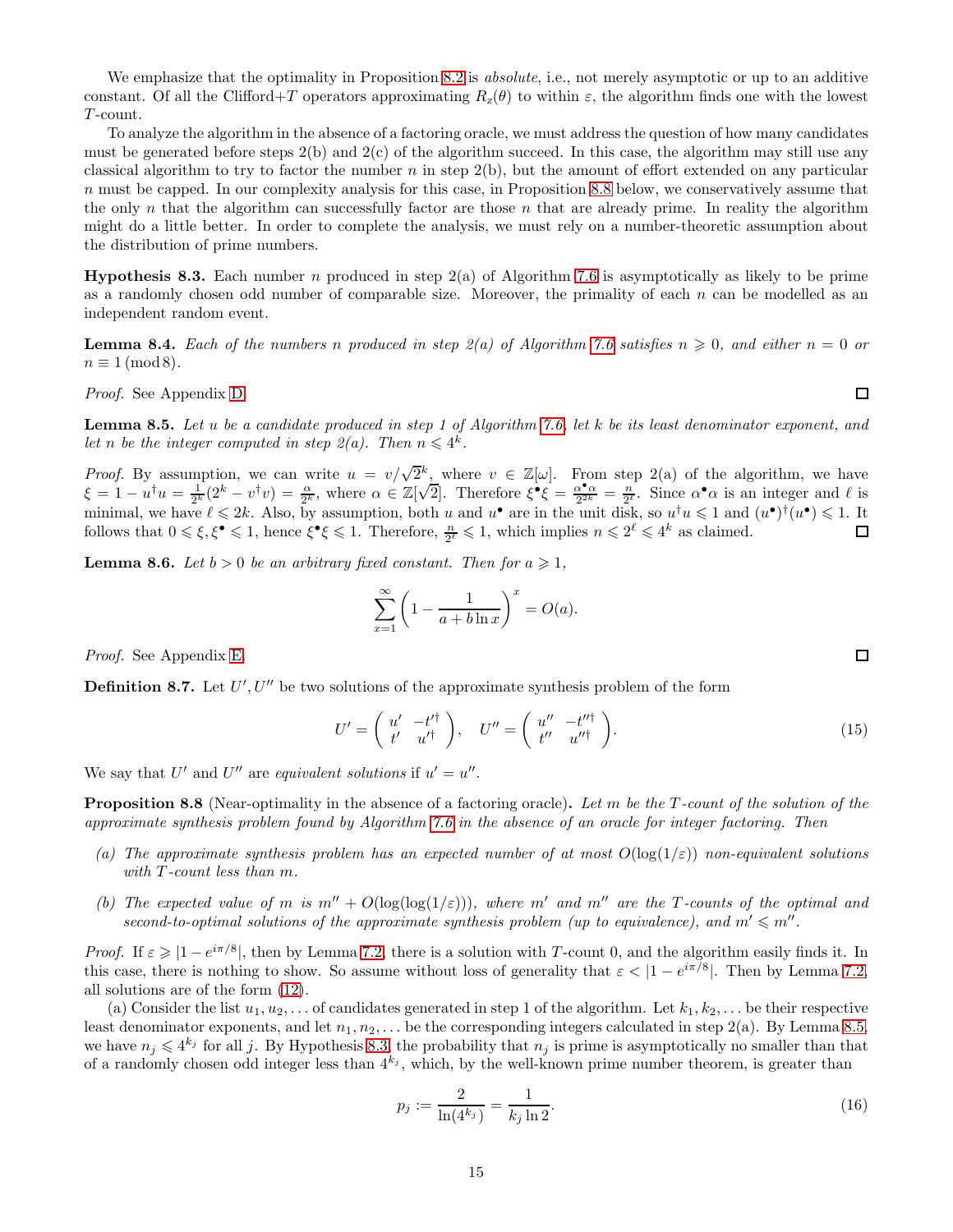Note that  $u_1$  and  $u_2$  are two distinct solutions to the scaled grid problem of step 1 of the algorithm. Since the candidates are enumerated in order of increasing denominator exponent,  $k_2$  is a denominator exponent for both  $u_1$ and  $u_2$ . It follows by Lemma [5.24](#page-10-1) that there are at least  $2^{\ell}+1$  distinct candidates of denominator exponent  $k_2+2\ell$ , for all  $\ell \geq 0$ . In other words, for all j, if  $j \leq 2^{\ell}+1$ , we have  $k_j \leq k_2+2\ell$ . In particular, this holds for  $\ell = \lfloor 1 + \log_2 j \rfloor$ , and therefore,

<span id="page-15-0"></span>
$$
k_j \le k_2 + 2(1 + \log_2 j). \tag{17}
$$

Combining [\(17\)](#page-15-0) with [\(16\)](#page-14-3), we have

$$
p_j \geqslant \frac{1}{(k_2 + 2(1 + \log_2 j))\ln 2} = \frac{1}{(k_2 + 2)\ln 2 + 2\ln j}
$$
\n(18)

Let  $j_0$  be the smallest index such that  $n_{j_0}$  is prime. By Hypothesis [8.3,](#page-14-2) we can treat the primality of each  $n_j$  as an independent random event. Therefore,

$$
P(j_0 > j) = P(n_1, ..., n_j \text{ are not prime})
$$
  
\$\leqslant (1 - p\_1)(1 - p\_2) \cdots (1 - p\_j)\$  
\$\leqslant (1 - p\_j)^j\$  
\$\leqslant \left(1 - \frac{1}{(k\_2 + 2) \ln 2 + 2 \ln j}\right)^j\$.

The expected value of  $j_0$  is

<span id="page-15-2"></span>
$$
E(j_0) = \sum_{j=0}^{\infty} P(j_0 > j) \leq 1 + \sum_{j=1}^{\infty} \left( 1 - \frac{1}{(k_2 + 2) \ln 2 + 2 \ln j} \right)^j = O(k_2),\tag{19}
$$

where we have used Lemma [8.6](#page-14-4) to estimate the sum.

Next, we will estimate  $k_2$ . The width of the  $\varepsilon$ -region  $\mathcal{R}_{\varepsilon}$ , as shown in [\(14\)](#page-12-4), is  $\varepsilon^2/2$  at the widest point, and we can inscribe a disk of radius  $r = \varepsilon^2/4$  in it. Also, the closed unit disk  $\overline{\mathcal{D}}$  has radius  $R = 1$ . It follows by Lemma [5.23](#page-10-4) that the scaled grid problem for  $\mathcal{R}_{\varepsilon}$  and  $\overline{\mathcal{D}}$ , as in step 1 of the algorithm, has at least two solutions, provided that

$$
rR = \frac{\varepsilon^2}{4} \ge \frac{(1+\sqrt{2})^2}{2^k},\tag{20}
$$

or equivalently, provided that

<span id="page-15-1"></span>
$$
k \geqslant 2 + 2\log_2(1+\sqrt{2}) + 2\log_2(1/\varepsilon). \tag{21}
$$

We therefore have  $k_2 \leq k$  for all k satisfying [\(21\)](#page-15-1). It follows that

<span id="page-15-4"></span>
$$
k_2 = O(\log(1/\varepsilon)),\tag{22}
$$

and therefore, using [\(19\)](#page-15-2), also

<span id="page-15-3"></span>
$$
E(j_0) = O(\log(1/\varepsilon)).\tag{23}
$$

To finish the proof of part (a), recall that  $j_0$  was defined to be the smallest index such that  $n_{j_0}$  is prime. This ensures that step 2(b) of the algorithm succeeds for the candidate  $u_{j_0}$ . Furthermore, we have  $n \equiv 1 \pmod{8}$  by Lemma [8.4,](#page-14-5) and therefore the equation  $t^{\dagger}t = \xi$  has a solution by Proposition [C.26.](#page-36-1) Hence the remaining steps of the algorithm also succeed for  $u_{j_0}$ .

Now let  $r$  be the number of non-equivalent solutions of the approximate synthesis problem of  $T$ -count strictly less than m. As noted above, any such solution U is of the form  $(12)$ . Then the least denominator exponent of u is strictly smaller than  $k_{j_0}$ , so that  $u = u_j$  for some  $j < j_0$ . In this way, each of the r non-equivalent solutions is mapped to a different index  $j < j_0$ . It follows that  $r < j_0$ , and hence  $E(r) \leq E(j_0) = O(\log(1/\varepsilon))$ , as was to be shown.

(b) Let  $U'$  be an optimal solution of the approximate synthesis problem, and let  $U''$  be optimal among the solutions that are not equivalent to U'. Let u' and u'' be as in [\(15\)](#page-14-6), and let k', k'' be the least denominator exponents of u' and u'', respectively, with  $k' \leq k''$ . Let  $k_2$  and  $j_0$  be as in the proof of part (a). Note that, by definition,  $k_2 \leq k''$ . Let k be the least denominator exponent of the solution of the approximate synthesis problem found by the algorithm. Then  $k \leq k_{j_0}$ . Using [\(17\)](#page-15-0), we have

$$
k \leq k_{j_0} \leq k_2 + 2(1 + \log_2 j_0) \leq k'' + 2(1 + \log_2 j_0).
$$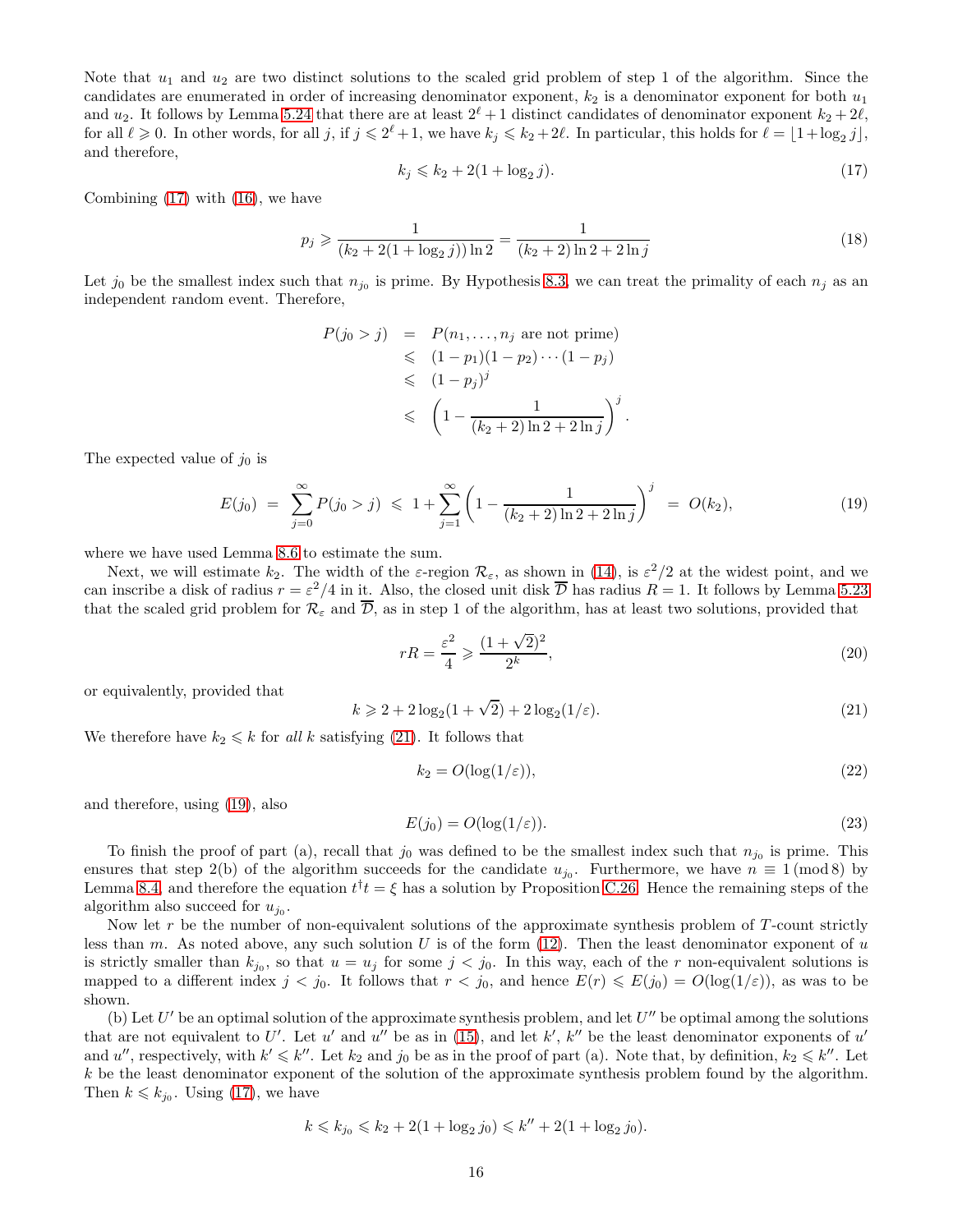Recall from Lemma [7.3](#page-11-5) that  $2k - 2 \leq m \leq 2k$ , and similarly  $2k'' - 2 \leq m'' \leq 2k''$ . Hence  $m \leq 2k \leq 2k'' + 4(1 + 2k')$  $\log_2 j_0$ )  $\leq m'' + 6 + 4 \log_2 j_0$ . These calculations apply to any one run of the algorithm. Taking expected values over many randomized runs, we therefore have

<span id="page-16-0"></span>
$$
E(m) \le m'' + 6 + 4E(\log_2 j_0) \le m'' + 6 + 4\log_2 E(j_0).
$$
\n(24)

Note that we have used the law  $E(\log j_0) \leq \log(E(j_0))$ , which holds because log is a concave function. Combining [\(24\)](#page-16-0) with [\(23\)](#page-15-3), we therefore have the desired result:

$$
E(m) = m'' + O(\log(\log(1/\varepsilon))).
$$
\n(25)

 $\Box$ 

<span id="page-16-2"></span>Remark 8.9. In the near-optimal case of Proposition [8.8,](#page-14-0) our algorithm can additionally be used to compute a firm lower bound for the T-count of any solution of the approximate synthesis problem for the given  $\theta$  and  $\varepsilon$ . Namely, the algorithm can consider the first candidate  $u_j$  for which the Diophantine equation solver does not fail — i.e., either it solves the equation or it times out. If  $k_j$  is the least denominator exponent of  $u_j$ , then a lower bound for the T-count is  $2k_j - 2$  (or 0 when  $k_j = 0$ ). Note that this is not the usual information-theoretic lower bound that applies in the average case, but an actual lower bound for each particular problem instance.

#### 8.3 Worst-case behavior

In [\[14\]](#page-39-1), an approximate synthesis algorithms for z-rotations was given that always returns a solution of T-count at most  $K + 4\log_2(1/\varepsilon)$ , where K is a constant approximately equal to 10. We note that Algorithm [7.6](#page-13-1) enumerates all the solutions of the grid problem for the  $\varepsilon$ -region, whereas the algorithm of [\[14\]](#page-39-1) only enumerates a subset of the solutions. Also, Algorithm [7.6](#page-13-1) can solve the Diophantine equation in all the cases in which the algorithm of [\[14\]](#page-39-1) can solve it. It follows that in all cases, the solution returned by Algorithm [7.6](#page-13-1) is at least as good as that returned by the algorithm of [\[14\]](#page-39-1). In particular, Algorithm [7.6](#page-13-1) always returns a solution of T-count at most  $K + 4\log_2(1/\varepsilon)$ . Moreover, it is known from [\[14,](#page-39-1) Section 9], that there are certain combinations of  $\theta$  and  $\varepsilon$  for which this T-count is actually optimal to within a constant number of gates. Thus our algorithm's performance is  $K + 4\log_2(1/\varepsilon)$  in the worst case, but this worst case behavior is only achieved in those cases where it is actually optimal.

<span id="page-16-1"></span>One may ask whether a more precise statement can be made about the angles  $\theta$  for which this worst-case behavior occurs. We believe that this is indeed possible. Let  $\mathbb{Q}(\sqrt{2})$  be the field of rational numbers extended with  $\sqrt{2}$ .

**Conjecture 8.10.** Fix an angle  $\theta$ , and consider the T-count as  $\varepsilon \to 0$ . Then the T-count behaves as  $K + 4 \log_2(1/\varepsilon)$ when  $\tan \frac{\theta}{2} \in \mathbb{Q}(\sqrt{2})$ , and as  $K + 3 \log_2(1/\varepsilon)$  otherwise.

Giving a rigorous proof of this conjecture is beyond the scope of this paper and probably difficult, but we will sketch a plausibility argument. We believe that the first part, showing that the T-count behaves no better than  $K + 4\log_2(1/\varepsilon)$  when tan  $\frac{\theta}{2} \in \mathbb{Q}(\sqrt{2})$ , could be made rigorous without too much difficulty. In addition, we also offer experimental evidence supporting Conjecture [8.10](#page-16-1) in Section [10.](#page-20-0)

The essential point is this. Consider the grid associated to a convex bounded set  $B$  as in Figure [5.](#page-17-0) Note that the slope r of any line passing through two grid points satisfies  $r \in \mathbb{Q}(\sqrt{2})$  (unless the line is vertical, in which case the slope is infinite). Conversely, fix some real number r. Let us call a line of slope r a grid line if it passes through at least one grid point. We first wish to show that if  $r \in \mathbb{Q}(\sqrt{2})$ , then the set of grid lines is discrete, i.e., there is a minimum distance between each pair of grid lines. To see why this is so, note that  $r \in \frac{1}{n}\mathbb{Z}[\sqrt{2}]$  for some  $n \in \mathbb{Z}$ . Each grid line is uniquely determined by its y-intercept, i.e., its point of intersection with the y-axis. Consider a grid line with y-intercept b, and passing through the grid point  $u \in \mathbb{Z}[\omega]$ . Using Lemma [5.5,](#page-4-1) we can assume without loss of generality that  $u = \alpha + \beta i$ , where  $\alpha, \beta \in \mathbb{Z}[\sqrt{2}]$ ; the case where  $u = \alpha + \beta i + \omega$  is analogous. Then we have  $b = \beta - r\alpha$ , and therefore  $b \in \frac{1}{n}\mathbb{Z}[\sqrt{2}]$ . Moreover, the line with y-intercept  $b^{\bullet}$  and slope  $r^{\bullet}$  contains  $u^{\bullet}$ , and therefore intersects B. Since B is bounded, it follows that  $b^{\bullet}$  lies in a certain finite interval B' of real numbers determined only by B and  $r^{\bullet}$ . The two relations  $b \in \frac{1}{n}\mathbb{Z}[\sqrt{2}]$  and  $b^{\bullet} \in B'$  determine a one-dimensional grid problem, and therefore the set of solutions is discrete. This shows that the set of grid lines is discrete when  $r \in \mathbb{Q}(\sqrt{2})$ .

Recall from [\(14\)](#page-12-4) that for given  $\theta$  and  $\varepsilon$ , the  $\varepsilon$ -region is bounded by a circular arc and a straight line. The slope of the straight line is  $r = -1/\tan \frac{\theta}{2}$ , and is independent of  $\varepsilon$ . If  $r \in \mathbb{Q}(\sqrt{2})$ , then the  $\varepsilon$ -region is "parallel" to the grid lines of slope r, as shown in Figure [5\(](#page-17-0)a). In this case, the number of solutions to the grid problem is not dominated by the area, but by the width of the  $\varepsilon$ -region. More specifically, for the scaled grid problem of Algorithm [7.6](#page-13-1) to have a solution for a given denominator exponent k, it is a necessary condition that the  $\varepsilon$ -region intersects some grid line. The distance between the grid lines scales as  $\frac{1}{2^k}$ , and the width of the  $\varepsilon$ -region is  $\frac{\varepsilon^2}{2}$  $\frac{z^2}{2}$ , and therefore, we expect the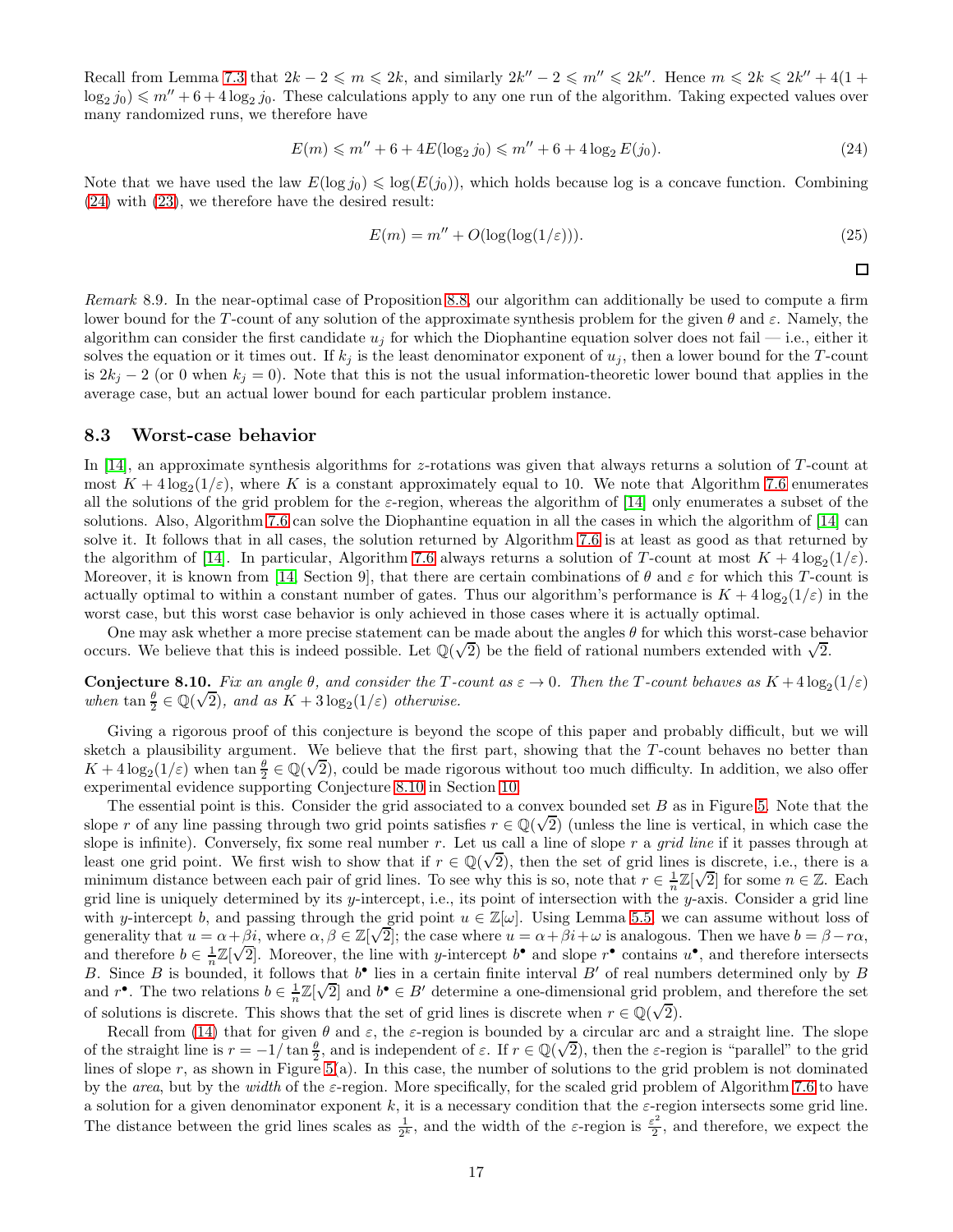

<span id="page-17-0"></span>Figure 5: Part (a) shows the grid points and grid lines (of slope  $r \in \mathbb{Q}(\sqrt{2})$ ) for a convex set B. Part (b) shows the set B and the dual grid lines (of slope  $r^{\bullet}$ ), all of whose y-intercepts lie in an interval B'.

 $\varepsilon$ -region to intersect at least one grid line when  $\frac{1}{2^k} \leqslant c\varepsilon^2$ , for some constant c. Equivalently  $k \geqslant K + 2\log \frac{1}{\varepsilon}$ . By Lemmas [7.3](#page-11-5) and [9.7,](#page-19-0) the T-count scales as  $2k$ , i.e.,  $K + 4\log\frac{1}{\varepsilon}$ .

On the other hand, if  $r \notin \mathbb{Q}(\sqrt{2})$ , then the set of grid lines is dense, and in this case, it appears that the solution to the grid problem is dominated by the *area* of the  $\varepsilon$ -region. In this case, the number of grid points per area scales as  $4^k$ , and the area of the  $\varepsilon$ -region is proportional to  $\varepsilon^3$ ; hence we expect a grid point to fall in the  $\varepsilon$ -region when  $\frac{1}{4^k} \leqslant c\epsilon^3$ , or equivalently,  $2k \geqslant K + 3\log \frac{1}{\epsilon}$ , yielding the typical T-count of  $K + 3\log \frac{1}{\epsilon}$  in that case.

#### <span id="page-17-2"></span>8.4 Time complexity of the algorithm

**Proposition 8.11** (Complexity). Algorithm [7.6](#page-13-1) runs in expected time  $O(\text{polylog}(1/\varepsilon))$ . This is true whether or not a factorization oracle is used.

*Proof.* Let M be the uprightness of the  $\varepsilon$ -region. Let  $j_0$  be the average number of candidates tried in steps  $2(a)-(c)$ of the algorithm, and let  $k_{j_0}$  be the least denominator exponent of the final candidate. Let n be the largest integer that appears in step  $2(a)$  of the algorithm.

By Proposition [5.22,](#page-9-3) step 1 of the algorithm requires  $O(log(1/M))$  arithmetic operations, plus a constant number per candidate. For each of the  $j_0$  candidates, step  $2(a)$  requires  $O(1)$  arithmetic operations. Step  $2(b)$  also requires  $O(1)$  arithmetic operations, either due to the use of a factoring oracle, or else, because we can put an arbitrary fixed bound on the amount of effort invested in factoring any given integer. At minimum, this will succeed when the integer in question is prime, which is sufficient for the estimates of Proposition [8.8.](#page-14-0) Step  $2(c)$  requires  $O(polylog(n))$ operations by Theorem [6.2.](#page-10-3) Finally, step 3 requires  $O(k_{j0})$  arithmetic operations; see, e.g., Theorem 5.1 of [\[7\]](#page-38-9). So the total expected number of arithmetic operations is

<span id="page-17-1"></span>
$$
O(\log(1/M)) + j_0 \cdot O(\text{polylog}(n)) + O(k_{j_0}).\tag{26}
$$

Recall that the  $\varepsilon$ -region  $\mathcal{R}_{\varepsilon}$ , shown in [\(14\)](#page-12-4), contains a disk of radius  $\varepsilon^2/4$ . Hence,  $\text{area}(\mathcal{R}_{\varepsilon}) \geq \frac{\pi}{16} \varepsilon^4$ . On the other hand, the square  $[-1, 1] \times [-1, 1]$  is a (not very tight) bounding box for  $\mathcal{R}_{\varepsilon}$ . It follows that

$$
M = \text{up}(\mathcal{R}_{\varepsilon}) = \frac{\text{area}(\mathcal{R}_{\varepsilon})}{\text{area}(\text{BBox}(\mathcal{R}_{\varepsilon}))} = \Omega(\varepsilon^4),
$$

hence  $\log(1/M) = O(\log(1/\varepsilon))$ . From [\(23\)](#page-15-3), the expected value of j<sub>0</sub> is  $O(\log(1/\varepsilon))$ . Combining [\(17\)](#page-15-0) with [\(22\)](#page-15-4), we therefore have

$$
k_{j_0} \leq k_2 + 2(1 + \log_2 j_0) = O(\log(1/\varepsilon)) + O(\log(\log(1/\varepsilon))) = O(\log(1/\varepsilon)).
$$

From Lemma [8.5,](#page-14-1) and the fact that candidates are enumerated in order of increasing denominator exponent, we have  $n \leqslant 4^{k_{j_0}}, \text{ hence}$ 

$$
polylog(n) = O(poly(k_{j_0})) = O(polylog(1/\varepsilon)).
$$

Combining all of these estimates with [\(26\)](#page-17-1), the expected number of arithmetic operations for the algorithm is  $O(polylog(1/\varepsilon))$ . Moreover, each individual arithmetic operation can be performed with precision  $O(log(1/\varepsilon))$ ,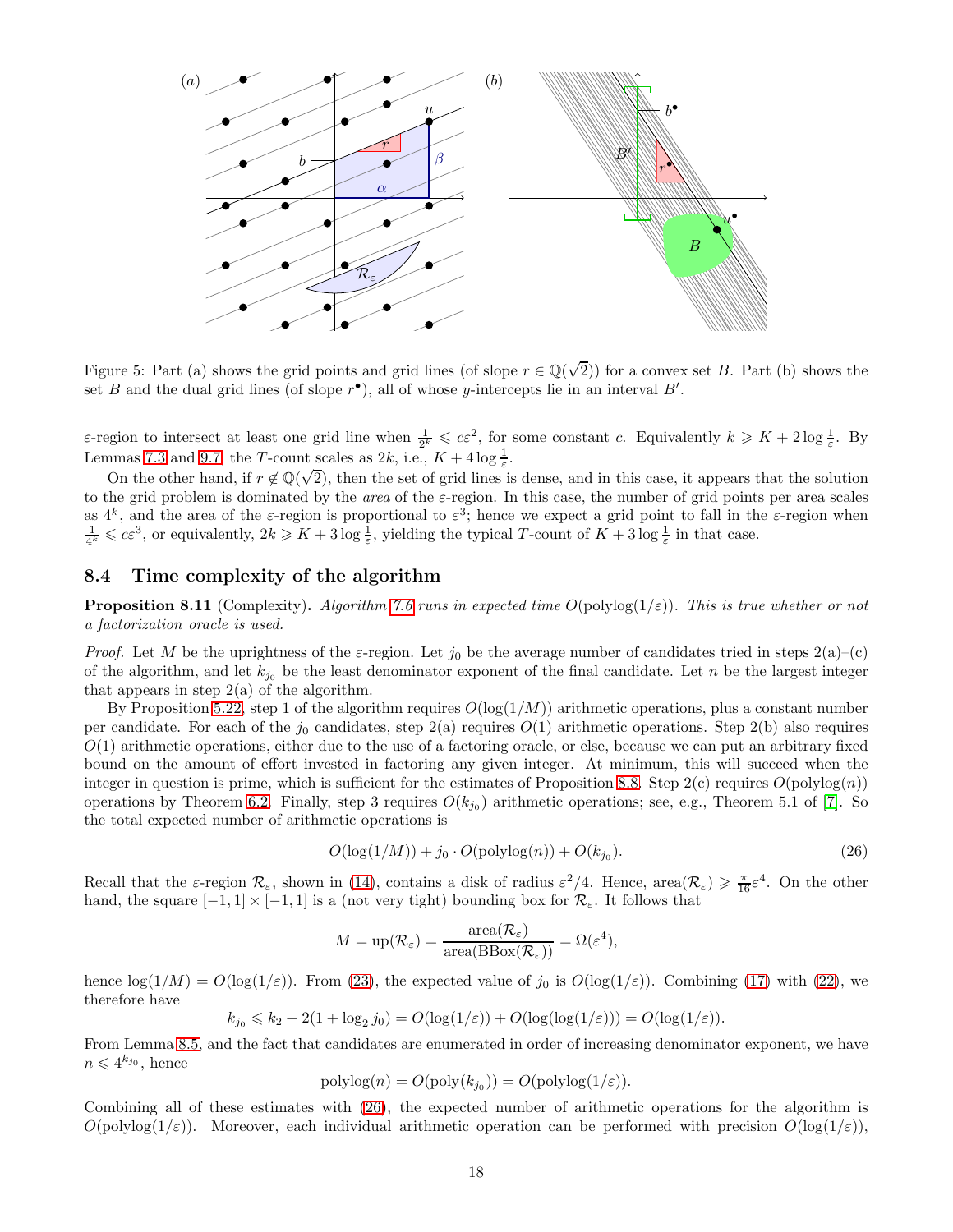taking time  $O(polylog(1/\varepsilon))$ . Therefore the total expected time complexity of the algorithm is  $O(polylog(1/\varepsilon))$ , as desired. П

## 9 Approximation up to a phase

So far, we have considered the problem of approximate synthesis "on the nose", i.e., the operator U in Definition [7.1](#page-11-7) was literally required to approximate  $R_z(\theta)$  in the operator norm. However, it is well-known that global phases have no observable effect in quantum mechanics, so in quantum computing, it is also common to consider the problem of approximate synthesis "up to a phase". This is made precise in the following definition.

<span id="page-18-3"></span>**Definition 9.1.** Given  $\theta$  and some  $\varepsilon > 0$ , the approximate synthesis problem for z-rotations up to a phase is to find an operator U expressible in the single-qubit Clifford+T gate set, and a unit scalar  $\lambda$ , such that

<span id="page-18-0"></span>
$$
||R_z(\theta) - \lambda U|| \le \varepsilon. \tag{27}
$$

Moreover, it is desirable to find U of smallest possible  $T$ -count. As before, the norm in [\(27\)](#page-18-0) is the operator norm.

In this section, we will give a version of Algorithm [7.6](#page-13-1) that optimally solves the approximate synthesis problem up to a phase. The central insight is that it is in fact sufficient to restrict  $\lambda$  to only two possible phases, namely  $\lambda = 1$  and  $\lambda = \sqrt{\omega} = e^{i\pi/8}$ . A similar technique was also used in [\[11\]](#page-39-0).

<span id="page-18-1"></span>First, note that if W is a unitary  $2 \times 2$ -matrix and det  $W = 1$ , then tr W is real. This is obvious, because  $\det W = 1$  ensures that the two eigenvalues of W are each other's complex conjugates.

**Lemma 9.2.** Let W be a unitary  $2 \times 2$ -matrix, and assume that  $\det W = 1$  and  $\operatorname{tr} W \geq 0$ . Then for all unit scalars λ, we have

$$
||I - W|| \le ||I - \lambda W||.
$$

*Proof.* We may assume without loss of generality that W is diagonal. Since det  $W = 1$ , we can write

$$
W = \begin{pmatrix} e^{i\phi} & 0 \\ 0 & e^{-i\phi} \end{pmatrix}
$$

for some  $\phi$ . By symmetry, we can assume without loss of generality that  $0 \le \phi \le \pi$ . Since tr  $W \ge 0$ , we have  $\phi \leq \pi/2$ . Now consider a unit scalar  $\lambda = e^{i\psi}$ , where  $-\pi \leq \psi \leq \pi$ . Then  $||I - \lambda W|| = \max\{|1 - e^{i(\psi + \phi)}|, |1 - e^{i(\psi - \phi)}|\}$ and  $||I - W|| = |1 - e^{i\phi}|$ . If  $\psi \ge 0$ , then  $|1 - e^{i\phi}| \le |1 - e^{i(\psi + \phi)}|$ . Similarly, if  $\psi \le 0$ , then  $|1 - e^{i\phi}| \le |1 - e^{i(\psi - \phi)}|$ . In either case, we have  $||I - W|| \le ||I - \lambda W||$ , as claimed.

<span id="page-18-2"></span>**Lemma 9.3.** Fix  $\varepsilon$ , a unitary operator R with det  $R = 1$ , and a Clifford+T operator U. The following are equivalent:

(1) There exists a unit scalar  $\lambda$  such that

$$
||R - \lambda U|| \leq \varepsilon;
$$

(2) There exists  $n \in \mathbb{Z}$  such that

$$
||R - e^{in\pi/8}U|| \le \varepsilon.
$$

*Proof.* It is obvious that (2) implies (1). For the opposite implication, first note that, because U is a Clifford+T operator, we have det  $U = \omega^k$  for some  $k \in \mathbb{Z}$ , and therefore det $(R^{-1}U) = \omega^k$ . Let  $V = e^{-ik\pi/8}R^{-1}U$ , so that  $\det V = 1$ . If  $\text{tr } V \geq 0$ , let  $W = V$ ; otherwise, let  $W = -V$ . Either way, we have  $W = e^{in\pi/8}R^{-1}U$ , where  $n \in \mathbb{Z}$ , and det  $W = 1$ , tr  $W \ge 0$ . Let  $\lambda' = e^{-in\pi/8}\lambda$ . By Lemma [9.2,](#page-18-1) we have

$$
\begin{array}{rcl}\n\vert I - W \vert & \leqslant & \Vert I - \lambda' W \vert \\
\implies & \vert I - e^{in\pi/8} R^{-1} U \vert \quad \leqslant & \Vert I - \lambda' e^{in\pi/8} R^{-1} U \vert \\
\implies & \vert \vert R - e^{in\pi/8} U \vert \vert \quad \leqslant & \Vert R - \lambda' e^{in\pi/8} U \vert \vert, \\
\implies & \vert \vert R - e^{in\pi/8} U \vert \vert \quad \leqslant & \Vert R - \lambda U \vert \vert,\n\end{array}
$$

which implies the desired claim.

<span id="page-18-4"></span>Remark 9.4. A version of Lemma [9.3](#page-18-2) also applies to gate sets other than Clifford+T, as long as the gate set has discrete determinants.

**Corollary 9.5.** In Definition [9.1,](#page-18-3) it suffices without loss of generality to consider only the two scalars  $\lambda = 1$  and  $\lambda = e^{i\pi/8}.$ 

 $\Box$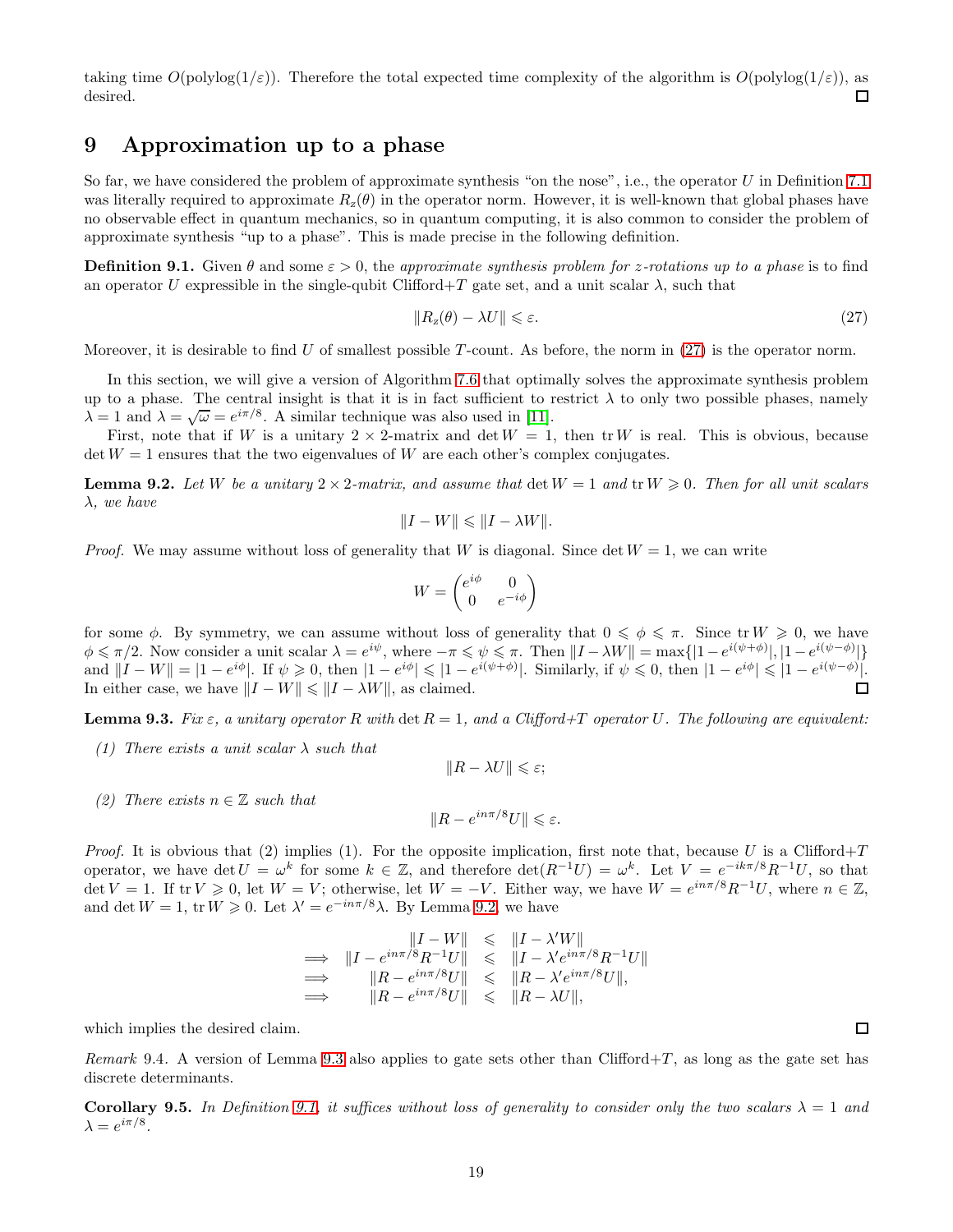Proof. Let U be a Clifford+T operator satisfying [\(27\)](#page-18-0) for some unit scalar  $\lambda$ . By Lemma [9.3,](#page-18-2) there exists a  $\lambda$  of the form  $e^{in\pi/8}$  also satisfying [\(27\)](#page-18-0). Then we can write  $\lambda = \omega^k \lambda'$ , where  $k \in \mathbb{Z}$  and  $\lambda' \in \{1, e^{i\pi/8}\}$ . Letting  $U' = \omega^k U$ , we have  $\lambda' U' = \lambda U$ , and therefore

$$
||R_{z}(\theta) - \lambda' U'|| \leq \varepsilon,
$$

as claimed. Moreover, since  $\omega = e^{i\pi/4}$  is a Clifford operator, U and U' have the same T-count.

To solve the approximate synthesis problem up to a phase, we therefore need an algorithm for finding optimal solutions of [\(27\)](#page-18-0) in case  $\lambda = 1$  and  $\lambda = e^{i\pi/8}$  For  $\lambda = 1$ , this is of course just Algorithm [7.6.](#page-13-1) So all that remains to do is to find an algorithm for solving

<span id="page-19-1"></span>
$$
||R_z(\theta) - e^{i\pi/8}U|| \le \varepsilon.
$$
\n(28)

<span id="page-19-3"></span>We use a sequence of steps very similar to those of Section [7.1](#page-11-4) to reduce this to a grid problem and a Diophantine equation. We first consider the form of U.

**Lemma 9.6.** If  $\varepsilon < |1 - e^{i\pi/8}|$ , then all solutions of [\(28\)](#page-19-1) have the form

<span id="page-19-2"></span>
$$
U = \begin{pmatrix} u & -t^{\dagger} \omega^{-1} \\ t & u^{\dagger} \omega^{-1} \end{pmatrix}.
$$
 (29)

*Proof.* This is completely analogous to the proof of Lemma [7.2,](#page-11-6) using  $e^{i\pi/8}U$  in place of U.

Recall that  $\delta = 1 + \omega$ , and note that  $\frac{\delta}{|\delta|} = e^{i\pi/8}$ . Also note that  $\delta \omega^{-1} = \delta^{\dagger}$ , and that the element  $\delta$  is invertible in  $\mathbb{D}[\omega]$  with inverse  $\delta^{-1} = (\omega - i)/\sqrt{2}$ . Suppose that U is of the form [\(29\)](#page-19-2). Let  $u' = \delta u$  and  $t' = \delta t$ . We have:

$$
||R_z(\theta) - e^{i\pi/8}U|| = \left\| R_z(\theta) - \frac{\delta}{|\delta|} \begin{pmatrix} u & -t^{\dagger} \omega^{-1} \\ t & u^{\dagger} \omega^{-1} \end{pmatrix} \right\|
$$
  

$$
= \left\| R_z(\theta) - \frac{1}{|\delta|} \begin{pmatrix} \delta u & -\delta^{\dagger} t^{\dagger} \\ \delta t & \delta^{\dagger} u^{\dagger} \end{pmatrix} \right\|
$$
  

$$
= \left\| R_z(\theta) - \frac{1}{|\delta|} \begin{pmatrix} u' & -t'^{\dagger} \\ t' & u'^{\dagger} \end{pmatrix} \right\|.
$$

Recall the definition of the  $\varepsilon$ -region  $\mathcal{R}_{\varepsilon}$  from [\(14\)](#page-12-4). Using exactly the same argument as in Section [7,](#page-11-0) it follows that [\(28\)](#page-19-1) holds if and only if  $\frac{u'}{|\delta|}$  $\frac{u'}{|\delta|} \in \mathcal{R}_{\varepsilon}$ , i.e.,  $u' \in |\delta| \mathcal{R}_{\varepsilon}$ .

As before, in order for U to be unitary, of course it must satisfy  $u^{\dagger}u + t^{\dagger}t = 1$ , and a necessary condition for this is  $u, u^{\bullet} \in \overline{\mathcal{D}}$ . The latter condition can be equivalently re-expressed in terms of u' by requiring  $u' \in |\delta| \overline{\mathcal{D}}$  and  $u''^{\bullet} \in |\delta^{\bullet}| \overline{\mathcal{D}}$ . Therefore, finding solutions to [\(28\)](#page-19-1) of the form [\(29\)](#page-19-2) reduces to the two-dimensional grid problem  $u' \in |\delta| \mathcal{R}_{\varepsilon}$  and  $u' \in |\delta \rangle \overline{\mathcal{D}}$ , together with the usual Diophantine equation  $u^{\dagger}u + t^{\dagger}t = 1$ . The last remaining piece of the puzzle is to compute the  $T$ -count of  $U$ , and in particular, to ensure that potential solutions are found in order of increasing T -count.

<span id="page-19-0"></span>**Lemma 9.7.** Let U be a Clifford+T operator of the form  $(29)$ , and let k be the least denominator exponent of  $u' = \delta u$ . Then the T-count of U is either  $2k - 1$  or  $2k + 1$ . Moreover, if  $k > 0$  and U has T-count  $2k + 1$ , then  $U' = TUT^{\dagger}$  has  $T$ -count  $2k - 1$ .

Proof. This can be proved by a tedious but easy induction, analogous to Lemma [7.3.](#page-11-5)

<span id="page-19-4"></span>We therefore arrive at the following algorithm for solving [\(28\)](#page-19-1). Here we assume  $\varepsilon < |1 - e^{i\pi/8}|$ , so that Lemma [9.6](#page-19-3) applies.

**Algorithm 9.8.** Given  $\theta$  and  $\varepsilon$ , let  $A = |\delta| \mathcal{R}_{\varepsilon}$ , and let  $B = |\delta| \overline{\mathcal{D}}$ .

- 1. Use Proposition [5.22](#page-9-3) to enumerate the infinite sequence of solutions to the scaled grid problem  $u' \in A$  and  $u' \in B$ , where  $u' \in \mathbb{D}[\omega]$ , in the order of increasing least denominator exponent k.
- 2. For each such solution  $u'$ :
	- (a) Let  $u = u'/\delta$ , let  $\xi = 1 u^{\dagger}u \in \mathbb{D}[\sqrt{2}]$ , and write  $\xi^{\bullet}\xi = \frac{n}{2^{\ell}}$ , where  $n \in \mathbb{Z}$  and  $\ell \geq 0$  is minimal.
	- (b) Attempt to find a prime factorization of n. If  $n \neq 0$  but no prime factorization is found, skip step 2(c) and continue with the next  $u'$ .

 $\Box$ 

 $\Box$ 

 $\Box$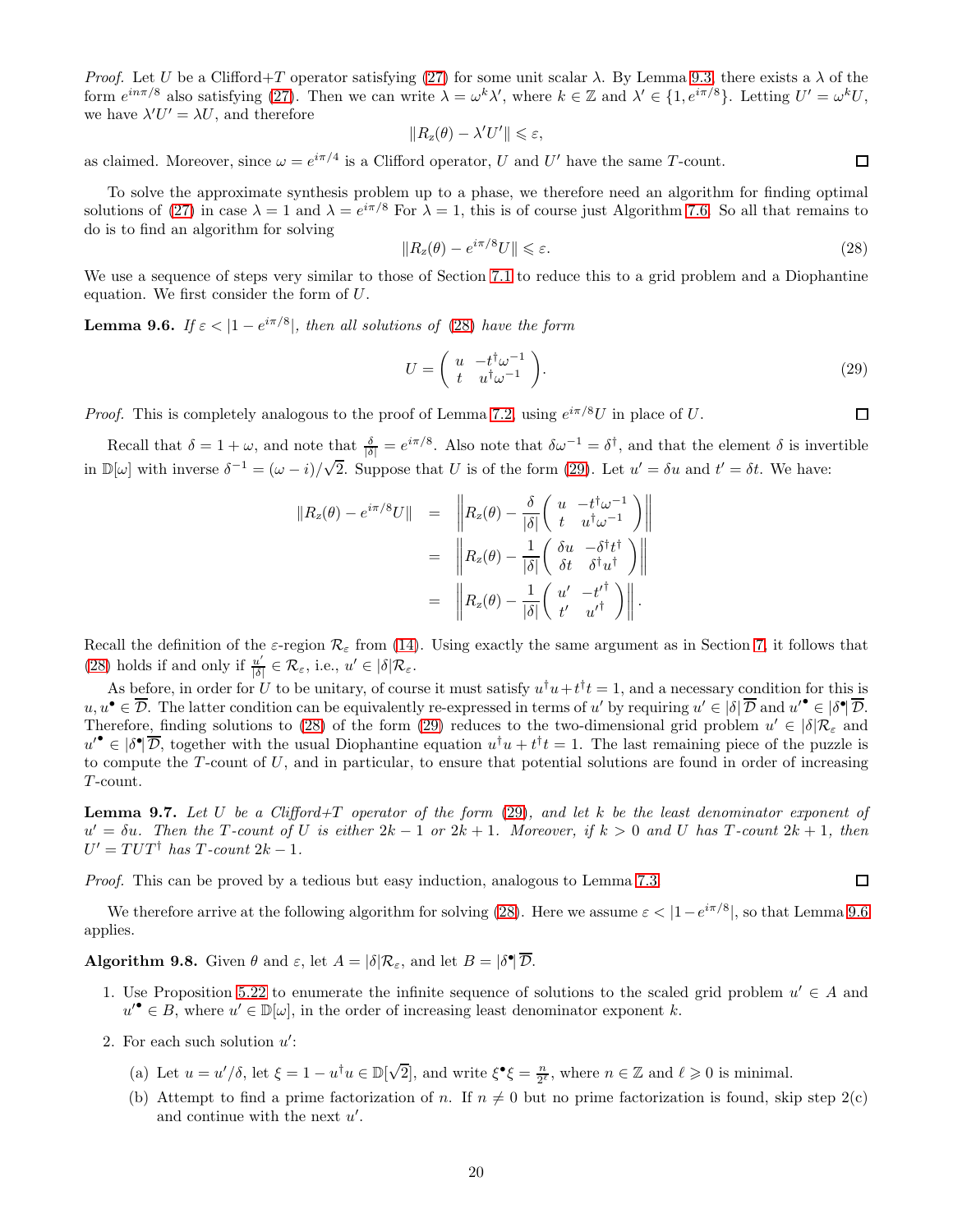- (c) Use the algorithm of Theorem [6.2](#page-10-3) to solve the equation  $t^{\dagger}t = \xi$ . If a solution t exists, go to step 3; otherwise, continue with the next  $u'$ .
- 3. Define U as in equation [\(29\)](#page-19-2), let  $U' = TUT^{\dagger}$ , and use the exact synthesis algorithm of [\[10\]](#page-38-7) to find a Clifford+T circuit implementing either U or  $U'$ , whichever has smaller T-count. Output this circuit and stop.

Algorithm [9.8](#page-19-4) is optimal in the presence of a factoring oracle, and near-optimal in the absence of a factoring oracle, in the same sense as Algorithm [7.6.](#page-13-1) Its expected time complexity is  $O(polylog(1/\varepsilon))$ . The proofs are completely analogous to those of Section [8.](#page-13-0) We then arrive at the following composite algorithm for the approximate synthesis problem for z-rotations up to a phase:

<span id="page-20-1"></span>**Algorithm 9.9** (Approximate synthesis up to a phase). Given  $\theta$  and  $\varepsilon$ , run both Algorithms [7.6](#page-13-1) and [9.8,](#page-19-4) and return whichever circuit has the smaller T-count.

Proposition 9.10 (Correctness, time complexity, and optimality). Algorithm [9.9](#page-20-1) yields a valid solution to the approximate synthesis problem up to a phase. Its expected running time is  $O(\text{polylog}(1/\varepsilon))$ . In the presence of a factoring oracle, the algorithm is optimal, i.e., the returned circuit has the smallest T -count of any single-qubit Clifford+T circuit approximating  $R_z(\theta)$  up to  $\varepsilon$  and up to a phase. Moreover, in the absence of a factoring oracle, the algorithm is near-optimal in the following sense. Let  $m$  be the  $T$ -count of the solution found. Then:

- (a) The approximate synthesis problem has an expected number of at most  $O(\log(1/\varepsilon))$  non-equivalent solutions with T-count less than m.
- (b) The expected value of m is  $m''' + O(\log(\log(1/\varepsilon)))$ , where  $m'''$  is the T-count of the third-to-optimal solution (up to equivalence) of the approximate synthesis problem up to a phase.

Proof. The correctness and time complexity of Algorithm [9.9](#page-20-1) follows from that of Algorithms [7.6](#page-13-1) and [9.8.](#page-19-4) The optimality results follow from those of Algorithms [7.6](#page-13-1) and [9.8,](#page-19-4) keeping in mind that Algorithm [7.6](#page-13-1) finds an optimal (or near-optimal) solution for the phase  $\lambda = 1$ , Algorithm [9.8](#page-19-4) finds an optimal (or near-optimal) solution for the phase  $\lambda = e^{i\pi/8}$ , and by Corollary [9.5,](#page-18-4) these are the only two phases that need to be considered.

The only subtlety that must be pointed out is that in part (b) of the near-optimality, we use the T-count of the third-to-optimal solution, rather than the second-to-optimal one as in Proposition [8.8.](#page-14-0) This is because the optimal and second-to-optimal solutions may belong to Algorithms [7.6](#page-13-1) and [9.8,](#page-19-4) respectively, so that it may not be until the third-to-optimal solution that the near-optimality result of either Algorithm [7.6](#page-13-1) or Algorithm [9.8](#page-19-4) can be invoked.  $\Box$ 

Remark 9.11. Algorithms [7.6](#page-13-1) and [9.8](#page-19-4) share the same  $\varepsilon$ -region up to scaling, and therefore the uprightness computation of Theorem [5.16](#page-8-1) only needs to be done once.

Remark 9.12. By Lemmas [7.3](#page-11-5) and [9.7,](#page-19-0) Algorithm [7.6](#page-13-1) always produces circuits with even T -count, and Algorithm [9.8](#page-19-4) always produces circuits with odd T -count. Instead of running both algorithms to completion, it is possible to interleave the two algorithms, so that all potential solutions are considered in order of increasing T -count. This is a slight optimization which does not, however, affect the asymptotic time complexity.

## <span id="page-20-0"></span>10 Experimental results

We implemented Algorithm [7.6](#page-13-1) in the programming language Haskell; the implementation is available from [\[13\]](#page-39-4). Running on a single core of a 3.4GHz Intel i5-3570 CPU, we approximated the operator  $R_z(\pi/128)$  up to various  $\varepsilon$ . The results are summarized in the leftmost four columns of Table [1.](#page-21-0) For example, here is the approximation of  $R_z(\pi/128)$  up to  $\varepsilon = 10^{-10}$ :

u = 1 √ 2 52 (−26687414ω <sup>3</sup> + 10541729ω <sup>2</sup> + 10614512ω + 40727366) t = 1 √ 2 52 (30805761ω <sup>3</sup> <sup>−</sup> <sup>23432014</sup><sup>ω</sup> <sup>2</sup> + 2332111ω + 20133911) U = HTSHTSHTSHTHTHTHTSHTHTSHTSHTSHTHTHTSHTSHTHTHTSHTHTSHTHTHTHTHTHTHTSHTSHT SHTHTSHTHTSHTHTHTHTSHTHTHTSHTHTSHTHTHTHTSHTSHTSHTHTHTSHTSHTSHTSHTHTSHTS HTSHTSHTHTSHTHTSHTSHTHTHTHTHTSHTHTHTHTSHTSHTSHTHTSHTSHTHTHTSHTHTHTHTHTS HTSHTHTHTHTHTSHTHTHTHTSHTHTHTHTHTHTHω 7

In addition to  $\varepsilon$ , the T-count of the computed operator, and the actual error, we have also reported the lower bound on the T -count, which was computed according to Remark [8.9.](#page-16-2) It can be seen that the actual T -count achieved by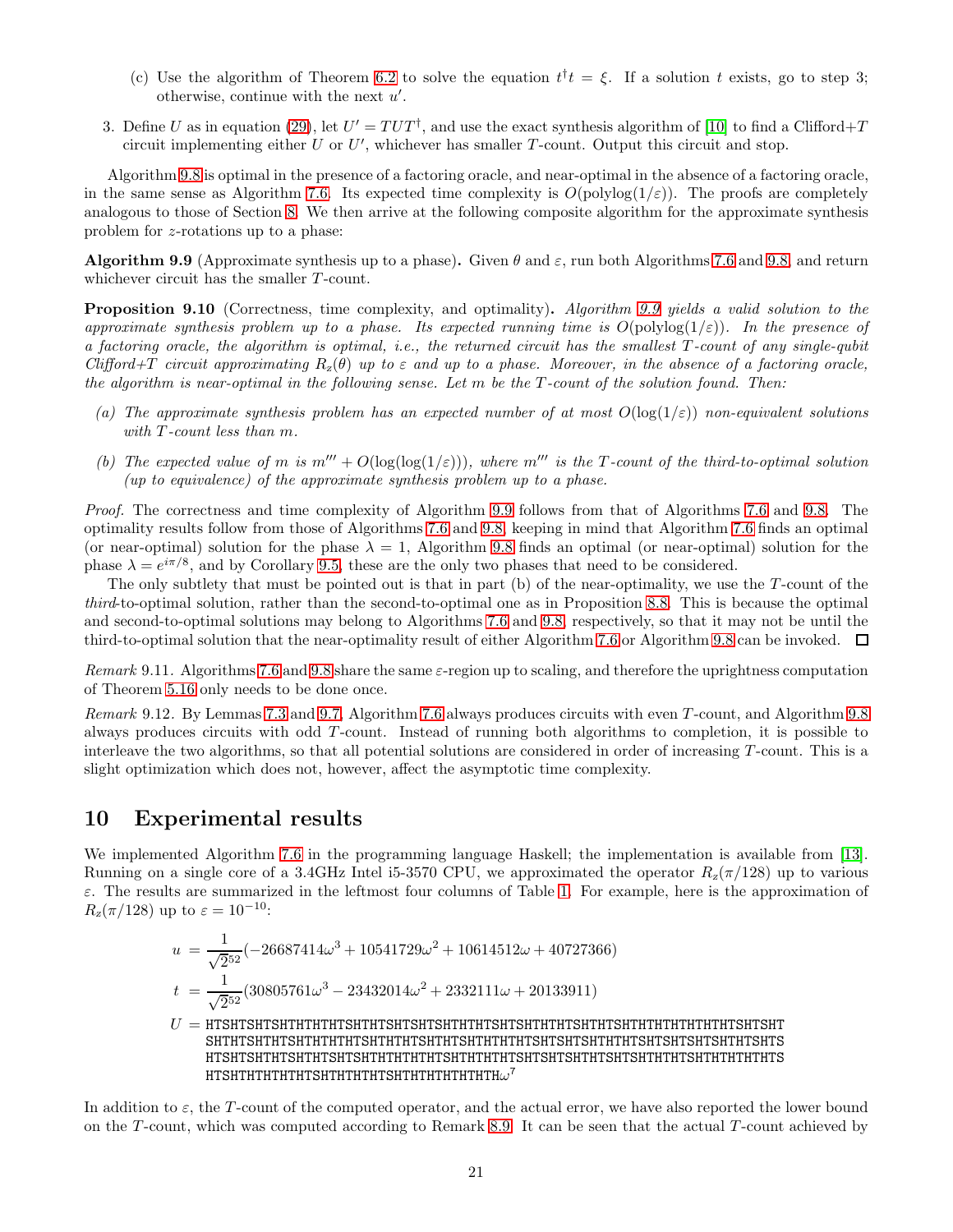| $\epsilon$   | $T$ -count | T-bound           | Actual error               | $\overline{\text{Runtime}}$ | Candidates | Time/Candidate |
|--------------|------------|-------------------|----------------------------|-----------------------------|------------|----------------|
| $10^{-10}$   | 102        | $\geqslant$ 102   | $0.91180 \cdot 10^{-10}$   | 0.0190s                     | 3.0        | 0.0064s        |
| $10^{-20}$   | <b>200</b> | $\geqslant$ 198   | $0.87670 \cdot 10^{-20}$   | 0.0433s                     | 7.0        | 0.0061s        |
| $10^{-30}$   | 298        | $\geqslant 298$   | $0.99836 \cdot 10^{-30}$   | 0.0600s                     | 7.0        | 0.0085s        |
| $10^{-40}$   | 402        | $\geqslant 400$   | $0.77378 \cdot 10^{-40}$   | 0.0976s                     | 11.7       | 0.0084s        |
| $10^{-50}$   | 500        | $\geqslant 500$   | $0.82008 \cdot 10^{-50}$   | 0.1353s                     | 20.3       | 0.0067s        |
| $10^{-60}$   | 602        | $\geqslant 596$   | $0.61151 \cdot 10^{-60}$   | 0.1548s                     | 16.0       | 0.0097s        |
| $10^{-70}$   | 702        | $\geqslant 698$   | $0.40936 \cdot 10^{-70}$   | 0.1931s                     | 20.9       | 0.0093s        |
| $10^{-80}$   | 804        | $\geqslant 794$   | $0.92372 \cdot 10^{-80}$   | 0.2402s                     | 27.2       | 0.0088s        |
| $10^{-90}$   | 898        | $\geqslant 898$   | $0.96607 \cdot 10^{-90}$   | 0.2696s                     | 22.2       | 0.0121s        |
| $10^{-100}$  | 1000       | $\geqslant 998$   | $0.78879 \cdot 10^{-100}$  | 0.3443s                     | 31.2       | 0.0110s        |
| $10^{-200}$  | 1998       | $\geqslant$ 1994  | $0.73266 \cdot 10^{-200}$  | 1.1423s                     | 62.3       | 0.0183s        |
| $10^{-500}$  | 4990       | $\geqslant 4986$  | $0.67156 \cdot 10^{-500}$  | 8.6509s                     | 170.4      | 0.0508s        |
| $10^{-1000}$ | 9974       | $\geqslant 9966$  | $0.80457 \cdot 10^{-1000}$ | 47.9300s                    | 270.4      | 0.1773s        |
| $10^{-2000}$ | 19942      | $\geqslant$ 19934 | $0.88272 \cdot 10^{-2000}$ | 383.1024s                   | 556.7      | 0.6881s        |

<span id="page-21-0"></span>Table 1: Experimental results. The first four columns report the T-count, computed lower bound on the T-count, and the actual error for approximating the operator  $R_z(\pi/128)$  up to various  $\varepsilon$ . The remaining columns report the runtime for each ε, averaged over 50 independent runs of Algorithm [7.6](#page-13-1) with random angles θ. The runtime is further broken down into average number of candidates tried per run of the algorithm, and time spent per candidate.

|                                           | $\varepsilon = 10^{-100}$ | $\varepsilon = 10^{-200}$ | $\varepsilon = 10^{-300}$ | $\varepsilon = 10^{-400}$ | $\varepsilon = 10^{-500}$ |
|-------------------------------------------|---------------------------|---------------------------|---------------------------|---------------------------|---------------------------|
| $\theta = 2 \tan^{-1}(2 + 3\sqrt{2})$     | 1320                      | 2646                      | 3976                      | 5306                      | 6636                      |
| $\theta = 2 \tan^{-1}(5/3)$               | 1314                      | 2646                      | 3966                      | 5306                      | 6636                      |
| $\theta = 2 \tan^{-1}((2 + 7\sqrt{2})/5)$ | 1308                      | 2642                      | 3968                      | 5294                      | 6630                      |
| $\theta = 2 \tan^{-1}(2 + 3\sqrt{3})$     | 1002                      | 1996                      | 2994                      | 3992                      | 4990                      |
| $\theta = 2 \tan^{-1}(\sqrt{5})$          | 998                       | 1998                      | 2996                      | 3990                      | 4990                      |
| $\theta = 2 \tan^{-1}(1 + 11\sqrt{7})$    | 1000                      | 1998                      | 2996                      | 3992                      | 4990                      |
| $4\log_2(1/\varepsilon)$                  | 1329                      | 2658                      | 3986                      | 5315                      | 6644                      |
| $3\log_2(1/\varepsilon)$                  | 997                       | 1993                      | 2990                      | 3986                      | 4983                      |

<span id="page-21-1"></span>Table 2: Worst-case and typical T-counts. The top part of the table shows the T-counts for various combinations of θ and ε. The bottom part of the table shows the actual values of  $4\log_2(1/\varepsilon)$  and  $3\log_2(1/\varepsilon)$  for each  $\varepsilon$ , rounded to the closest integer. As predicted by Conjecture [8.10,](#page-16-1) the T-counts are close to  $4\log_2(1/\varepsilon)$  when  $\theta = 2\tan^{-1}(r)$ , for  $r \in \mathbb{Q}(\sqrt{2})$ , and close to  $3\log_2(1/\varepsilon)$  otherwise.

the algorithm exceeds this lower bound by at most a very small amount, which is consistent with  $O(\log(\log(1/\varepsilon)))$ as predicted by Proposition [8.8\(](#page-14-0)b). This excess could be further reduced by increasing the amount of effort spent on factoring, and will become zero in the presence of a factoring oracle.

Table [1](#page-21-0) also shows the runtime as a function of  $\varepsilon$ . Since the enumeration of solutions to the grid problem in the algorithm is deterministic, the algorithm tends to find the same one or two solutions each time it is run with the same parameters. For this reason, we have averaged the runtimes in Table [1](#page-21-0) over 50 runs of the algorithm with random angles  $\theta$ , for each  $\varepsilon$ . As shown in Table [1,](#page-21-0) we were able to achieve approximations up to  $\varepsilon = 10^{-1000}$  with a T -count of under 10000 in less than 50 seconds on average. This compares to a T -count of 13300 and an average runtime of 504.8 seconds reported in [\[14\]](#page-39-1) on the same hardware. We also note that the experimental runtimes in Table [1](#page-21-0) are consistent with the polynomial runtime predicted by Proposition [8.11,](#page-17-2) and appear to be  $O(\log^3(1/\varepsilon))$ .

Table [2](#page-21-1) shows T-counts as a function of  $\theta$  and  $\varepsilon$ . As predicted by Conjecture [8.10,](#page-16-1) the T-counts are close to  $4 \log_2(1/\varepsilon)$  when  $\theta = 2 \tan^{-1}(r)$ , for  $r \in \mathbb{Q}(\sqrt{2})$ , and close to  $3 \log_2(1/\varepsilon)$  otherwise.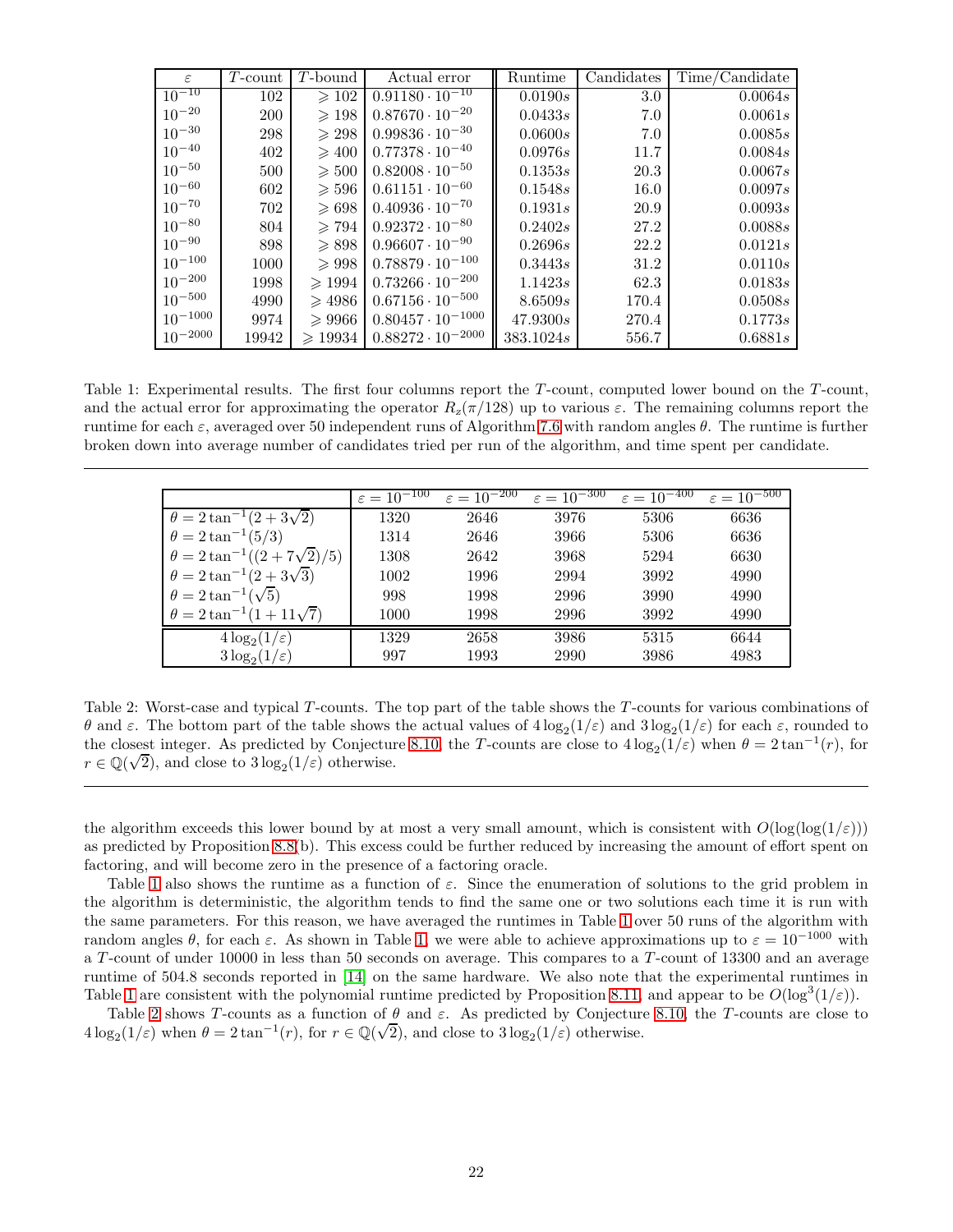## 11 Conclusion

We have presented a fast new probabilistic algorithm for approximating arbitrary single-qubit z-rotations by Clifford $+T$  circuits. Our algorithm is optimal in the presence of a factoring oracle, i.e., it finds the shortest possible circuit whatsoever for the given problem instance. In the absence of a factoring oracle, our algorithm is still nearly optimal. In particular, no quantum computer is required to run our algorithm. The main technical innovation of this paper is a new efficient algorithm for solving two-dimensional grid problems, such as the ones that arise in candidate selection for approximate synthesis. We solved this problem by an iterative method that successively increases the uprightness of a pair of convex sets until the problem is in a form where it can be solved directly.

It is an interesting question whether a similar algorithm can be found for giving optimal or near-optimal approximations of arbitrary single-qubit operators. In its current form, our method only applies to z-rotations. Since any arbitrary single-qubit operator can be decomposed into three z-rotations using Euler angles, our algorithm can currently achieve a T-count of  $9 \log_2(1/\varepsilon) + O(\log(\log(1/\varepsilon)))$ . (Interestingly, the average case gate complexity can always be achieved in this situation, because if the operator to be approximated happens to exhibit worst-case behavior, we can always change it by multiplying it by a small number of random Clifford $+T$  gates). However, the information-theoretic lower bound in this situation remains  $K+3\log_2(1/\varepsilon)$ , so there is still potential for improvement.

## 12 Acknowledgements

This research was supported by the Natural Sciences and Engineering Research Council of Canada (NSERC). This research was supported by the Intelligence Advanced Research Projects Activity (IARPA) via Department of Interior National Business Center contract number D12PC00527. The U.S. Government is authorized to reproduce and distribute reprints for Governmental purposes notwithstanding any copyright annotation thereon. Disclaimer: The views and conclusions contained herein are those of the authors and should not be interpreted as necessarily representing the official policies or endorsements, either expressed or implied, of IARPA, DoI/NBC, or the U.S. Government.

## <span id="page-22-0"></span>A Proof of Theorem [5.16](#page-8-1)

This appendix contains a proof of Theorem [5.16.](#page-8-1) We start by reformulating the problem in more convenient terms. Recall that the notion of uprightness introduced in Section [5.2](#page-6-1) was defined for an arbitrary bounded convex subset of  $\mathbb{R}^2$ . If the set in question is an ellipse, we can expand the definition of uprightness into an explicit expression. Recall from Definition [5.15](#page-8-3) that an ellipse centered at p can be written as  $E = \{u \in \mathbb{R}^2 \mid (u - p)^{\dagger} D(u - p) \leq 1\},\$ where  $D$  is a positive definite matrix whose entries are, e.g., as follows:

$$
D = \left[ \begin{array}{cc} a & b \\ b & d \end{array} \right].
$$

We can compute the area of E and the area of its bounding box using D. Indeed, we have  $\text{area}(E) = \pi/\sqrt{\det(D)}$  and  $area(BBox(E)) = 4\sqrt{ad}/det(D)$ . Substituting these in Definition [5.7](#page-6-4) yields the desired expression for uprightness:

<span id="page-22-1"></span>
$$
up(E) = \frac{\text{area}(E)}{\text{area}(BBox(E))} = \frac{\pi}{4} \sqrt{\frac{\text{det}(D)}{ad}}.
$$
\n(30)

It follows that the uprightness of  $E$  is invariant under translation and scalar multiplication.

Recall that  $\lambda = \sqrt{2} + 1$ . The matrix D corresponding to an ellipse E has determinant 1 if and only if it can be written in the form

$$
D = \begin{bmatrix} e^{\lambda^{-z}} & b \\ b & e^{\lambda^{z}} \end{bmatrix}
$$
 (31)

for some  $b, e, z \in \mathbb{R}$  with  $e > 0$  and  $e^2 = b^2 + 1$ . In this case, the definition of uprightness [\(30\)](#page-22-1) simplifies to

<span id="page-22-2"></span>
$$
up(E) = \frac{\pi}{4e^2} = \frac{\pi}{4\sqrt{b^2 + 1}}.
$$
\n(32)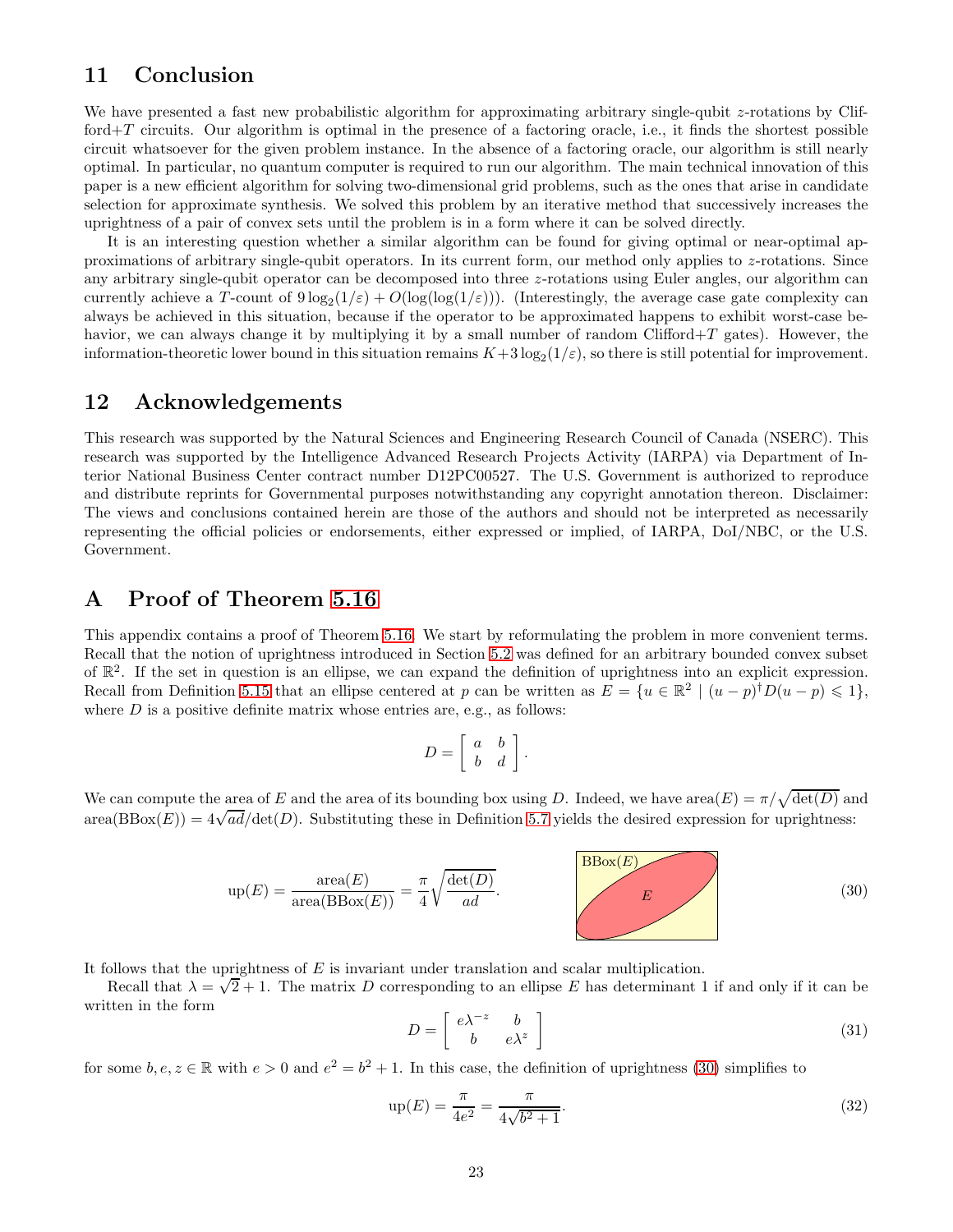Equivalently, if  $up(E) = M$ , then

<span id="page-23-4"></span>
$$
b^2 = \frac{\pi^2}{16M^2} - 1.\tag{33}
$$

Since Theorem [5.16](#page-8-1) deals with pairs of ellipses, it is convenient to introduce the following terminology for discussing pairs of matrices.

**Definition A.1.** A state is a pair of real symmetric positive definite matrices of determinant 1. Given a state  $(D, \Delta)$ with

<span id="page-23-0"></span>
$$
D = \begin{bmatrix} e^{\lambda - z} & b \\ b & e^{\lambda z} \end{bmatrix} \quad \Delta = \begin{bmatrix} \varepsilon \lambda^{-\zeta} & \beta \\ \beta & \varepsilon \lambda^{\zeta} \end{bmatrix}
$$
 (34)

we define its skew as  $\text{Skew}(D, \Delta) = b^2 + \beta^2$  and its bias as  $\text{Bias}(D, \Delta) = \zeta - z$ .

Note that the skew of a state is small if and only if both  $b^2$  and  $\beta^2$  are small, which happens, by [\(32\)](#page-22-2), if and only if the ellipses corresponding to D and  $\Delta$  both have large uprightness. So our strategy for increasing the uprightness will be to reduce the skew. In what follows, we use  $(D, \Delta)$  to denote an arbitrary state and always assume that the entries of D and  $\Delta$  are given as in [\(34\)](#page-23-0). For future reference, we record here another useful property of states.

<span id="page-23-5"></span>*Remark* A.2. If  $(D, \Delta)$  is a state with  $b \ge 0$ , then  $-be \le -b^2$ . Indeed:

$$
e^2 = b^2 + 1 \implies e^2 \geq b^2 \implies e \geq b \implies -be \leq -b^2.
$$

Similarly, if  $b \le 0$ , then  $be \le -b^2$ . Analogous inequalities also hold for  $\beta$  and  $\varepsilon$ .

The action of a grid operator on an ellipse can be adapted to states in a natural way, provided that the operator is special.

**Definition A.3.** The action of special grid operators on states is defined as follows. Here,  $G^{\dagger}$  denotes the transpose of G, and  $G^{\bullet}$  is defined by applying  $(-)^{\bullet}$  separately to each matrix entry, as in Remark [5.12.](#page-7-3)

$$
(D, \Delta) \cdot G = (G^{\dagger} DG, G^{\bullet \dagger} \Delta G^{\bullet}).
$$

<span id="page-23-2"></span>**Lemma A.4.** Let  $(D, \Delta)$  be a state, and let A and B be the ellipses centered at the origin that are defined by D and  $\Delta$ , respectively. Then the ellipses  $G(A)$  and  $G^{\bullet}(B)$  are defined by the matrices D' and  $\Delta'$ , where

$$
(D', \Delta') = (D, \Delta) \cdot G^{-1}
$$

Proof. We have

$$
G(A) = \{G(u) \in \mathbb{R}^2 \mid u^{\dagger}Du \le 1\}
$$
  
=  $\{v \in \mathbb{R}^2 \mid (G^{-1}v)^{\dagger}D(G^{-1}v) \le 1\}$   
=  $\{v \in \mathbb{R}^2 \mid v^{\dagger}(G^{-1})^{\dagger}DG^{-1}v \le 1\},\$ 

so the ellipse  $G(A)$  is defined by the positive operator  $D' = (G^{-1})^{\dagger} D G^{-1}$ . The proof for  $G^{\bullet}(B)$  is similar.

<span id="page-23-1"></span>The main ingredient in the proof of Theorem [5.16](#page-8-1) is the following Step Lemma.

**Lemma A.5** (Step Lemma). For any state  $(D, \Delta)$ , if Skew $(D, \Delta) \geq 15$ , then there exists a special grid operator G such that  $\text{Skew}((D, \Delta) \cdot G) \leq 0.9$   $\text{Skew}(D, \Delta)$ . Moreover, G can be computed using a constant number of arithmetic operations.

Before proving the Step Lemma, we show how it can be used to derive Theorem [5.16,](#page-8-1) whose statement we reproduce here.

**Theorem.** Suppose  $A, B \subseteq \mathbb{R}^2$  are ellipses. Then there exists a grid operator G such that  $G(A)$  and  $G^{\bullet}(B)$  are  $1/6$ -upright. Moreover, if A and B are M-upright, then G can be efficiently computed in  $O(\log(1/M))$  arithmetic operations.

*Proof.* Let D and  $\Delta$  be the matrices defining A and B respectively, in the sense of Definition [5.15.](#page-8-3) Since uprightness is invariant under translations and scaling, we may without loss of generality assume that both ellipses are centered at the origin, and that det  $D = \det \Delta = 1$ .

The pair  $(D, \Delta)$  is a state. By applying Lemma [A.5](#page-23-1) repeatedly, we get grid operators  $G_1, \ldots, G_n$  such that:

<span id="page-23-3"></span>
$$
Skew((D, \Delta) \cdot G_1 \dots G_n) \leq 15. \tag{35}
$$

 $\Box$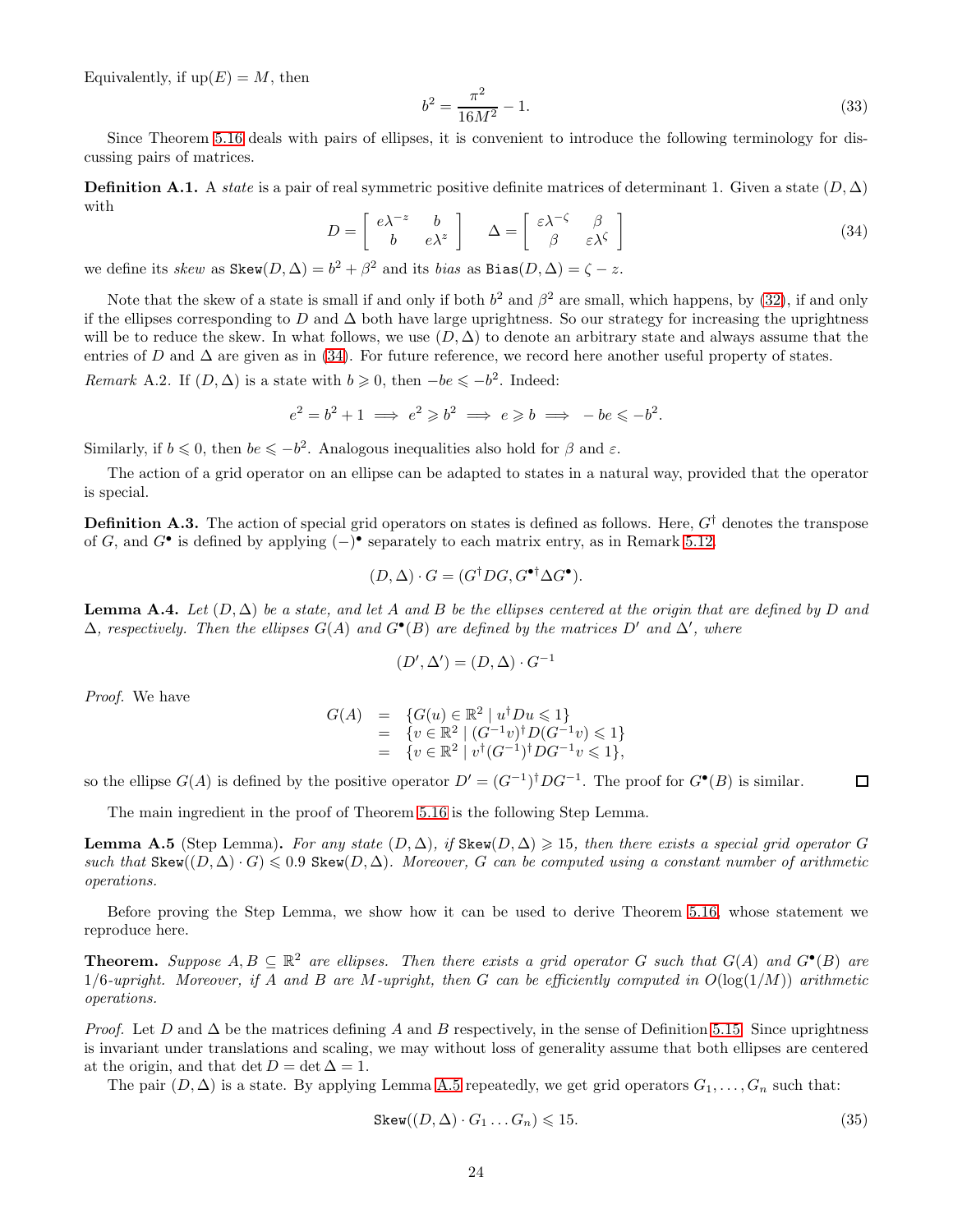$$
R = \frac{1}{\sqrt{2}} \begin{bmatrix} 1 & -1 \\ 1 & 1 \end{bmatrix} A = \begin{bmatrix} 1 & -2 \\ 0 & 1 \end{bmatrix} B = \begin{bmatrix} 1 & \sqrt{2} \\ 0 & 1 \end{bmatrix}
$$

$$
K = \frac{1}{\sqrt{2}} \begin{bmatrix} -\lambda^{-1} & -1 \\ \lambda & 1 \end{bmatrix} X = \begin{bmatrix} 0 & 1 \\ 1 & 0 \end{bmatrix} Z = \begin{bmatrix} 1 & 0 \\ 0 & -1 \end{bmatrix}
$$

<span id="page-24-0"></span>Figure 6: List of useful grid operators.

Now let  $(D', \Delta') = (D, \Delta) \cdot G_1 \dots G_n$  and set  $G = (G_1 \cdots G_n)^{-1}$ . By Lemma [A.4,](#page-23-2) the ellipses  $G(A)$  and  $G^{\bullet}(B)$  are defined by the matrices D' and  $\Delta'$ , respectively. Let b and  $\beta$  be the anti-diagonal entries of the matrices D' and  $\Delta'$ , respectively. We have:

$$
b^2+\beta^2=\text{Skew}(D',\Delta')=\text{Skew}((D,\Delta)\cdot G^{-1})=\text{Skew}((D,\Delta)\cdot G_1\dots G_n)\leqslant 15,
$$

hence  $b^2 \leq 15$  and  $\beta^2 \leq 15$ . Using [\(32\)](#page-22-2), we get

$$
\text{up}(G(A)) = \frac{\pi}{4\sqrt{b^2 + 1}} \ge \frac{\pi}{4\sqrt{16}} \ge 1/6 \quad \text{and} \quad \text{up}(G^{\bullet}(B)) = \frac{\pi}{4\sqrt{\beta^2 + 1}} \ge \frac{\pi}{4\sqrt{16}} \ge 1/6,
$$

as desired.

To bound the number of operations, note that each application of  $G_j$  reduces the skew by at least 10 percent. Therefore, the number n in [\(35\)](#page-23-3) satisfies  $n \leq \log_{0.9}(15/\text{Skew}(D,\Delta)) = O(\log(\text{Skew}(D,\Delta)))$ . Using [\(33\)](#page-23-4), we have

$$
\log(\text{Skew}(D,\Delta)) = \log(b^2+\beta^2) \leq \log((\frac{\pi^2}{16M^2}-1)+(\frac{\pi^2}{16M^2}-1)) = O(\log(1/M)).
$$

It follows that the computation of G requires  $O(\log(1/M))$  applications of the Step Lemma, each of which requires a constant number of arithmetic operations, proving the final claim of the theorem.  $\Box$ 

The remainder of this appendix is devoted to proving the Step Lemma. To each state, we associate the pair  $(z, \zeta)$ . The proof of the Step Lemma is essentially a case distinction on the location of the pair  $(z, \zeta)$  in the plane. We find coverings of the plane with the property that if the point  $(z, \zeta)$  belongs to some region  $\mathcal O$  of our covering, then it is easy to compute a special grid operator G such that  $\text{Skew}((D, \Delta) \cdot G) \leqslant 0.9$   $\text{Skew}(D, \Delta)$ . The relevant grid operators are given in Figure [6.](#page-24-0) Each one of the next 5 subsections is dedicated to a particular region of the plane. We prove the Step Lemma in Section [A.6.](#page-29-0)

#### <span id="page-24-2"></span>A.1 The Shift Lemma

In this section, we consider states  $(D, \Delta)$  such that  $|Bias(D, \Delta)| > 1$ . Any such state can be "shifted" to a state  $(D', \Delta')$  of equal skew but with  $|\text{Bias}(D', \Delta')| \leq 1$ .

**Definition A.6.** The *shift operators*  $\sigma$  and  $\tau$  are defined by:

$$
\sigma = \sqrt{\lambda^{-1}} \left[ \begin{array}{cc} \lambda & 0 \\ 0 & 1 \end{array} \right], \tau = \sqrt{\lambda^{-1}} \left[ \begin{array}{cc} 1 & 0 \\ 0 & -\lambda \end{array} \right]
$$

Even though  $\sigma$  and  $\tau$  are not grid operators, we can use them to define an operation on states called a *shift by* k. By abuse of notation, we write this operation as an action.

**Definition A.7.** Given a state  $(D, \Delta)$  and  $k \in \mathbb{Z}$ , the k-shift of  $(D, \Delta)$  is defined as:

$$
(D, \Delta) \cdot \text{Shift}^k = (\sigma^k D \sigma^k, \tau^k \Delta \tau^k).
$$

<span id="page-24-1"></span>The notation  $(D, \Delta) \cdot \text{Shift}^k$  is justified by the following lemma.

Lemma A.8. The shift of a state is a state and moreover:

 $\texttt{Skew}((D, \Delta) \cdot \textit{Shift}^k) = \texttt{Skew}(D, \Delta) \ \ \textit{and} \ \ \texttt{Bias}((D, \Delta) \cdot \textit{Shift}^k) = \texttt{Bias}(D, \Delta) + 2k$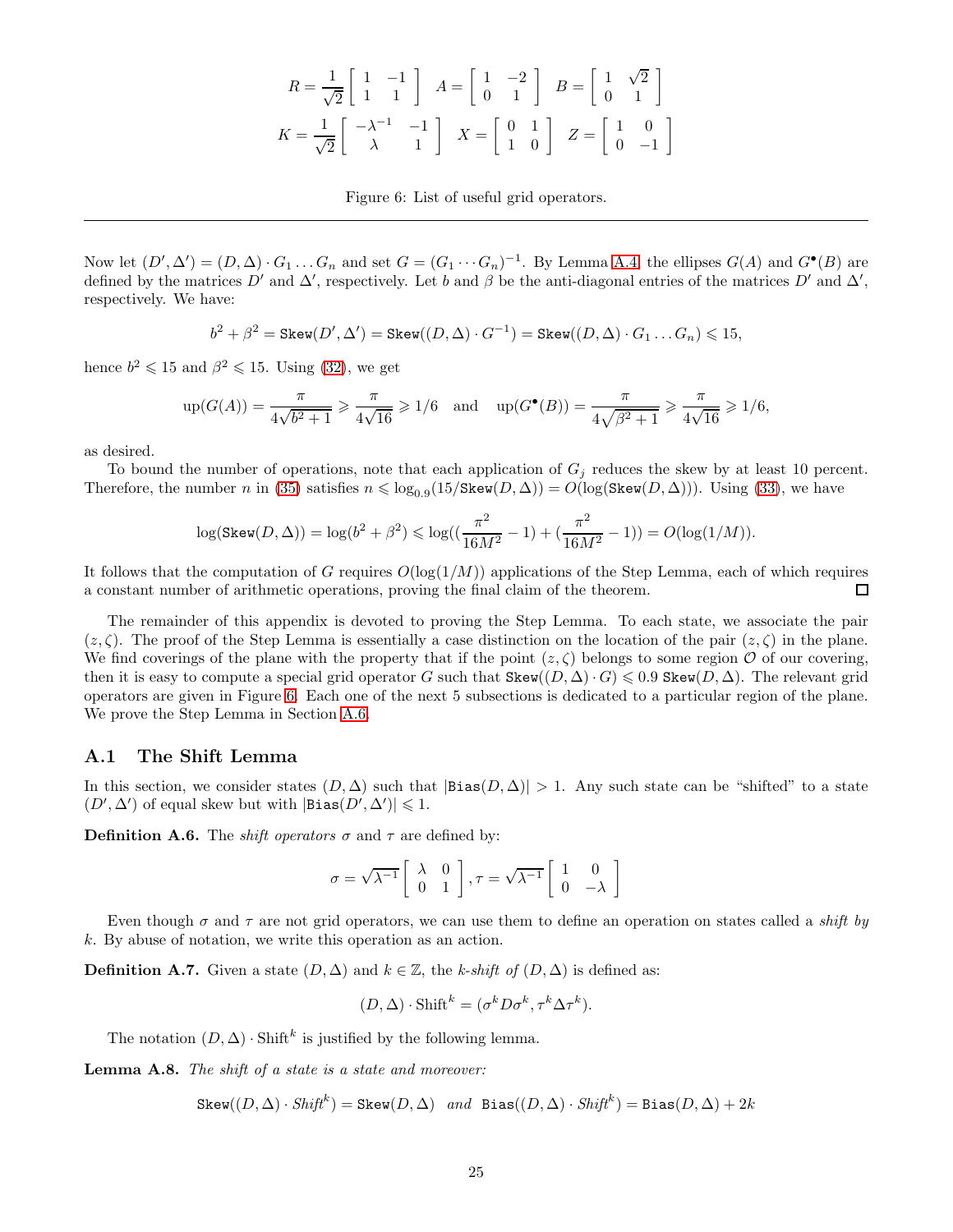*Proof.* Compute  $(D, \Delta) \cdot \text{Shift}^k$ :

$$
(D, \Delta) \cdot \text{Shift}^{k} = (\sigma^{k} D \sigma^{k}, \tau^{k} \Delta \tau^{k})
$$
  
=  $(\sigma^{k} \begin{bmatrix} e^{\lambda - z} & b \\ b & e^{\lambda z} \end{bmatrix} \sigma^{k}, \tau^{k} \begin{bmatrix} \varepsilon \lambda^{-\zeta} & \beta \\ \beta & \varepsilon \lambda^{\zeta} \end{bmatrix} \tau^{k})$   
=  $(\begin{bmatrix} e^{\lambda - z + k} & b \\ b & e^{\lambda z - k} \end{bmatrix}, \begin{bmatrix} \varepsilon \lambda^{-\zeta - k} & (-1)^{k} \beta \\ (-1)^{k} \beta & \varepsilon \lambda^{\zeta + k} \end{bmatrix})$ 

The resulting matrices are clearly symmetric and positive definite. Moreover, since  $\sigma^k$  and  $\tau^k$  have determinant  $\pm 1$ , both  $\sigma^k D \sigma^k$  and  $\tau^k \Delta \tau^k$  have determinant 1. Finally:

- Skew $((D, \Delta) \cdot \text{Shift}^k) = b^2 + ((-1)^k \beta)^2 = b^2 + \beta^2 = \text{Skew}(D, \Delta)$  and
- Bias $((D, \Delta) \cdot \text{Shift}^k) = (\zeta + k) (z k) = \text{Bias}(D, \Delta) + 2k,$

which completes the proof.

<span id="page-25-0"></span>For every special grid operator  $G$ , there is a special grid operator  $G'$  whose action on a state corresponds to shifting the state by k, applying G and then shifting the state by  $-k$ .

**Lemma A.9.** If G is a special grid operator and  $k \in \mathbb{Z}$ , then  $G' = \sigma^k G \sigma^k$  is a special grid operator and moreover  $G^{\prime\bullet}=(-\tau)^k G^\bullet\tau^k.$ 

*Proof.* It suffices to show this for  $k = 1$ . Suppose  $G = \begin{bmatrix} w & x \\ y & z \end{bmatrix}$  is a special grid operator and note that:

$$
G' = \sigma G \sigma = \begin{bmatrix} \lambda w & x \\ y & \lambda^{-1} z \end{bmatrix} = \begin{bmatrix} \lambda^{-1} & 0 \\ 0 & \lambda^{-1} \end{bmatrix} \begin{bmatrix} \lambda & 0 \\ 0 & 1 \end{bmatrix} G \begin{bmatrix} \lambda & 0 \\ 0 & 1 \end{bmatrix}.
$$

Since all the factors in the above product are grid operators, the result is also a grid operator. Moreover  $det(\sigma G \sigma)$  =  $\det(G) = 1$  so that  $\sigma G \sigma$  is special. Finally:

$$
G^{\prime \bullet} = (\sigma G \sigma)^{\bullet} = \begin{bmatrix} \lambda^{\bullet} w^{\bullet} & x^{\bullet} \\ y^{\bullet} & (\lambda^{-1})^{\bullet} z^{\bullet} \end{bmatrix} = \begin{bmatrix} -\lambda^{-1} w^{\bullet} & x^{\bullet} \\ y^{\bullet} & -\lambda z^{\bullet} \end{bmatrix} = -\tau G^{\bullet} \tau.
$$

<span id="page-25-1"></span>**Lemma A.10.** If G is a grid operator, then:

$$
(((D, \Delta) \cdot \mathit{Shift}^k) \cdot G) \cdot \mathit{Shift}^k = (D, \Delta) \cdot (\sigma^k G \sigma^k).
$$

*Proof.* Write  $G' = \sigma^k G \sigma^k$ . Simple computation then yields the result:

$$
(((D, \Delta) \cdot \text{Shift}^k) \cdot G) \cdot \text{Shift}^k = ((\sigma^k D \sigma^k, \tau^k \Delta \tau^k) \cdot G) \cdot \text{Shift}^k
$$
  
\n
$$
= (G^{\dagger} \sigma^k D \sigma^k G, G^{\bullet \dagger} \tau^k \Delta \tau^k G^{\bullet}) \cdot \text{Shift}^k
$$
  
\n
$$
= (\sigma^k G^{\dagger} \sigma^k D \sigma^k G \sigma^k, \tau^k G^{\bullet \dagger} \tau^k \Delta \tau^k G^{\bullet} \tau^k)
$$
  
\n
$$
= (\sigma^k G^{\dagger} \sigma^k D \sigma^k G \sigma^k, ((-\tau)^k G^{\bullet \dagger} \tau^k) \Delta ((-\tau)^k G^{\bullet} \tau^k))
$$
  
\n
$$
= (G^{\dagger} D G', G'^{\bullet \dagger} \Delta G'^{\bullet})
$$
  
\n
$$
= (D, \Delta) \cdot G'
$$
  
\n
$$
= (D, \Delta) \cdot (\sigma^k G \sigma^k).
$$

Shifts allow us to consider only states  $(D, \Delta)$  with Bias $(D, \Delta) \in [-1, 1]$  in the proof of the Step Lemma.

<span id="page-25-2"></span>**Lemma A.11.** If the Step Lemma holds for all states  $(D, \Delta)$  with Bias $(D, \Delta) \in [-1, 1]$ , then it holds for all states. *Proof.* Let  $(D, \Delta)$  be some state with  $\text{Skew}(D, \Delta) \geq 15$ . Let  $x = \text{Bias}(D, \Delta)$  and set  $k = \lfloor \frac{1-x}{2} \rfloor$ . Then by Lemma [A.8,](#page-24-1) we have  $\texttt{Skew}((D, \Delta) \cdot \text{Shift}^k) = \texttt{Skew}(D, \Delta)$  and  $\texttt{Bias}((D, \Delta) \cdot \text{Shift}^k) \in [-1, 1]$ . Then by assumption, there exists a special grid operator G such that  $\text{Skew}((D, \Delta) \cdot \text{Shift}^k) \cdot G) \leq 0.9$   $\text{Skew}((D, \Delta) \cdot \text{Shift}^k)$ . Now by Lemma [A.9](#page-25-0) we know that  $G' = \sigma^k$   $G \sigma^k$  is a special grid operator. Moreover, by Lemma [A.10](#page-25-1) and [A.8,](#page-24-1) we have:

$$
\begin{array}{rcl} {\rm Skew}((D,\Delta)\cdot G') & = & {\rm Skew}(((D,\Delta)\cdot {\rm Shift}^k)\cdot G)\cdot {\rm Shift}^k) \\ & = & {\rm Skew}(((D,\Delta)\cdot {\rm Shift}^k)\cdot G) \\ & \leqslant & 0.9\ {\rm Skew}((D,\Delta)\cdot {\rm Shift}^k) \\ & = & 0.9\ {\rm Skew}(D,\Delta), \end{array}
$$

which completes the proof.

 $\Box$ 

 $\Box$ 

□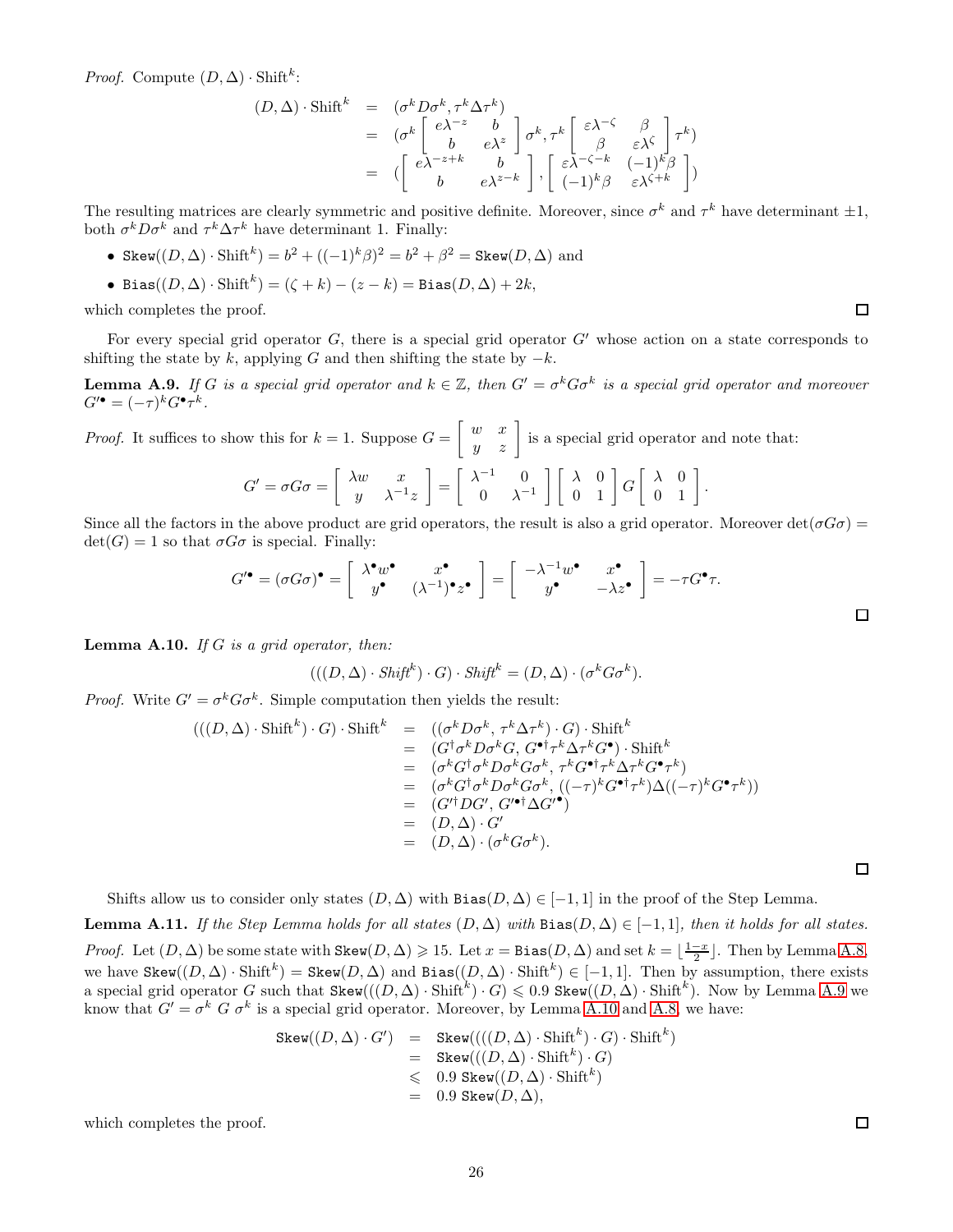### A.2 The R Lemma

**Definition A.12.** The *hyperbolic sine in base*  $\lambda$  is defined as:

$$
\sinh\lambda(x) = \frac{\lambda^x - \lambda^{-x}}{2}.
$$

<span id="page-26-0"></span>**Lemma A.13.** Recall the operator R from Figure [6.](#page-24-0) If  $(D, \Delta)$  is such that Skew $(D, \Delta) \geq 15$ , and such that  $-0.8 \leq z \leq 0.8$  and  $-0.8 \leq \zeta \leq 0.8$ , then:

$$
\texttt{Skew}((D,\Delta)\cdot R)\leqslant 0.9\ \texttt{Skew}(D,\Delta).
$$

*Proof.* Compute the action of R on  $(D, \Delta)$ :

$$
R^{\dagger}DR = \frac{1}{2} \begin{bmatrix} 1 & 1 \\ -1 & 1 \end{bmatrix} \begin{bmatrix} e^{\lambda^{-z}} & b \\ b & e^{\lambda^{z}} \end{bmatrix} \begin{bmatrix} 1 & -1 \\ 1 & 1 \end{bmatrix}
$$
  
\n
$$
= \begin{bmatrix} \dots & \frac{e^{(\lambda^{z}-\lambda^{-z})}}{2} \\ \frac{e^{(\lambda^{z}-\lambda^{-z})}}{2} & \dots \end{bmatrix} = \begin{bmatrix} \dots & e^{\sinh(\lambda^{z})} \\ e^{\sinh(\lambda^{z})} & \dots \end{bmatrix},
$$
  
\n
$$
R^{\bullet \dagger} \Delta R^{\bullet} = \frac{1}{2} \begin{bmatrix} -1 & -1 \\ 1 & -1 \end{bmatrix} \begin{bmatrix} \varepsilon \lambda^{-\zeta} & \beta \\ \beta & \varepsilon \lambda^{\zeta} \end{bmatrix} \begin{bmatrix} -1 & 1 \\ -1 & -1 \end{bmatrix}
$$
  
\n
$$
= \begin{bmatrix} \dots & \frac{\varepsilon(\lambda^{\zeta}-\lambda^{-\zeta})}{2} \\ \frac{\varepsilon(\lambda^{\zeta}-\lambda^{-\zeta})}{2} & \dots \end{bmatrix} = \begin{bmatrix} \dots & \varepsilon \sinh(\lambda^{z}) \\ \varepsilon \sinh(\lambda^{z}) & \dots \end{bmatrix}.
$$

Therefore  $\text{Skew}((D, \Delta) \cdot R) = e^2 \sinh^2_{\lambda}(z) + \varepsilon^2 \sinh^2_{\lambda}(\zeta)$ . But recall that  $e^2 = b^2 + 1$  and  $\varepsilon^2 = \beta^2 + 1$ , so that in fact:

$$
\text{Skew}((D,\Delta)\cdot R) = (b^2+1)\sinh^2_{\lambda}(z) + (\beta^2+1)\sinh^2_{\lambda}(\zeta).
$$

We assumed  $-0.8 \leq z, \zeta \leq 0.8$  and this implies that  $\sinh^2(\zeta), \sinh^2(\zeta) \leq \sinh^2(\zeta)$ . Writing  $y = \sinh^2(\zeta)$  for brevity, and using the assumption that  $\texttt{Skew}(D, \Delta) \geq 15$ , we get:

$$
\begin{array}{rcl} {\rm Skew}((D,\Delta)\cdot R) & = & (b^2+1)\sinh^2_{\lambda}(z) + (\beta^2+1)\sinh^2_{\lambda}(\zeta) \\ & \leqslant & (b^2+1)y + (\beta^2+1)y \\ & = & (b^2+\beta^2+2)y \\ & \leqslant & {\rm Skew}(D,\Delta)(1+\frac{2}{15})y. \end{array}
$$

 $\Box$ 

This completes the proof, since  $(1 + \frac{2}{15})y = (1 + \frac{2}{15})\sinh^2_\lambda(0.8) \approx 0.663 \le 0.9$ .

#### A.3 The K Lemma

**Definition A.14.** The hyperbolic cosine in base  $\lambda$  is defined as:

$$
cosh\lambda(x) = \frac{\lambda^x + \lambda^{-x}}{2}.
$$

<span id="page-26-1"></span>**Lemma A.15.** Recall the operator K from Figure [6.](#page-24-0) If  $(D, \Delta)$  is such that Bias $(D, \Delta) \in [-1, 1]$ , Skew $(D, \Delta) \geq 15$ , and such that  $b, \beta \geqslant 0, z \leqslant 0.3,$  and  $0.8 \leqslant \zeta$ , then:

$$
\text{Skew}((D,\Delta)\cdot K)\leqslant 0.9\ \text{Skew}(D,\Delta).
$$

*Proof.* Compute the action of K on  $(D, \Delta)$ :

$$
K^{\dagger}DK = \frac{1}{2} \begin{bmatrix} -\lambda^{-1} & \lambda \\ -1 & 1 \end{bmatrix} \begin{bmatrix} e\lambda^{-z} & b \\ b & e\lambda^{z} \end{bmatrix} \begin{bmatrix} -\lambda^{-1} & -1 \\ \lambda & 1 \end{bmatrix}
$$
  
=  $\frac{1}{2} \begin{bmatrix} \dots \\ e(\lambda^{z+1} + \lambda^{-z-1}) - 2\sqrt{2}b & \dots \\ e \cosh(\lambda(z+1) - \sqrt{2}b & \dots \end{bmatrix}$   
=  $\begin{bmatrix} \dots \\ e \cosh(\lambda(z+1) - \sqrt{2}b) & \dots \end{bmatrix}$ ,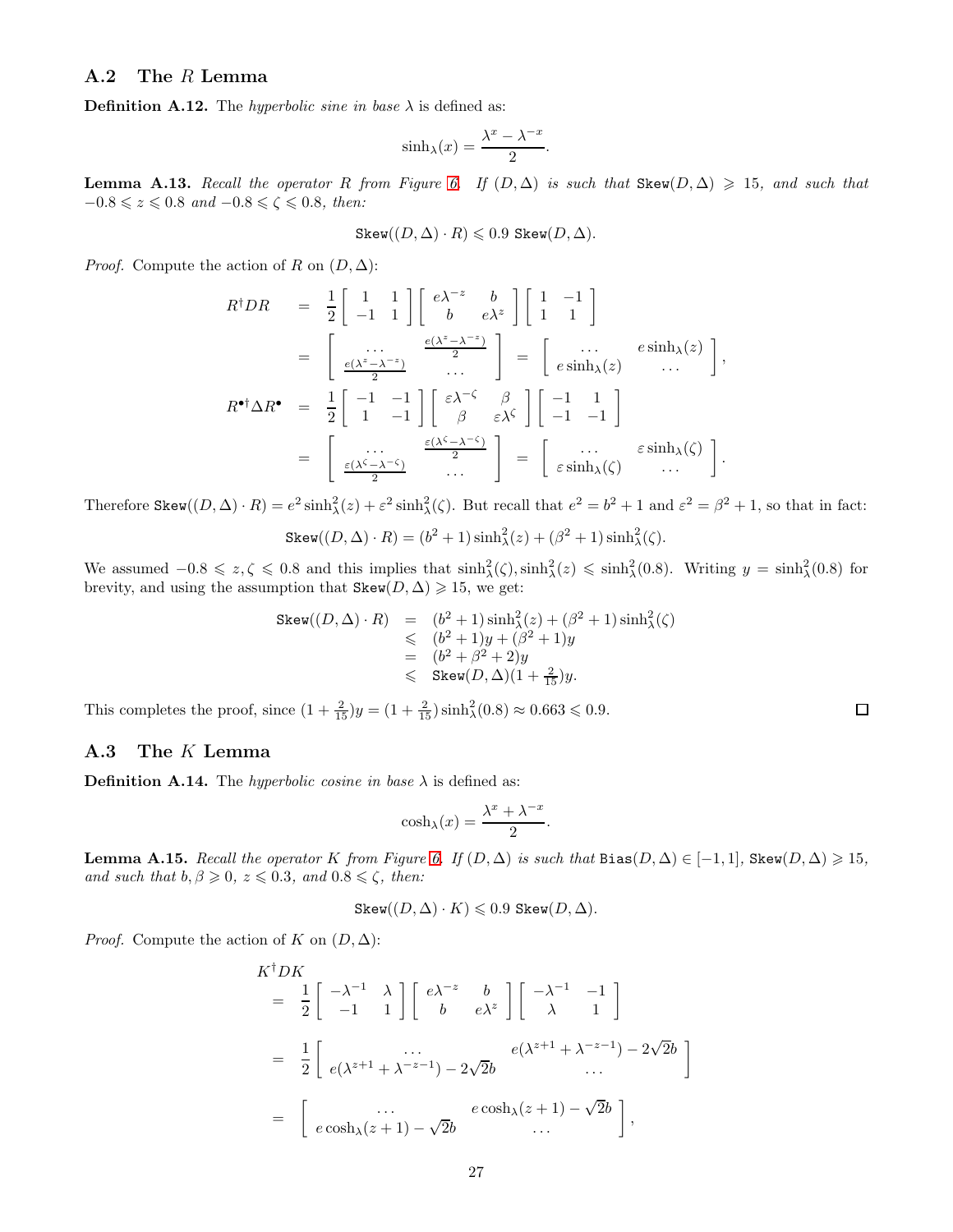$$
K^{\bullet\dagger}\Delta K^{\bullet}
$$
\n
$$
= \frac{1}{2}\begin{bmatrix} \lambda & -\lambda^{-1} \\ -1 & 1 \end{bmatrix} \begin{bmatrix} \varepsilon\lambda^{-\zeta} & \beta \\ \beta & \varepsilon\lambda^{\zeta} \end{bmatrix} \begin{bmatrix} \lambda & -1 \\ -\lambda^{-1} & 1 \end{bmatrix}
$$
\n
$$
= \frac{1}{2}\begin{bmatrix} \cdots & \sqrt{2}\beta & -\varepsilon(\lambda^{\zeta-1} + \lambda^{-\zeta+1}) + 2\sqrt{2}\beta \\ \cdots & \cdots \end{bmatrix}
$$
\n
$$
= \begin{bmatrix} \cdots & \sqrt{2}\beta - \varepsilon\cosh\lambda(\zeta - 1) \\ \sqrt{2}\beta - \varepsilon\cosh\lambda(\zeta - 1) & \cdots \end{bmatrix}.
$$

Therefore:

$$
\text{Skew}((D, \Delta) \cdot K) = (\sqrt{2}b - e \cosh_{\lambda}(z+1))^2 + (\sqrt{2}\beta - \varepsilon \cosh_{\lambda}(\zeta-1))^2.
$$
\n
$$
\text{But recall that } e^2 = b^2 + 1 \text{, and from Remark A.2 that } b \ge 0 \text{ implies } -be \le -b^2 \text{, so:}
$$
\n
$$
(36)
$$

<span id="page-27-0"></span>
$$
(\sqrt{2}b - e \cosh_{\lambda}(z+1))^{2}
$$
  
=  $2b^{2} - 2\sqrt{2} be \cosh_{\lambda}(z+1) + e^{2} \cosh_{\lambda}^{2}(z+1)$   

$$
\leq 2b^{2} - 2\sqrt{2} b^{2} \cosh_{\lambda}(z+1) + (b^{2} + 1) \cosh_{\lambda}^{2}(z+1)
$$
  
=  $b^{2}(2 - 2\sqrt{2} \cosh_{\lambda}(z+1) + \cosh_{\lambda}^{2}(z+1)) + \cosh_{\lambda}^{2}(z+1)$   
=  $b^{2}(\sqrt{2} - \cosh_{\lambda}(z+1))^{2} + \cosh_{\lambda}^{2}(z+1).$  (37)

Reasoning analogously, we also have

$$
(\sqrt{2}\beta - \varepsilon \cosh(\zeta - 1))^2 \leq \beta^2(\sqrt{2} - \cosh(\zeta - 1))^2 + \cosh^2(\zeta - 1).
$$
 (38)

By assumption, Bias $(D, \Delta) \in [-1, 1]$ , thus  $\zeta \leq z + 1$ . This, together with the assumptions  $0.8 \leq \zeta$  and  $z \leq 0.3$ , implies that both  $z + 1$  and  $\zeta - 1$  are in the interval  $[-0.2, 1.3]$ . On this interval, the function  $\cosh^2(x)$  assumes its maximum at  $x = 0$ . Therefore,

$$
b^{2}(\sqrt{2}-\cosh_{\lambda}(z+1))^{2}+\cosh_{\lambda}^{2}(z+1) \leq b^{2}(\sqrt{2}-\cosh_{\lambda}(0))^{2}+\cosh_{\lambda}^{2}(1.3). \tag{39}
$$

and

<span id="page-27-1"></span>
$$
\beta^2(\sqrt{2}-\cosh(\zeta-1))^2+\cosh^2(\zeta-1) \leq \beta^2(\sqrt{2}-\cosh(\zeta))^2+\cosh^2(\zeta-1). \tag{40}
$$

Combining [\(36\)](#page-27-0)–[\(40\)](#page-27-1), together with the assumption that  $\text{Skew}(D, \Delta) \geq 15$ , yields:

Skew(
$$
(D, Δ)
$$
) ·  $K$ ) =  $(\sqrt{2}b - e \cosh_λ(z + 1))^2 + (\sqrt{2}β - e \cosh_λ(\zeta - 1))^2$   
\n≤  $(b^2 + β^2)(\sqrt{2} - \cosh_λ(0))^2 + 2 \cosh_λ(1.3)$   
\n= Skew( $D, Δ$ )( $\sqrt{2} - \cosh_λ(0)$ )<sup>2</sup> + 2 cosh<sub>λ</sub><sup>2</sup>(1.3)  
\n≤ Skew( $D, Δ$ )( $(\sqrt{2} - \cosh_λ(0))^2 + \frac{2}{15} \cosh_λ(1.3)$ )

 $\Box$ 

This completes the proof since  $(\sqrt{2} - \cosh(\sqrt{0}))^2 + \frac{2}{15} \cosh(\sqrt{1.3}) \approx 0.571 \leq 0.9$ .

#### A.4 The A Lemma

<span id="page-27-2"></span>**Definition A.16.** Let  $g(x) = (1 - 2x)^2$ .

**Lemma A.17.** Recall the operator A from Figure [6.](#page-24-0) If  $(D, \Delta)$  is such that  $Bias(D, \Delta) \in [-1, 1]$ ,  $Skew(D, \Delta) \geq 15$ , and such that  $b, \beta \geqslant 0$  and  $0.3 \leqslant z, \zeta$ , then there exists  $n \in \mathbb{Z}$  such that:

$$
\operatorname{Skew}((D,\Delta)\cdot A^n)\leqslant 0.9\ \operatorname{Skew}(D,\Delta).
$$

*Proof.* Let  $c = \min\{z, \zeta\}$  and  $n = \max\{1, \lfloor\frac{\lambda^c}{2}\rfloor\}$  $\{\frac{\lambda^c}{2}\}$ . Compute the action of  $A^n$  on  $(D, \Delta)$ :

$$
A^{n\dagger}DA^{n} = \begin{bmatrix} 1 & 0 \\ -2n & 1 \end{bmatrix} \begin{bmatrix} e^{\lambda^{-z}} & b \\ b & e^{\lambda^{z}} \end{bmatrix} \begin{bmatrix} 1 & -2n \\ 0 & 1 \end{bmatrix}
$$

$$
= \begin{bmatrix} \dots & b-2ne^{\lambda^{-z}} \\ b-2ne^{\lambda^{-z}} & \dots \end{bmatrix},
$$

$$
A^{n\dagger}\Delta A^{n\dagger} = A^{n\dagger}\Delta A^{n}
$$

$$
= \begin{bmatrix} \dots & \beta-2n\varepsilon^{\lambda^{-\zeta}} \\ \beta-2n\varepsilon^{\lambda^{-\zeta}} & \dots \end{bmatrix}.
$$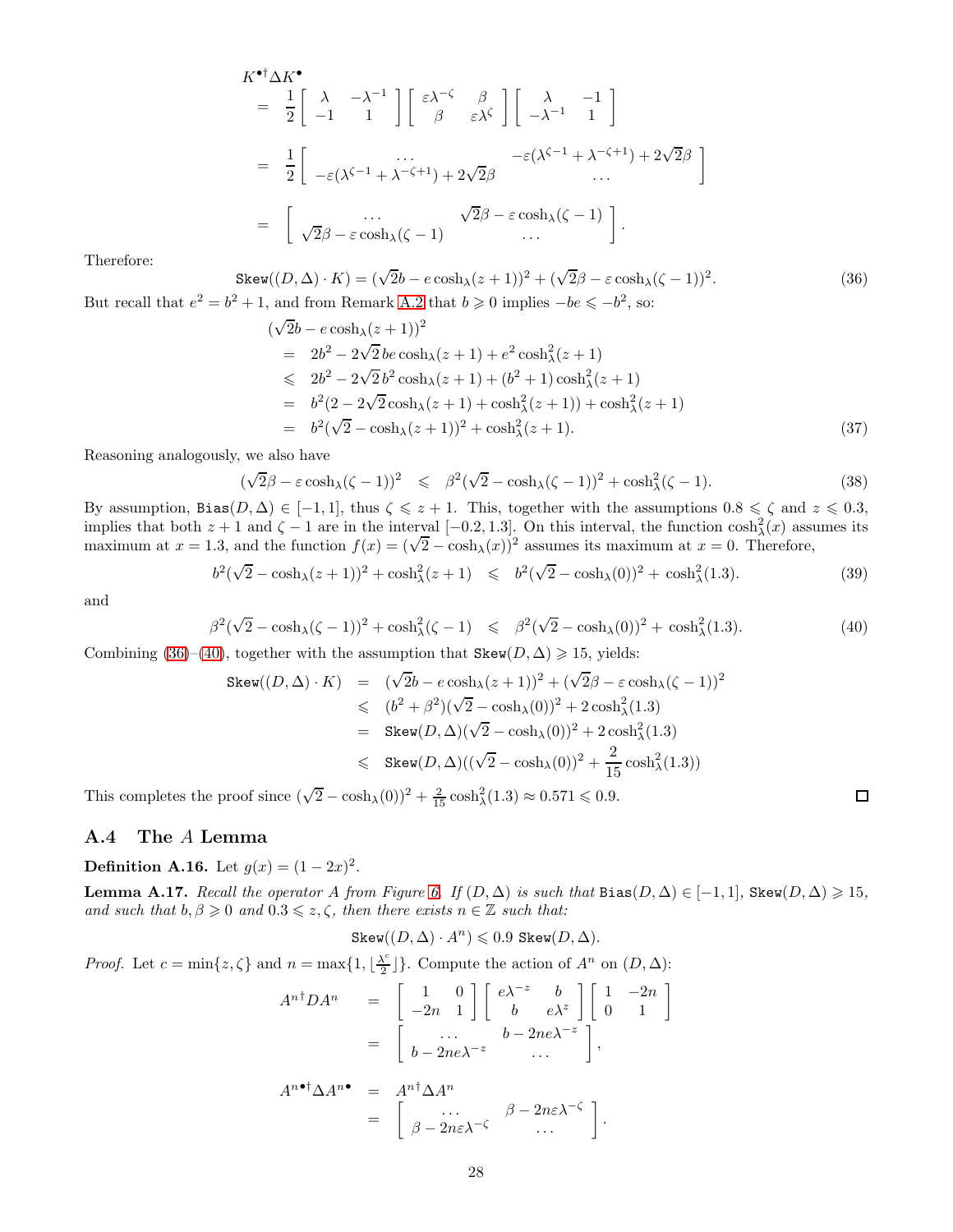Therefore:

$$
Skew((D, \Delta) \cdot A^n) = (b - 2ne\lambda^{-z})^2 + (\beta - 2n\varepsilon\lambda^{-\zeta})^2
$$

But recall that  $e^2 = b^2 + 1$  and  $\varepsilon^2 = \beta^2 + 1$ , and from Remark [A.2](#page-23-5) that  $b, \beta \geqslant 0$  implies  $-be \leqslant -b^2$  and  $-\varepsilon\beta \leqslant -\beta^2$ . Using these facts, we can expand the above formula as follows:

$$
\begin{split} &\text{Skew}((D,\Delta)\cdot A^n)\\ &=\quad (b-2ne\lambda^{-z})^2+(\beta-2n\varepsilon\lambda^{-\zeta})^2\\ &=\quad b^2-4nb\epsilon\lambda^{-z}+4n^2e^2\lambda^{-2z}+\beta^2-4n\beta\varepsilon\lambda^{-\zeta}+4n^2\varepsilon^2\lambda^{-2\zeta}\\ &\leqslant\quad b^2-4nb^2\lambda^{-z}+4n^2(b^2+1)\lambda^{-2z}+\beta^2-4n\beta^2\lambda^{-\zeta}+4n^2(\beta^2+1)\lambda^{-2\zeta}\\ &=\quad b^2(1-4n\lambda^{-z}+4n^2\lambda^{-2z})+\beta^2(1-4n\lambda^{-\zeta}+4n^2\lambda^{-2\zeta})+4n^2(\lambda^{-2z}+\lambda^{-2\zeta})\\ &=\quad b^2(1-2n\lambda^{-z})^2+\beta^2(1-2n\lambda^{-\zeta})^2+4n^2(\lambda^{-2z}+\lambda^{-2\zeta})\\ &=\quad b^2g(n\lambda^{-z})+\beta^2g(n\lambda^{-\zeta})+4n^2(\lambda^{-2z}+\lambda^{-2\zeta}). \end{split}
$$

Writing  $y = \max\{g(n\lambda^{-z}), g(n\lambda^{-\zeta})\}$  for brevity, and using the assumption that  $\text{Skew}(D, \Delta) \geq 15$  together with the fact that  $c \leq z, \zeta$ , we get:

$$
\begin{array}{lcl} {\rm Skew}((D,\Delta)\cdot A^n) & \leqslant & b^2y+\beta^2y+8n^2\lambda^{-2c} \\ & = & {\rm Skew}(D,\Delta)y+8n^2\lambda^{-2c} \\ & \leqslant & {\rm Skew}(D,\Delta)(y+\frac{8}{15}n^2\lambda^{-2c}). \end{array}
$$

To finish the proof, it remains to show that  $y + \frac{8}{15}n^2\lambda^{-2c} \leq 0.9$ . There are two cases:

• If  $\frac{\lambda^c}{2}$  $\frac{\lambda^c}{2}$   $\geq$  1, then  $\frac{\lambda^c}{4} \leqslant n \leqslant \frac{\lambda^c}{2}$  $\frac{\lambda^c}{2}$ . From  $n \leqslant \frac{\lambda^c}{2}$  $\frac{1}{2}$ , we have  $2n\lambda^{-c} \leq 1$ , and so  $\frac{8}{15}n^2\lambda^{-2c} \leq \frac{2}{15}$ . Moreover, because Bias $(D, \Delta) \in [-1, 1]$ , we have  $c \leqslant z, \zeta \leqslant c + 1$ . Hence  $\frac{1}{4\lambda} = \frac{\lambda^c}{4}$  $\lambda^c \lambda^{-c-1} \leqslant n \lambda^{-c-1} \leqslant n \lambda^{-z}, n \lambda^{-\zeta} \leqslant n \lambda^{-c} \leqslant \frac{1}{2}.$ On the interval  $[\frac{1}{4\lambda}, \frac{1}{2}]$ , the function  $g(x)$  assumes its maximum at  $x = \frac{1}{4\lambda}$ . This implies that  $y \leq g(\frac{1}{4\lambda})$ . This completes the present case since we get:

$$
y+\frac{8}{15}n^2\lambda^{-2c}\leqslant g(\frac{1}{4\lambda})+\frac{2}{15}\approx 0.762\leqslant 0.9.
$$

• If  $\lfloor \frac{\lambda^c}{2} \rfloor$  $\frac{1}{2} \leq 1$ , then  $n = 1$  and  $\lambda^c < 2$ . From  $0.3 \leq c$ , we have  $\frac{8}{15} n^2 \lambda^{-2c} \leq \frac{8}{15} \lambda^{-0.6}$ . Moreover, because Bias $(D, \Delta) \in [-1, 1]$ , we have  $0.3 \leqslant c \leqslant z, \zeta \leqslant c + 1$ . With  $\lambda^c \leqslant 2$ , this implies that  $\frac{1}{2\lambda} \leqslant \lambda^{-c-1} \leqslant \lambda^{-z}, \lambda^{-\zeta} \leqslant$  $\lambda^{-0.3}$ . Therefore both  $\lambda^{-z}$  and  $\lambda^{-\zeta}$  are in the interval  $[\frac{1}{2\lambda}, \lambda^{-0.3}]$ . On this interval, the function  $g(x)$  assumes its maximum at  $x = \frac{1}{2\lambda}$ , and therefore  $y \leq g(\frac{1}{2\lambda})$ . This completes the proof since:

$$
y + \frac{8}{15}n^2\lambda^{-2c} \leqslant g\left(\frac{1}{2\lambda}\right) + \frac{8}{15}\lambda^{-0.6} \approx 0.657 \leqslant 0.9.
$$

 $\Box$ 

#### <span id="page-28-0"></span>A.5 The B Lemma

<span id="page-28-1"></span>**Definition A.18.** Let  $h(x) = (1 - \sqrt{2}x)^2$ .

**Lemma A.19.** Recall the operator B from Figure [6.](#page-24-0) If  $(D, \Delta)$  is such that Bias $(D, \Delta) \in [-1, 1]$ , Skew $(D, \Delta) \geq 15$ , and such that  $b \leq 0 \leq \beta$  and  $-0.2 \leq z, \zeta$ , then there exists  $n \in \mathbb{Z}$  such that:

$$
\text{Skew}((D,\Delta)\cdot B^n)\leqslant 0.9\,\,\text{Skew}(D,\Delta).
$$

*Proof.* Let  $c = \min\{z, \zeta\}$ ,  $n = \max\{1, \lfloor\frac{\lambda^c}{\sqrt{2}}\rfloor\}$  and compute the action of  $B^n$  on  $(D, \Delta)$ :

$$
B^{n\dagger}DB^{n} = \begin{bmatrix} 1 & 0 \\ \sqrt{2}n & 1 \end{bmatrix} \begin{bmatrix} e^{\lambda^{-z}} & b \\ b & e^{\lambda^{z}} \end{bmatrix} \begin{bmatrix} 1 & \sqrt{2}n \\ 0 & 1 \end{bmatrix}
$$
  
\n
$$
= \begin{bmatrix} \dots & b + \sqrt{2} ne^{\lambda^{-z}} \\ b + \sqrt{2} ne^{\lambda^{-z}} & \dots \end{bmatrix},
$$
  
\n
$$
B^{n\bullet \dagger}DB^{n\bullet} = \begin{bmatrix} 1 & 0 \\ -\sqrt{2}n & 1 \end{bmatrix} \begin{bmatrix} \varepsilon \lambda^{-\zeta} & \beta \\ \beta & \varepsilon \lambda^{\zeta} \end{bmatrix} \begin{bmatrix} 1 & -\sqrt{2}n \\ 0 & 1 \end{bmatrix}
$$
  
\n
$$
= \begin{bmatrix} \dots & \beta - \sqrt{2} n \varepsilon \lambda^{-\zeta} \\ \beta - \sqrt{2} n \varepsilon \lambda^{-\zeta} & \dots \end{bmatrix}.
$$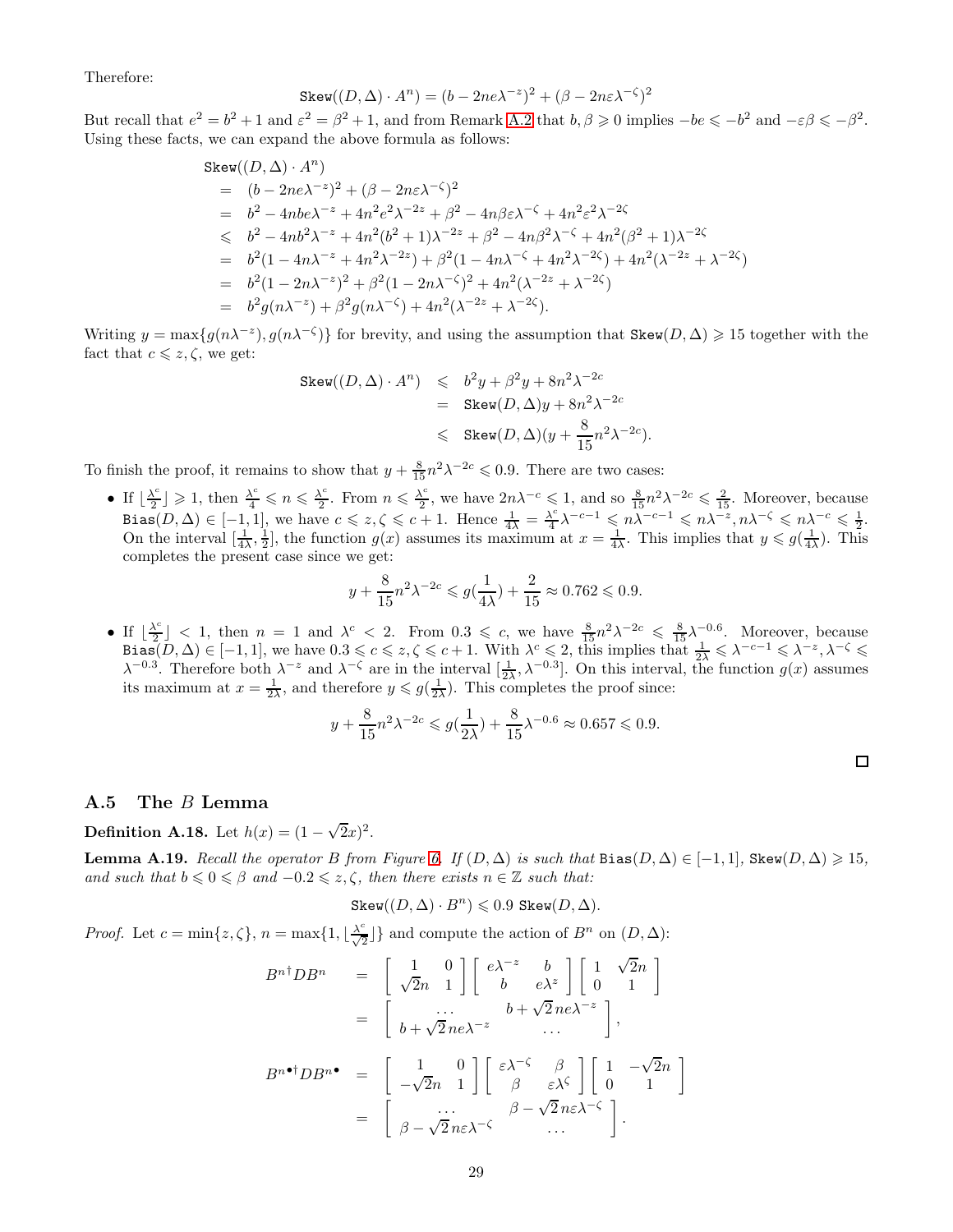Therefore:

$$
\text{Skew}((D,\Delta)\cdot B^n) = (b+\sqrt{2}\,ne^{\lambda^{-z}})^2 + (\beta-\sqrt{2}\,ne^{\lambda^{-\zeta}})^2.
$$

But recall that  $e^2 = b^2 + 1$ , that  $\varepsilon^2 = \beta^2 + 1$ , and from Remark [A.2](#page-23-5) that  $b \le 0 \le \beta$  implies  $be \le -b^2$  and  $-\beta\varepsilon \le -\beta^2$ . Using these facts, we can expand the above formula as follows:

$$
\begin{array}{lll} \text{Skew}((D,\Delta)\cdot B^n) \\ & = & (b+\sqrt{2}\,n e \lambda^{-z})^2 + (\beta-\sqrt{2}\,n \varepsilon \lambda^{-\zeta})^2 \\ & = & b^2 + 2\sqrt{2}\,n b e \lambda^{-z} + 2n^2 e^2 \lambda^{-2z} + \beta^2 - 2\sqrt{2}\,n \beta \varepsilon \lambda^{-\zeta} + 2n^2 \varepsilon^2 \lambda^{-2\zeta} \\ & \leq & b^2 - 2\sqrt{2}\,n b^2 \lambda^{-z} + 2n^2 (b^2+1) \lambda^{-2z} + \beta^2 - 2\sqrt{2}\,n \beta^2 \lambda^{-\zeta} + 2n^2 (\beta^2+1) \lambda^{-2\zeta} \\ & = & b^2 (1-2\sqrt{2}\,n \lambda^{-z} + 2n^2 \lambda^{-2z}) + \beta^2 (1-2\sqrt{2}\,n \lambda^{-\zeta} + 2n^2 \lambda^{-2\zeta}) + 2n^2 (\lambda^{-2z} + \lambda^{-2\zeta}) \\ & = & b^2 (1-\sqrt{2}\,n \lambda^{-z})^2 + \beta^2 (1-\sqrt{2}\,n \lambda^{-\zeta})^2 + 2n^2 (\lambda^{-2z} + \lambda^{-2\zeta}). \\ & = & b^2 h (n \lambda^{-z}) + \beta^2 h (n \lambda^{-\zeta}) + 2n^2 (\lambda^{-2z} + \lambda^{-2\zeta}). \end{array}
$$

Writing  $y = \max\{h(n\lambda^{-z}), h(n\lambda^{-\zeta})\}$  for brevity, and using the assumption that  $\text{Skew}(D, \Delta) \geq 15$ , together with the fact that  $c \leq z, \zeta$ , we get:

$$
\begin{array}{lcl} {\rm Skew}((D,\Delta)\cdot B^n) & \leqslant & b^2y+\beta^2y+4n^2\lambda^{-2c} \\ & = & {\rm Skew}(D,\Delta)y+4n^2\lambda^{-2c} \\ & \leqslant & {\rm Skew}(D,\Delta)(y+\frac{4}{15}n^2\lambda^{-2c}). \end{array}
$$

To finish the proof, it remains to show that  $y + \frac{4}{15}n^2\lambda^{-2c} \leqslant 0.9$ . There are two cases:

• If  $\lfloor \frac{\lambda^c}{\sqrt{2}} \rfloor \geq 1$ , then  $\frac{\lambda^c}{2\sqrt{2}}$  $\frac{\lambda^c}{2\sqrt{2}} \leq n \leq \frac{\lambda^c}{\sqrt{2}}$ . From  $n \leq \frac{\lambda^c}{\sqrt{2}}$ , we have  $2n^2\lambda^{-2c} \leq 1$ , and so  $\frac{4n^2\lambda^{-2c}}{15} \leq \frac{2}{15}$ . Moreover, because Bias $(D, \Delta) \in [-1, 1]$ , we have  $c \leq z, \zeta \leq c + 1$ . Hence  $\frac{1}{2\sqrt{2}\lambda} = \frac{\lambda^c}{2\sqrt{2}}$  $\frac{\lambda^c}{2\sqrt{2}}\lambda^{-c-1} \leqslant n\lambda^{-c-1} \leqslant n\lambda^{-z}, n\lambda^{-\zeta} \leqslant$  $n\lambda^{-c} \leqslant \frac{1}{\sqrt{2}}$  $\frac{1}{2}$ . On the interval  $\left[\frac{1}{2\sqrt{2}\lambda}, \frac{1}{\sqrt{2}}\right]$  $\frac{1}{2}$ , the function  $h(x)$  assumes its maximum at  $x = \frac{1}{2\sqrt{x}}$  $\frac{1}{2\sqrt{2}\lambda}$ . This implies that  $y \leq h\left(\frac{1}{2\sqrt{n}}\right)$  $\frac{1}{2\sqrt{2}\lambda}$ ). This completes the present case since we get:

$$
y + \frac{4}{15}n^2\lambda^{-2c} \leq h(\frac{1}{2\sqrt{2}\lambda}) + \frac{2}{15} \approx 0.762 \leq 0.9.
$$

• If  $\lfloor \frac{\lambda^c}{\sqrt{2}} \rfloor$  < 1, then  $n = 1$  and  $\lambda^c < \sqrt{2}$ . From  $-0.2 \leq c$ , we have  $\frac{4}{15}n^2\lambda^{-2c} \leq \frac{4}{15}\lambda^{0.4}$ . Moreover, because Bias $(D, \Delta) \in [-1, 1]$ , we have  $-0.2 \leqslant c \leqslant z, \zeta \leqslant c + 1$ . With  $\lambda^c \leqslant \sqrt{2}$ , this implies that  $\frac{1}{\sqrt{2}}$  $\frac{1}{2\lambda} \leqslant \lambda^{-c-1} \leqslant$  $\lambda^{-z}, \lambda^{-\zeta} \leq \lambda^{0.2}$ . Therefore both  $\lambda^{-z}$  and  $\lambda^{-\zeta}$  are in the interval  $\left[\frac{1}{\sqrt{2}}\right]$  $\frac{1}{2\lambda}$ ,  $\lambda^{0.2}$ . On this interval, the function  $h(x)$  assumes its maximum at  $x = \lambda^{0.2}$ , and therefore  $y \leq h(\lambda^{0.2})$ . This completes the proof since:

$$
y + \frac{4}{15}n^2\lambda^{-2c} \leq h(\lambda^{0.2}) + \frac{4}{15}\lambda^{0.4} \approx 0.851 \leq 0.9.
$$

#### <span id="page-29-0"></span>A.6 Proof of the Step Lemma

The proof of the Step Lemma is now basically a case distinction, using the cases enumerated in Sections [A.1](#page-24-2)[–A.5,](#page-28-0) as well as some additional symmetric cases. In particular, the following remark will allow us to use the grid operators X and Z to reduce the number of cases to consider.

<span id="page-29-1"></span>Remark A.20. The grid operator Z negates the anti-diagonal entries of a state while the operator X swaps the diagonal entries of a state. This follows by simple computation:

$$
(D, \Delta) \cdot Z = \left( \begin{bmatrix} e^{\lambda^{-z}} & -b \\ -b & e^{\lambda^{z}} \end{bmatrix}, \begin{bmatrix} \varepsilon^{\lambda^{-\zeta}} & -\beta \\ -\beta & \varepsilon^{\lambda^{\zeta}} \end{bmatrix} \right), \quad (D, \Delta) \cdot X = \left( \begin{bmatrix} e^{\lambda^{z}} & b \\ b & e^{\lambda^{-z}} \end{bmatrix}, \begin{bmatrix} \varepsilon^{\lambda^{\zeta}} & \beta \\ \beta & \varepsilon^{\lambda^{-\zeta}} \end{bmatrix} \right).
$$

Moreover, Bias $((D, \Delta) \cdot Z) =$  Bias $(D, \Delta)$  and Bias $((D, \Delta) \cdot X) = -$ Bias $(D, \Delta)$ .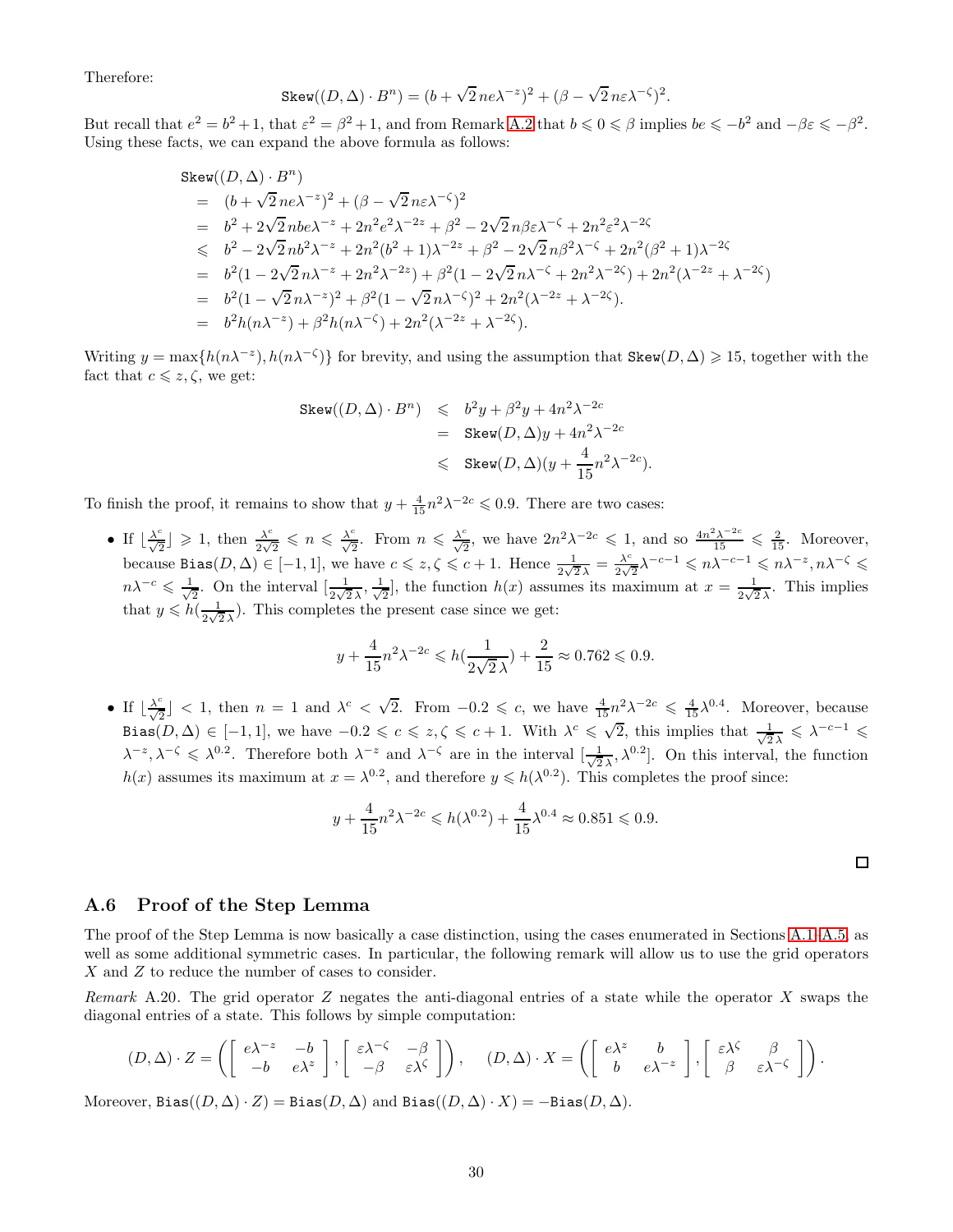

<span id="page-30-0"></span>Figure 7: (a) A covering of the region  $z - \zeta \in [-1, 1]$  and  $z + \zeta \geq 0$  for the case  $b \geq 0$ . (b) A covering of the region  $z - \zeta \in [-1, 1]$  and  $z + \zeta \geq 0$  for the case  $b \leq 0$ .

**Lemma** (Step Lemma). For any state  $(D, \Delta)$ , if Skew $(D, \Delta) \ge 15$ , then there exists a special grid operator G such that  $\text{Skew}(D, \Delta) \cdot G \leqslant 0.9$   $\text{Skew}(D, \Delta)$ . Moreover, G can be computed using a constant number of arithmetic operations.

*Proof.* Let  $(D, \Delta)$  be a state such that Skew $(D, \Delta) \geq 15$ . By Lemma [A.11](#page-25-2) we can assume w.l.o.g. that Bias $(D, \Delta) \in$ [-1, 1]. Moreover, by Remark [A.20,](#page-29-1) we can also assume that  $\beta \geq 0$  and  $z + \zeta \geq 0$ . Note that the application of the grid operators X and/or Z in Remark [A.20](#page-29-1) preserves the fact that  $Bias(D, \Delta) \in [-1, 1]$ . We now treat in turn the cases  $b \geqslant 0$  and  $b \leqslant 0$ .

- **Case 1**  $b \ge 0$ . A covering of the strip defined by  $z \zeta \in [-1, 1]$  and  $z + \zeta \ge 0$  is depicted in Figure [7\(](#page-30-0)a). The R region (in green) and the A region (in red) are defined as the intersection of this space with  $\{(z,\zeta) \mid -0.8 \leq z,\zeta \leq 0.8\}$ and  $\{(z,\zeta) \mid z \leq 0.3 \text{ and } 0.8 \leq \zeta\}$  respectively. The K and  $K^{\bullet}$  regions (both in blue) fill the remaining space. We now consider in turn the possible locations of the pair  $(z, \zeta)$  in this covering.
	- 1. If  $-0.8 \leq z, \zeta \leq 0.8$ , then Skew $((D, \Delta) \cdot R) \leq 0.9$  Skew $(D, \Delta)$  by Lemma [A.13.](#page-26-0)
	- 2. If  $z \leq 0.3$  and  $0.8 \leq \zeta$ , then Skew $((D, \Delta) \cdot K) \leq 0.9$  Skew $(D, \Delta)$  by Lemma [A.15.](#page-26-1)
	- 3. If  $0.3 \leq z, \zeta$ , then there exists  $n \in \mathbb{Z}$  such that  $\text{Skew}((D, \Delta) \cdot A^n) \leq 0.9$  Skew $(D, \Delta)$  by Lemma [A.17.](#page-27-2)
	- 4. If  $0.8 \leq z$  and  $\zeta \leq 0.3$ , then note that  $(D, \Delta) \cdot K^{\bullet} = (\Delta, D) \cdot K$ , and therefore by Lemma [A.15:](#page-26-1)

$$
\text{Skew}((D,\Delta)\cdot K^{\bullet})=\text{Skew}((\Delta,D)\cdot K)\leqslant 0.9 \text{ Skew}(\Delta,D)=0.9 \text{ Skew}(D,\Delta).
$$

- **Case 2**  $b \le 0$ . As above, we use a covering of the strip defined by  $z \zeta \in [-1,1]$  and  $z + \zeta \ge 0$  and consider the possible locations of  $(z, \zeta)$  in this space. The relevant covering is depicted in Figure [7\(](#page-30-0)b), where the R region (in green) is defined as above and the  $B$  region (in red) is defined as the intersection of the strip with  $\{(z,\zeta) \mid z,\zeta \geqslant -0.2\}.$ 
	- 1. If  $-0.8 \leq z, \zeta \leq 0.8$ , then Skew $(D, \Delta) \cdot R \leq 0.9$  Skew $(D, \Delta)$  by Lemma [A.13.](#page-26-0)
	- 2. If  $z, \zeta \geqslant -0.2$  then there exists  $n \in \mathbb{Z}$  such that Skew $((D, \Delta) \cdot B^n) \leqslant 0.9$  Skew $(D, \Delta)$  by Lemma [A.19.](#page-28-1)

Finally, note that only a constant number of calculations are required to decide which of the above cases applies. Moreover, each case only requires a constant number of operations. Specifically, the computation of k and  $\sigma^k$  in Lemma [A.11,](#page-25-2) of n and  $A^n$  in Lemma [A.17,](#page-27-2) and of n and  $B^n$  in Lemma [A.19](#page-28-1) each require just a fixed number of operations, and each of the remaining cases produces a fixed grid operator.  $\Box$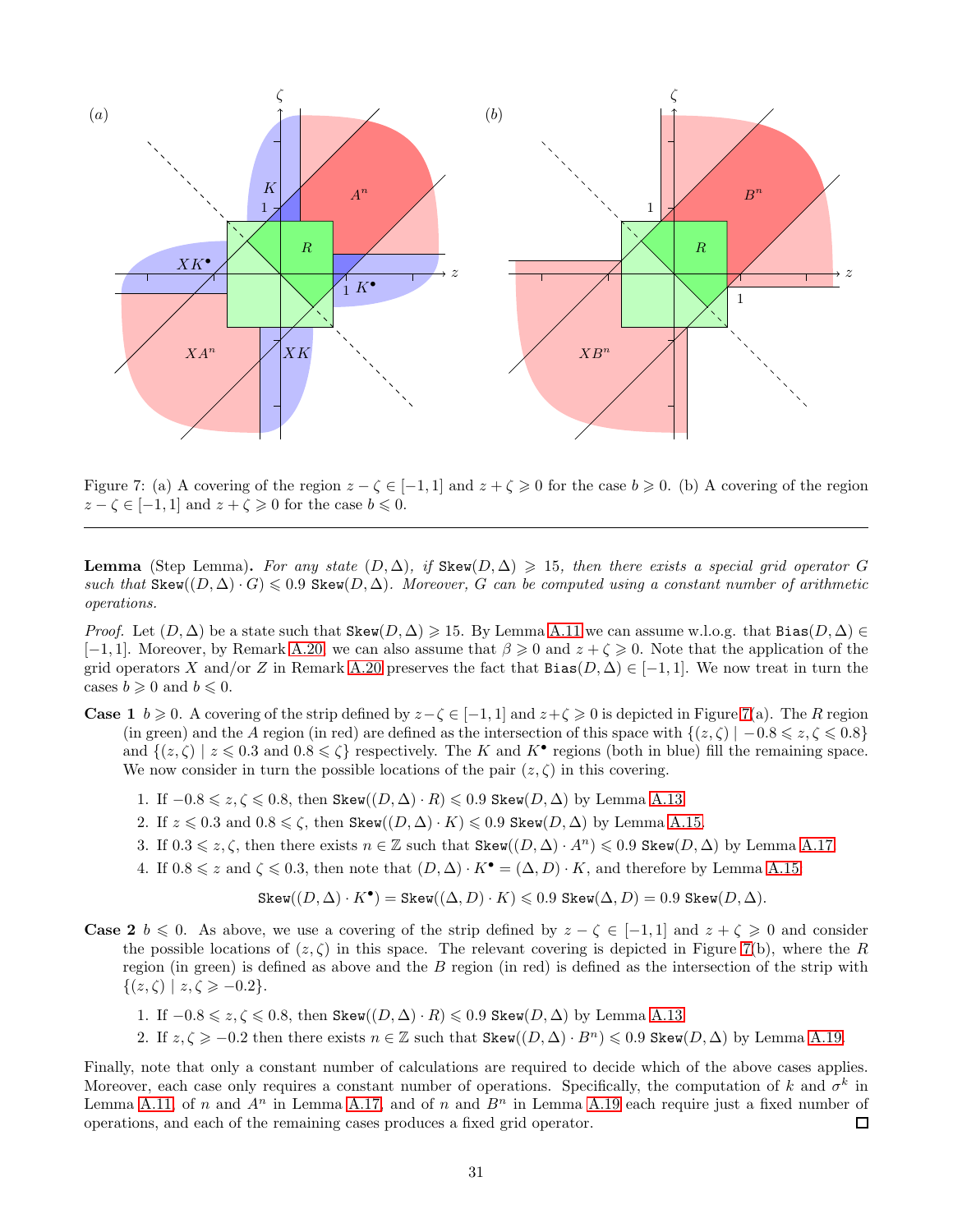### <span id="page-31-0"></span>B Proof of Proposition [5.17](#page-8-2)

We prove Proposition [5.17,](#page-8-2) whose statement we reproduce here.

**Proposition.** Let A be a bounded convex subset of  $\mathbb{R}^2$  with non-empty interior. Then there exists an ellipse E such that  $A \subseteq E$ , and such that

<span id="page-31-1"></span>
$$
\text{area}(E) \leqslant \frac{4\pi}{3\sqrt{3}} \operatorname{area}(A). \tag{41}
$$

*Proof.* We may assume without loss of generality that A is compact, for it it is not, we can replace A by its closure, which has the same area as A because A is convex. Let  $\overline{\mathcal{D}}$  be the closed unit disk, and consider the collection  $\mathrm{Aff}(A,\overline{\mathcal{D}})$  of all affine transformations  $f:\mathbb{R}^2\to\mathbb{R}^2$  satisfying  $\underline{f}(A)\subseteq\overline{\mathcal{D}}$ . Then  $\mathrm{Aff}(A,\overline{\mathcal{D}})$ , with the natural topology, is a compact set. Therefore, there exists some  $f \in Aff(A,\overline{\mathcal{D}})$  maximizing the area of  $f(A)$ . We claim that f is invertible. Indeed, since A is bounded, there exists some  $\lambda > 0$  such that  $\lambda A \subseteq \overline{\mathcal{D}}$ . Since  $\lambda A$  has non-zero area, and multiplication by  $\lambda$  is an affine map, it follows that  $f(A)$  has non-zero area as well, and so f is invertible. Let  $E = f^{-1}(\overline{\mathcal{D}})$ . We claim that E is the desired ellipse.



We have  $A \subseteq E$  by construction. We must show [\(41\)](#page-31-1). Because affine transformations preserve ratios of areas, we may equivalently show

$$
\operatorname{area}(\overline{\mathcal{D}}) \leqslant \frac{4\pi}{3\sqrt{3}} \operatorname{area}(f(A)).
$$

Let  $\partial \overline{\mathcal{D}}$  be the boundary of  $\overline{\mathcal{D}}$ , and consider points p where  $f(A)$  "touches" the boundary, i.e., points  $p \in f(A) \cap \partial \overline{\mathcal{D}}$ . We claim that any arc segment of  $\partial\overline{D}$  of length  $2\pi/3$  radians (120 degrees) contains at least one such point. To prove this, assume, for the sake of contradiction, that there is such an arc segment  $Q$  not containing any point of  $f(A)$ . By rotational symmetry, we may without loss of generality assume that Q is the arc from  $-\pi/3$  to  $\pi/3$  radians on the unit circle. Let  $z_1$  and  $z_2$  be the endpoints of  $Q$ , as shown here:



Since both Q and  $f(A)$  are compact, there exists some  $d > 0$  such that the distance between any point of A and any point of Q is at least d. Let  $w_1$  and  $w_2$  be the two points on the unit circle whose distance from Q is  $d/2$ . Now consider the affine transformation g that fixes  $(-1, 0)$  and maps  $w_1$  to  $z_1$  and  $w_2$  to  $z_2$ . Then  $g(\overline{\mathcal{D}})$  is an ellipse whose boundary passes through the points  $(-1, 0)$ ,  $z_1$ , and  $z_2$ , shown as a dashed line in the above illustration. It is therefore bisected by Q. Since the map g moves no point of the unit disk by more than distance d, the set  $g(f(A))$ does not intersect Q. It follows that  $q(f(A))$  is contained in  $\overline{\mathcal{D}}$ . On the other hand, a calculation shows that the area of  $q(f(A))$  is slightly greater than that of  $f(A)$ , contradicting the assumption that the area of  $f(A)$  was maximal.

We have proved that every arc segment of length  $2\pi/3$  radians on the boundary of  $\overline{\mathcal{D}}$  contains a point of  $f(A)$ . It follows that there is some finite cyclic sequence of points  $p_1, \ldots, p_n \in f(A) \cap \partial \overline{D}$  such that consecutive points are no more than  $2\pi/3$  radians apart. By connecting each  $p_i$  to the center, we partition each of the sets  $f(A)$  and  $\overline{\mathcal{D}}$  into n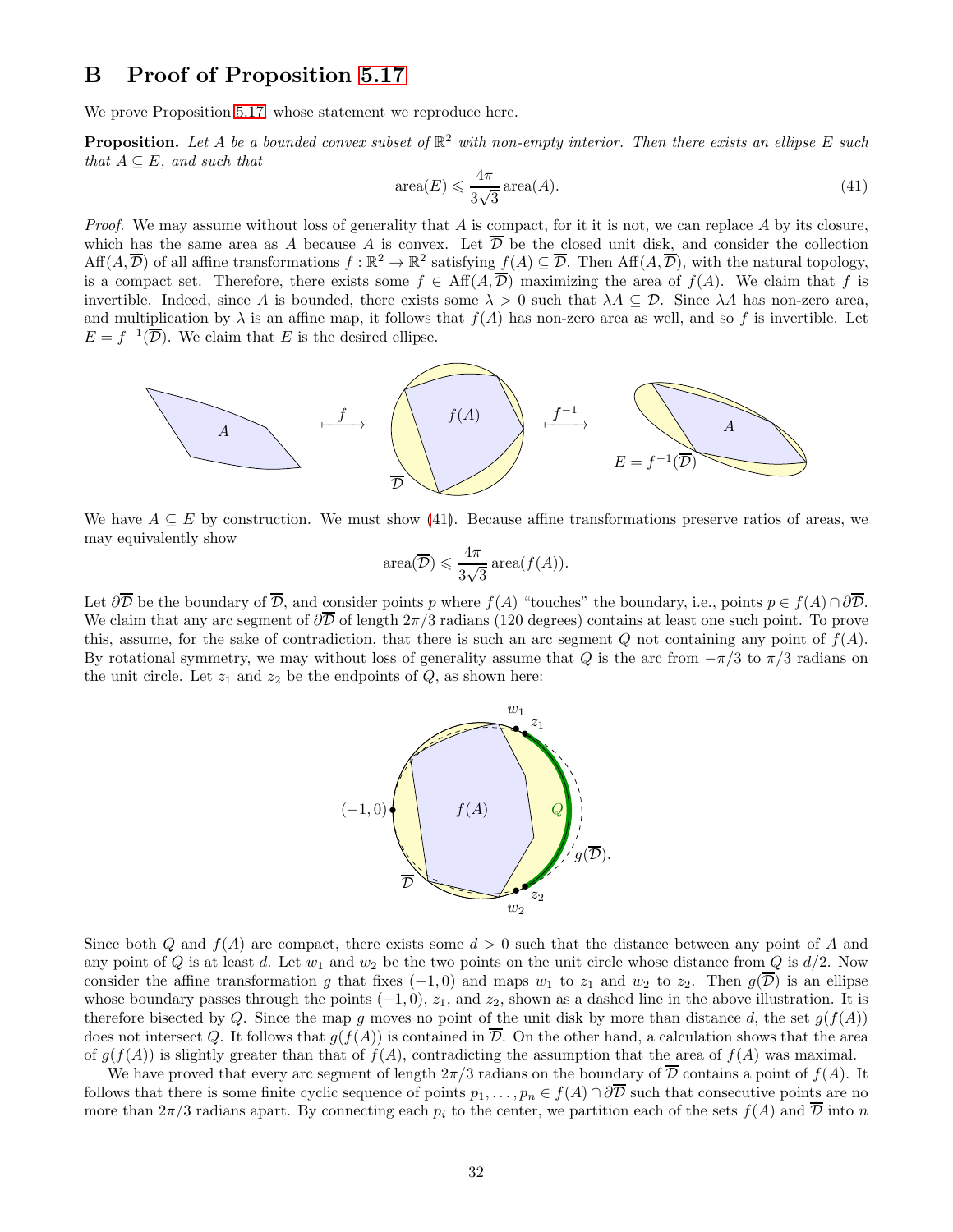pieces  $B_1, \ldots, B_n$  and  $C_1, \ldots, C_n$ , respectively.



The fact that the inner angles are less than  $2\pi/3$  immediately implies that area $(C_i) \leq \frac{4\pi}{3\sqrt{2}}$  $\frac{4\pi}{3\sqrt{3}}$  area $(B_i)$  for all *i*; hence also area $(\overline{\mathcal{D}}) \leqslant \frac{4\pi}{3\sqrt{3}}$ □  $\frac{4\pi}{3\sqrt{3}}$  area $(f(A))$ . This finishes the proof of the proposition.

## <span id="page-32-0"></span>C Proof of Theorem [6.2](#page-10-3)

Consider the rings  $\mathbb Z$  and  $\mathbb D$ , together with their respective extensions  $\mathbb Z[\sqrt{2}]$ ,  $\mathbb Z[\omega]$  and  $\mathbb D[\sqrt{2}]$ ,  $\mathbb D[\omega]$ , as introduced in Section [3.](#page-2-1) We wish to give an efficient method for solving equations of the form  $t^{\dagger}t = \xi$ , for given  $\xi \in \mathbb{D}[\sqrt{2}]$  and  $\xi \in \mathbb{D}[\sqrt{2}]$ . unknown  $t \in \mathbb{D}[\omega]$ . To do this, we first classify the primes in  $\mathbb{Z}[\sqrt{2}]$  and  $\mathbb{Z}[\omega]$ , then show how to solve the equation  $t^{\dagger}t = \xi$  in the case where  $\xi \in \mathbb{Z}[\sqrt{2}]$  and  $t \in \mathbb{Z}[\omega]$ , which we finally extend to the general case. None of the results in this section are original; they are well-known from the theory of cyclotomic fields, which goes back to the 19th century work of Gauss and Kummer. Nevertheless, we hope that the following detailed treatment may be useful to readers who are not experts in algebraic number theory. Moreover, we hope to give sufficient details to enable an interested reader, in principle, to implement the algorithm. This will also aid in our complexity analysis.

A fundamental property of the rings  $\mathbb{Z}, \mathbb{Z}[\sqrt{2}]$ , and  $\mathbb{Z}[\omega]$  is that they are *Euclidean domains*; this implies that the notions of divisibility, greatest common divisor, and unique prime factorization all make sense in these rings. Recall that in a ring, a *unit* is an invertible element. In a Euclidean domain, we write  $x \mid y$  if x is a divisor of y, and  $x \sim y$ if x | y and y | x; equivalently,  $x \sim y$  iff there exists a unit u that  $xu = y$ . An element x is prime if x is not a unit, and  $x = ab$  implies that either a or b is a unit. Note that if x is prime and  $x | ab$ , then  $x | a$  or  $x | b$ ; this follows from Euclid's algorithm.

## C.1 Units in  $\mathbb{Z}[\sqrt{2}]$

**Definition C.1.** We say that  $\xi \in \mathbb{Z}[\sqrt{2}]$  is *doubly positive* if  $\xi \geq 0$  and  $\xi^{\bullet} \geq 0$ .

<span id="page-32-3"></span>**Lemma C.2.** The units of  $\mathbb{Z}[\sqrt{2}]$  are of the form  $u = (-1)^n \lambda^m$ , where  $\lambda = 1 + \sqrt{2}$ . Moreover, a unit u is doubly positive if and only if u is a square in  $\mathbb{Z}[\sqrt{2}]$ .

Proof. Lemma 10 of [\[14\]](#page-39-1).

**Lemma C.3.** Let  $\xi \in \mathbb{Z}[\sqrt{2}]$ , and consider  $n = \xi^{\bullet} \xi$ . If n is a unit in  $\mathbb{Z}$ , then  $\xi$  is a unit in  $\mathbb{Z}[\sqrt{2}]$ .

Proof. If n is a unit, then there exists  $m \in \mathbb{Z}$  such that  $nm = 1$ , hence  $\xi \xi^{\bullet} m = 1$ , hence  $\xi$  is invertible in  $\mathbb{Z}[\sqrt{2}]$ . 口

## C.2 Primes in  $\mathbb{Z}[\sqrt{2}]$

<span id="page-32-2"></span>**Lemma C.4.** Let  $\xi \in \mathbb{Z}[\sqrt{2}]$ , and consider  $n = \xi^{\bullet} \xi$ . If n is prime in  $\mathbb{Z}$ , then  $\xi$  is prime in  $\mathbb{Z}[\sqrt{2}]$ .

Proof. Suppose  $\xi = \alpha \beta$  in  $\mathbb{Z}[\sqrt{2}]$ , and consider  $n = \xi^{\bullet} \xi = \alpha^{\bullet} \alpha \beta^{\bullet} \beta$ . Since  $\alpha^{\bullet} \alpha$  and  $\beta^{\bullet} \beta$  are integers and n is prime, we must have that either  $\alpha^{\bullet}\alpha$  or  $\beta^{\bullet}\beta$  is a unit in Z; hence  $\alpha$  or  $\beta$  is a unit in  $\mathbb{Z}[\sqrt{2}]$ . So  $\xi$  is prime. П

**Lemma C.5.** For every prime  $\xi$  of  $\mathbb{Z}[\sqrt{2}]$ , there exists a unique (up to a unit) prime p of  $\mathbb{Z}$  such that  $\xi | p$ .

*Proof.* To show existence, consider  $n = \xi^{\bullet} \xi$ . Note that  $\xi \neq 0$ , hence  $n \neq 0$ . Let  $n = p_1 p_2 \cdots p_k$  be a prime factorization of n. Since  $\xi | p_1 p_2 \cdots p_k$  and  $\xi$  is prime in  $\mathbb{Z}[\sqrt{2}]$ , there exists some i such that  $\xi | p_i$ .

<span id="page-32-1"></span>To show uniqueness, assume  $\xi | p$  and  $\xi | q$ , where  $p \not\sim q$ . Then  $\gcd(p, q) = 1$ , hence by Euclid's algorithm, we can te  $1 = np + mq$ , for integers n and m. Then  $\xi | np + mq = 1$ , which is absurd since  $\xi$  is prime. write  $1 = np + mq$ , for integers n and m. Then  $\xi | np + mq = 1$ , which is absurd since  $\xi$  is prime.

 $\Box$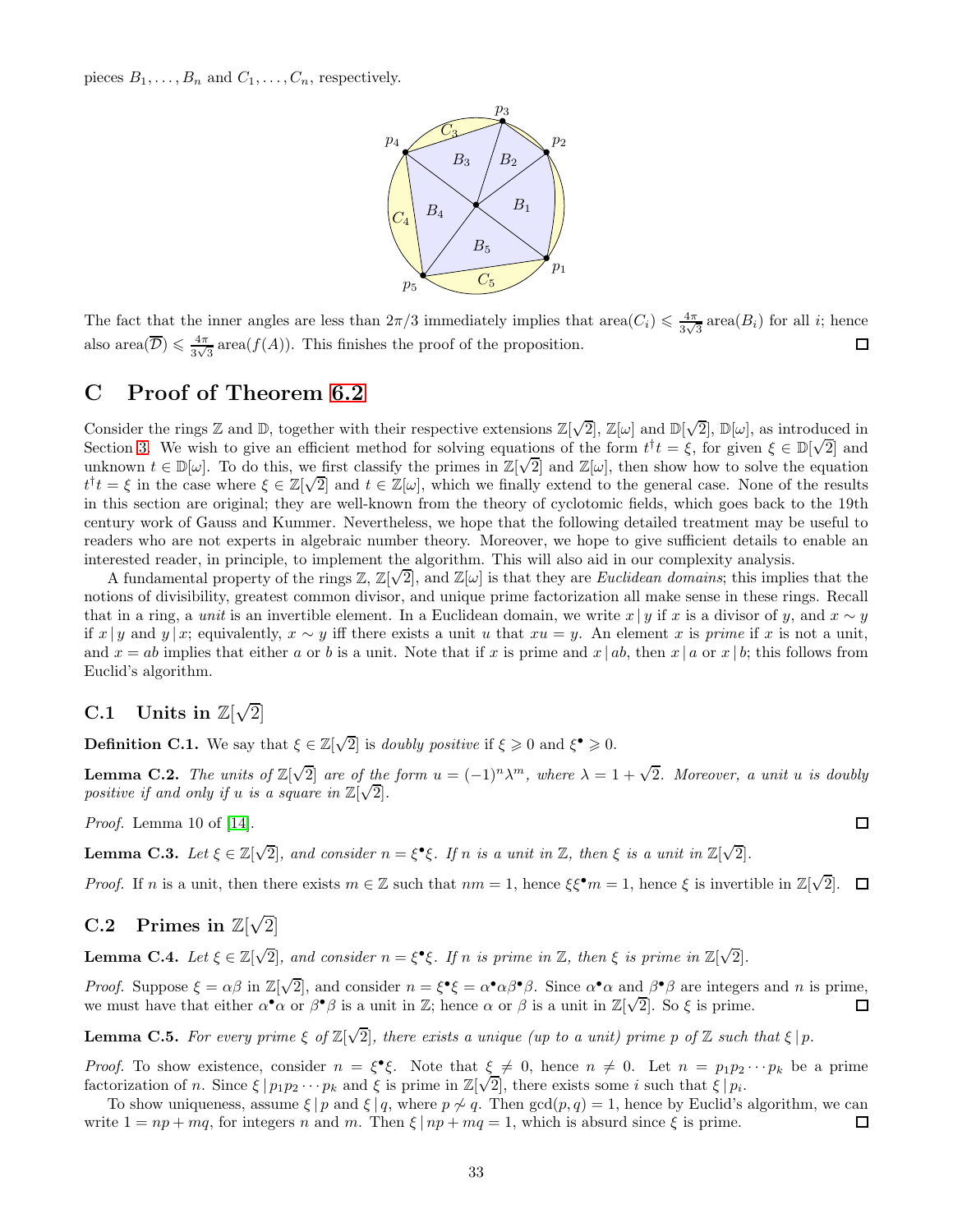**Lemma C.6.** Let  $\xi$  be a prime of  $\mathbb{Z}[\sqrt{2}]$ , and let p be the unique (up to a unit) prime of  $\mathbb Z$  such that  $\xi | p$ . Then exactly one of the following holds:  $\xi \sim p$  or  $\xi^{\bullet} \xi \sim p$ .

*Proof.* First note that at most one of these properties can hold, because otherwise  $\xi \sim \xi^{\bullet} \xi$ , which implies that  $\xi^{\bullet}$  is a unit, which is absurd since it is prime.

We now show that at least one of the properties holds. Since  $\xi | p$  and p is an integer, we have  $\xi^{\bullet} | p$ , hence  $\xi^{\bullet} \xi | p^2$ . Also,  $\xi^{\bullet}\xi$  is an integer, so either  $\xi^{\bullet}\xi \sim 1$ ,  $\xi^{\bullet}\xi \sim p$ , or  $\xi^{\bullet}\xi \sim p^2$ . The first of these cases is absurd, since  $\xi$  would then be a unit. In the second case, we have  $\xi^{\bullet} \xi \sim p$ , which is to be shown. In the third case, since  $\xi | p$ , there is  $\alpha \in \mathbb{Z}[\sqrt{2}]$ such that  $\xi \alpha = p$ . Then we have  $\xi^* \xi \alpha^* \alpha = p^2 \sim \xi^* \xi$ , which implies that  $\alpha$  is a unit, hence  $\xi \sim p$ .  $\Box$ 

<span id="page-33-5"></span>**Lemma C.7.** Let p be a prime of  $\mathbb{Z}$ . Then the prime factorization of p in  $\mathbb{Z}[\sqrt{2}]$  consists of one or two factors.

*Proof.* Let  $\xi$  be some prime factor of p in  $\mathbb{Z}[\sqrt{2}]$ . By Lemma [C.6,](#page-32-1) either  $\xi \sim p$  or  $\xi^{\bullet}\xi \sim p$ . Either way, this gives a prime factorization of p in  $\mathbb{Z}[\sqrt{2}]$ .

We now determine the prime factorization in  $\mathbb{Z}[\sqrt{2}]$  of every prime p of  $\mathbb{Z}$ . It turns out that there are 5 cases, depending whether p is even, or  $p \equiv 1, 3, 5, 7 \pmod{8}$ .

<span id="page-33-2"></span>**Lemma C.8.** The prime factorization of  $p = 2$  in  $\mathbb{Z}[\sqrt{2}]$  is  $p = \sqrt{2} \cdot \sqrt{2}$ . The prime factorization of  $p = -2$  in  $\mathbb{Z}[\sqrt{2}]$  is  $p = -\sqrt{2} \cdot \sqrt{2}$ .

*Proof.* We only need to show that  $\sqrt{2}$  is prime in  $\mathbb{Z}[\sqrt{2}]$ , but this follows from Lemma [C.4.](#page-32-2)

 $\Box$ 

<span id="page-33-3"></span>**Lemma C.9.** Let p be a prime of  $\mathbb{Z}$  such that  $p \equiv 3 \pmod{8}$  or  $p \equiv 5 \pmod{8}$ . Then p is prime in  $\mathbb{Z}[\sqrt{2}]$ .

*Proof.* Let  $\xi$  be a prime factor of p in  $\mathbb{Z}[\sqrt{2}]$ . By Lemma [C.6,](#page-32-1) we know that  $\xi \sim p$  or  $\xi^{\bullet}\xi \sim p$ . In the former case, p is prime and we are done. In the latter case, writing  $\xi = a + b\sqrt{2}$ , we have  $\xi^* \xi = a^2 - 2b^2 = \pm p$ , hence  $a^2 - 2b^2 \equiv \pm 3 \pmod{8}$ . By easy case distinction, we see that  $a^2$  can only be 0, 1, or 4 modulo 8, and  $2b^2$  can only be 0 or 2 modulo 8, so  $a^2 - 2b^2 \equiv \pm 3 \pmod{8}$  is plainly impossible.  $\Box$ 

<span id="page-33-1"></span>**Lemma C.10.** Let  $\xi \in \mathbb{Z}[\sqrt{2}]$  such that  $\xi \sim \xi^{\bullet}$ . Then either  $\xi \sim n$ , or  $\xi \sim n\sqrt{2}$ , for some  $n \in \mathbb{Z}$ .

Proof. By assumption,  $\xi \sim \xi^{\bullet}$ , so there exists a unit  $u \in \mathbb{Z}[\sqrt{2}]$  such that  $\xi^{\bullet} = u\xi$ . By Lemma [C.2,](#page-32-3) the units of  $\mathbb{Z}[\sqrt{2}]$  are exactly of the form  $u = (-1)^n \lambda^m$ , where  $\lambda = 1 + \sqrt{2}$ . Applying the automorphism to  $\xi^{\bullet} = u\xi$ , we get  $\xi = u^{\bullet} \xi^{\bullet}$ , hence  $\xi^{\bullet} \xi = u^{\bullet} u \xi^{\bullet} \xi$ , hence  $u^{\bullet} u = 1$ , hence  $(\lambda^{\bullet} \lambda)^m = 1$ . But  $\lambda^{\bullet} \lambda = -1$ , so m is even; say  $m = 2k$ . Let  $\xi' = \lambda^k \xi$ . Note that  $\xi' \sim \xi$ . Then we have

<span id="page-33-0"></span>
$$
\xi^{\prime \bullet} = (\lambda^{\bullet})^k \xi^{\bullet} = (-\lambda)^{-k} u \xi = (-1)^{-k} \lambda^{-k} (-1)^n \lambda^m \xi = \pm \lambda^k \xi = \pm \xi'. \tag{42}
$$

We can write  $\xi' = a + b\sqrt{2}$  for some  $a, b \in \mathbb{Z}$ . From [\(42\)](#page-33-0), we have either  $a - b\sqrt{2} = a + b\sqrt{2}$ , or  $a - b\sqrt{2} = -(a + b\sqrt{2})$ . In the first case,  $b = 0$ , and therefore  $\xi \sim \xi' = a$ . In the second case,  $a = 0$ , and therefore  $\xi \sim \xi' = b\sqrt{2}$ .  $\Box$ 

<span id="page-33-4"></span>**Lemma C.11.** Let p be a prime of Z such that  $p \equiv 1 \pmod{8}$  or  $p \equiv 7 \pmod{8}$ . Then p has a prime factorization of the form  $p \sim \xi^{\bullet} \xi$  in  $\mathbb{Z}[\sqrt{2}]$ ; moreover,  $\xi \not\sim \xi^{\bullet}$ , so that the two prime factors are distinct.

*Proof.* It is well-known (by quadratic reciprocity) that if p is a prime with  $p \equiv \pm 1 \pmod{8}$ , then 2 is a quadratic residue modulo p. Therefore, the equation  $x^2 \equiv 2 \pmod{p}$  has an integer solution; let x be such a solution. Let  $\alpha = x + \sqrt{2}$ . Then  $\alpha^{\bullet} \alpha = x^2 - 2 \equiv 0 \pmod{p}$ , and hence  $p | \alpha^{\bullet} \alpha$ . On the other hand, clearly  $p \nmid \alpha$  (since  $\alpha/p \notin \mathbb{Z}[\sqrt{2}]$ ), and similarly  $p \nmid \alpha^*$ , which shows that p is not a prime in  $\mathbb{Z}[\sqrt{2}]$ . By Lemma [C.6,](#page-32-1)  $p \sim \xi^* \xi$  for some prime  $\xi$  of  $\mathbb{Z}[\sqrt{2}]$ .

The final claim follows from Lemma [C.10,](#page-33-1) because if  $\xi \sim \xi^{\bullet}$ , then either  $\xi \sim n$  or  $\xi \sim n\sqrt{2}$ . In the first case,  $n^2 |\xi^{\bullet} \xi \sim p$ , but p is prime, so that  $n = \pm 1$ , contradicting that  $\xi$  is prime. In the second case,  $2n^2 |\xi^{\bullet} \xi \sim p$ , contradicting the assumption that p is odd.

<span id="page-33-6"></span>**Lemma C.12.** Let p be a prime of  $\mathbb Z$ . A prime factorization of p in  $\mathbb Z[\sqrt{2}]$  can be computed in probabilistic polynomial time.

*Proof.* Assume without loss of generality that  $p > 0$ . If  $p = 2$ , then  $p = \sqrt{2}^2$  is the desired prime factorization by Lemma [C.8.](#page-33-2) If  $p \equiv 3.5 \pmod{8}$ , then p is already prime in  $\mathbb{Z}[\sqrt{2}]$  by Lemma [C.9.](#page-33-3) The remaining case is when  $p \equiv 1.7 \pmod{8}$ . In this case the prime factorization is of the form  $p \sim \xi^{\bullet} \xi$  by Lemma [C.11.](#page-33-4) Moreover, the proof of Lemma [C.11](#page-33-4) indicates how such  $\xi$  can be computed, namely as  $\xi = \gcd(p, x + \sqrt{2})$ , where x is a solution of  $x^2 \equiv 2 \pmod{p}$ . The equation  $x^2 \equiv 2 \pmod{p}$  can be solved in probabilistic polynomial time by a well-known algorithm, see [\[12\]](#page-39-5).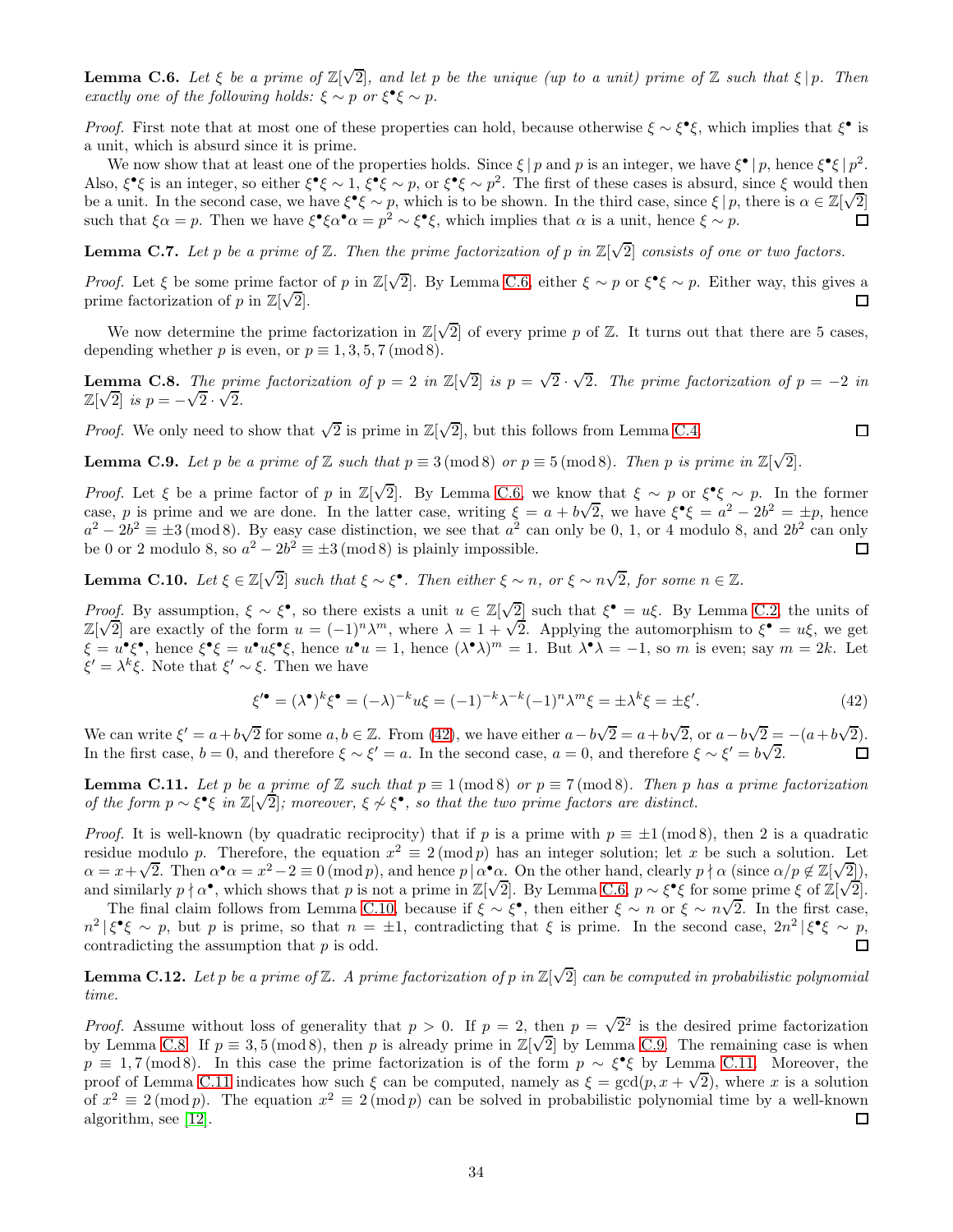#### C.3 Primes in  $\mathbb{Z}[\omega]$

**Lemma C.13.** Let  $\xi$  be a prime in  $\mathbb{Z}[\sqrt{2}]$ . Then either  $\xi$  is prime in  $\mathbb{Z}[\omega]$ , or else  $\xi \sim t^{\dagger}t$  where t is some prime of  $\mathbb{Z}[\omega]$ . In particular, the prime factorization of  $\xi$  in  $\mathbb{Z}[\omega]$  consists of either one or two factors.

*Proof.* This is similar to the proof of Lemma [C.7.](#page-33-5) Let t be some prime factor of  $\xi$  in  $\mathbb{Z}[\omega]$ . Then  $t \mid \xi$ , therefore  $t^{\dagger}$ |ξ<sup>†</sup> = ξ, therefore  $t^{\dagger}t$ |ξ<sup>2</sup> in Z[ω]. But both  $t^{\dagger}t$  and ξ are elements of Z[√2], so  $t^{\dagger}t$ |ξ<sup>2</sup> in Z[√2]. Since ξ is prime in  $\mathbb{Z}[\sqrt{2}]$ , there are only three possibilities:  $t^{\dagger}t \sim 1$ ,  $t^{\dagger}t \sim \xi$ , and  $t^{\dagger}t \sim \xi^2$ . In the first case, t is a unit, contradicting the fact that it is prime in  $\mathbb{Z}[\omega]$ . In the second case, we are done. In the third case, since  $t | \xi$ , there is  $a \in \mathbb{Z}[\omega]$  such that  $at = \xi$ . Then  $a^{\dagger}at^{\dagger}t = \xi^{\dagger}\xi = \xi^2 = t^{\dagger}t$ , which implies  $a^{\dagger}a = 1$ . Therefore a is a unit, and  $t \sim \xi$ . Therefore  $\xi$  is prime in  $\mathbb{Z}[\omega]$  and we are done.

## C.4 The Diophantine equation  $t^{\dagger}t = \xi$

We are interested in solving equations of the form

<span id="page-34-0"></span>
$$
t^{\dagger}t = \xi,\tag{43}
$$

where  $\xi \in \mathbb{D}[\sqrt{2}]$  is given, and  $t \in \mathbb{D}[\omega]$  is unknown.

**Definition C.14.** Recall that for elements  $\xi, \xi' \in \mathbb{Z}[\sqrt{2}]$ , the notation  $\xi \sim \xi'$  means that  $\xi, \xi'$  differ by a unit, i.e., **Definition** C(1) is recent that  $\zeta$  is  $\zeta$  is  $\zeta$  is  $\zeta$  is defined by  $\zeta$  is defined by  $\zeta$  is defined by  $\zeta$  is defined by  $\zeta$ . We extend this notation also to the ring  $\mathbb{D}[\sqrt{2}]$ : for  $\xi$ ,  $\xi' \in$ we write  $\xi \sim \xi'$  iff there exists a unit  $u \in \mathbb{Z}[\sqrt{2}]$  such that  $\xi = u\xi'$ . Note that we have taken u to be a unit of the ring  $\mathbb{Z}[\sqrt{2}]$ , not of  $\mathbb{D}[\sqrt{2}]$ .

It will often be convenient to replace [\(43\)](#page-34-0) by the following weaker condition.

**Definition C.15.** We say that  $\xi \in \mathbb{D}[\sqrt{2}]$  is  $\dagger$ -decomposable if the equation

<span id="page-34-1"></span>
$$
t^{\dagger}t \sim \xi \tag{44}
$$

has a solution  $t \in \mathbb{D}[\omega]$ .

<span id="page-34-5"></span>Solutions to [\(43\)](#page-34-0) can be recovered from solutions to [\(44\)](#page-34-1) by using the following observation:

**Lemma C.16.** Let  $\xi \in \mathbb{D}[\sqrt{2}]$ . Then equation [\(43\)](#page-34-0) has a solution if and only if  $\xi$  is doubly positive and  $\dagger$ decomposable.

*Proof.* If  $\xi$  is a solution to [\(43\)](#page-34-0), then it is obviously †-decomposable. It is also doubly positive by Lemma [6.1.](#page-10-5) Conversely, assume  $t^{\dagger}t \sim \xi$ . Then there exists a unit u of  $\mathbb{Z}[\sqrt{2}]$  such that  $\xi = ut^{\dagger}t$ . Since both  $\xi$  and  $t^{\dagger}t$  are doubly positive, it follows that u is doubly positive, and hence u is a square of the ring  $\mathbb{Z}[\sqrt{2}]$  by Lemma [C.2;](#page-32-3) say  $u = v^2$ . Since  $v \in \mathbb{Z}[\sqrt{2}]$ , we have  $v = v^{\dagger}$ . Setting  $t' = vt$ , we have  $\xi = v^{\dagger}vt^{\dagger}t = t'^{\dagger}t'$ , which finishes the proof.  $\square$ 

# C.5 The case  $\xi \in \mathbb{Z}[\sqrt{2}]$

<span id="page-34-2"></span>**Lemma C.17.** Suppose  $t^{\dagger}t \sim \xi$  for  $t \in \mathbb{D}[\omega]$  and  $\xi \in \mathbb{Z}[\sqrt{2}]$ . Then  $t \in \mathbb{Z}[\omega]$ .

*Proof.* Note that, in  $\mathbb{Z}[\omega]$ , we have  $\sqrt{2}^k \begin{bmatrix} t & \text{if and only if } 2^k \end{bmatrix} t^{\dagger}t$ . Choose  $t' \in \mathbb{Z}[\omega]$  and  $k \geq 0$  such that  $t = t'/\sqrt{2^k}$ . Then  $t'^{\dagger}t' = 2^{k}\xi$ , hence  $2^{k} |t'^{\dagger}t'$ , hence  $\sqrt{2^{k}} |t'$ , hence  $t \in \mathbb{Z}[\omega]$ .  $\Box$ 

<span id="page-34-3"></span>**Lemma C.18.** If  $x, y, z$  are three elements of a Euclidean domain, then

$$
\gcd(xy, z) | \gcd(x, z) \cdot \gcd(y, z).
$$

Proof. By considering the prime factorization of z.

<span id="page-34-4"></span>**Lemma C.19.** Suppose  $\xi = \alpha \beta$ , where  $\alpha, \beta \in \mathbb{Z}[\sqrt{2}]$  and  $gcd(\alpha, \beta) = 1$ . Then  $\xi$  is  $\dagger$ -decomposable iff  $\alpha$  and  $\beta$  are †-decomposable.

*Proof.* For the right-to-left implication, assume  $\alpha \sim s^{\dagger} s$  and  $\beta \sim r^{\dagger} r$ . Clearly  $\xi = \alpha \beta \sim (sr)^{\dagger} sr$ . For the leftto-right implication, assume  $\xi \sim t^{\dagger}t$ . Note that  $t \in \mathbb{Z}[\omega]$  by Lemma [C.17.](#page-34-2) To show that  $\alpha$  is †-decomposable, let  $s = \gcd(t, \alpha)$ . We claim that  $s^{\dagger} s \sim \alpha$ . Clearly, since  $s | \alpha$  and  $s^{\dagger} | \alpha$ , we have  $s^{\dagger} s | \alpha^2$ . One the other hand, we know that  $s^{\dagger} s | t^{\dagger} t \sim \xi = \alpha \beta$ . Since  $\alpha$  and  $\beta$  are relatively prime, it follows that  $s^{\dagger} s | \alpha$ . Conversely, note that by Lemma [C.18,](#page-34-3)  $\alpha = \gcd(t^{\dagger}t, \alpha) | \gcd(t^{\dagger}, \alpha) \cdot \gcd(t, \alpha) = s^{\dagger}s$ . Therefore  $s^{\dagger}s \sim \alpha$  and  $\alpha$  is †-decomposable. The argument for  $\beta$  is similar.

 $\square$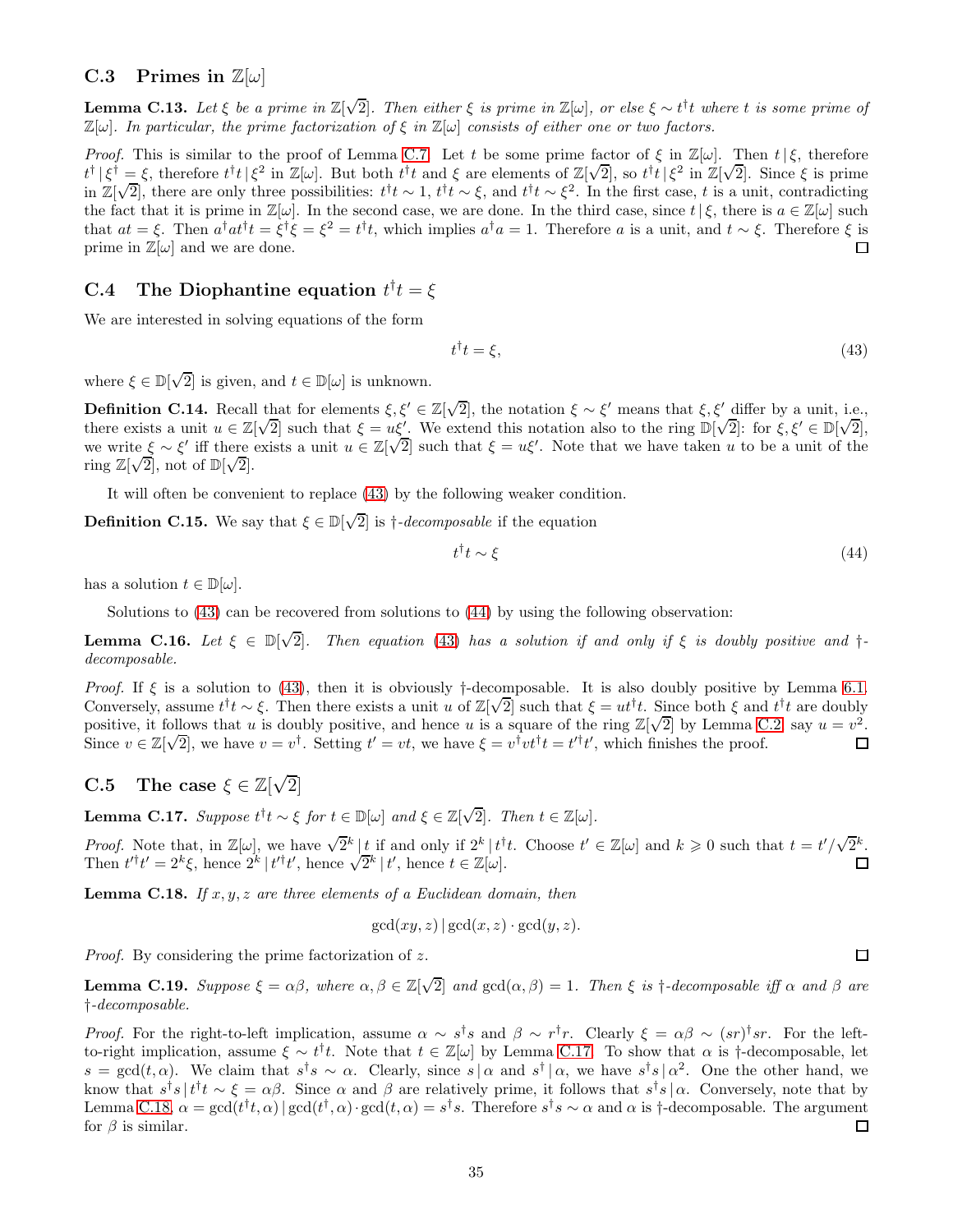<span id="page-35-0"></span>**Lemma C.20.** Suppose that  $\xi \in \mathbb{Z}[\sqrt{2}]$  is prime. Let  $p > 0$  be the unique positive prime in  $\mathbb{Z}$  such that  $\xi | p$ . Then  $\xi$  is  $\dagger$ -decomposable if and only if  $p = 2$  or  $p \equiv 1, 3, 5 \pmod{8}$ .

*Proof.* We consider each case in turn. If  $p = 2$ , then  $\xi \sim \sqrt{2}$ . Let  $\delta = 1 + \omega$ ; a simple calculation shows that  $δ<sup>†</sup>δ = λ√2 ~ ε$ . So ξ is †-decomposable.

If  $p \equiv 1 \pmod{4}$ , then by quadratic reciprocity, there exists some integer u such that  $u^2 \equiv -1 \pmod{p}$ . Therefore  $\xi |p| u^2 + 1 = (u+i)(u-i)$ . Let  $t = \gcd(\xi, u+i)$ . We claim that  $\xi \sim t^{\dagger}t$ . Note that  $t | \xi$ , hence  $t^{\dagger} | \xi^{\dagger} = \xi$ , hence  $t^{\dagger}t^{\dagger}\xi^2$ . Since  $\xi$  is prime in  $\mathbb{Z}[\sqrt{2}]$ , there are 3 possibilities:  $t^{\dagger}t \sim 1$ ,  $t^{\dagger}t \sim \xi$ , or  $t^{\dagger}t \sim \xi^2$ . The first case is not possible, because in this case, t would be a unit, so that  $\xi$  is relatively prime to  $u + i$ , hence to  $u - i$ , hence to  $u^2 + 1$ , contradicting  $\xi | u^2 + 1$ . In the second case, we have  $t^{\dagger}t \sim \xi$ , which was to be shown. In the third case, we have  $t^{\dagger}t \sim \xi^2$ . Since  $t \mid \xi$ , there exists some  $s \in \mathbb{Z}[\omega]$  such that  $ts = \xi$ . But then  $t^{\dagger}ts^{\dagger} s = \xi^{\dagger}\xi = \xi^2 \sim t^{\dagger}t$ , so that s is a unit. In this case, we have  $t \sim \xi$ , therefore  $\xi | u + i$ , therefore also  $\xi = \xi^{\dagger} | u - i$ , hence  $\xi | (u + i) - (u - i) \sim 2$ , contradicting the fact that p is the only prime integer divisible by  $\xi$ .

The case  $p \equiv 3 \pmod{8}$  is very similar. In this case, by quadratic reciprocity,  $-2$  is a square modulo p, so that there exists some integer u such that  $u^2 \equiv -2 \pmod{p}$ . Therefore  $\xi |p| u^2 + 2 = (u + i\sqrt{2})(u - i\sqrt{2})$ . Let t = gcd(ξ,  $u + i\sqrt{2}$ ). We claim that  $\xi \sim t^{\dagger}t$ . Note that  $t \mid \xi$ , hence  $t^{\dagger} \mid \xi^{\dagger} = \xi$ , so  $t^{\dagger}t \mid \xi^2$ . So again we have the three possibilities  $t^{\dagger}t \sim 1$ ,  $t^{\dagger}t \sim \xi$ , or  $t^{\dagger}t \sim \xi^2$ . The first case is not possible, because in this case, t would be a unit, so that  $\xi$  is relatively prime to  $u + i\sqrt{2}$ , hence to  $u - i\sqrt{2}$ , hence to  $u^2 + 2$ , contradicting  $\xi | u^2 + 2$ . In the second case, we have  $t^{\dagger}t \sim \xi$ , which was to be shown. In the third case, we have  $t^{\dagger}t \sim \xi^2$ . Since  $t \mid \xi$ , there exists some  $s \in \mathbb{Z}[\omega]$ such that  $ts = \xi$ . But then  $t^{\dagger}ts^{\dagger}s = \xi^{\dagger}\xi = \xi^2 \sim t^{\dagger}t$ , so that s is a unit. In this case, we have  $t \sim \xi$ , therefore  $\xi | u + i\sqrt{2}$ , therefore also  $\xi = \xi^{\dagger} | u - i\sqrt{2}$ , hence  $\xi | i(u - i\sqrt{2}) - i(u + i\sqrt{2}) = 2\sqrt{2}$ . On the other hand,  $\xi | p$ , therefore  $\xi$  | gcd(p, 2 $\sqrt{2}$ ) = 1, contradicting the fact that  $\xi$  is not a unit.

Finally, if  $p \equiv 7 \pmod{8}$ , then  $p \sim \xi^{\bullet} \xi$  by Lemma [C.11.](#page-33-4) Assume that  $\xi$  is †-decomposable as  $\xi \sim t^{\dagger} t$ . Then

$$
(t^{\dagger}t)^{\bullet}(t^{\dagger}t) \sim \xi^{\bullet}\xi \sim p.
$$

Note that  $t^{\bullet}t \in \mathbb{Z}[i]$ , so we can write  $t^{\bullet}t = a + bi$  for some  $a, b \in \mathbb{Z}$ . But then we have

$$
p \sim (t^{\bullet}t)(t^{\bullet}t)^{\dagger} = (a+bi)(a-bi) = a^2 + b^2.
$$

But  $a^2$  and  $b^2$  can only be congruent to 0, 1, or 4 modulo 8, contradicting  $p \equiv 7 \pmod{8}$ . Therefore  $\xi$  is not †-decomposable, which is what was claimed.

<span id="page-35-1"></span>**Lemma C.21.** Suppose  $\xi \in \mathbb{Z}[\sqrt{2}]$  is prime. Let  $p > 0$  be the unique positive prime in  $\mathbb{Z}$  such that  $\xi | p$ . Let m be a positive integer. Then  $\xi^m$  is  $\dagger$ -decomposable if and only if m is even or  $p \equiv 1, 2, 3, 5 \pmod{8}$ .

*Proof.* If m is even, then note that  $\xi \in \mathbb{Z}[\sqrt{2}]$ , so  $\xi = \xi^{\dagger}$ ; therefore,  $t = \xi^{m/2}$  will be a solution. If  $p \equiv 1, 2, 3, 5 \pmod{8}$ , then by Lemma [C.20,](#page-35-0) there exists  $s \in \mathbb{Z}[\omega]$  with  $s^{\dagger}s \sim \xi$ ; therefore  $t = s^m$  is a solution of  $t^{\dagger}t \sim \xi^m$ . The only remaining case is then m is odd and  $p \equiv 7 \pmod{8}$ . In this case, there can be no solution. For assume on the contrary that  $t^{\dagger}t = \xi^m$ . Then as in the proof of Lemma [C.20,](#page-35-0) we can write  $t^{\bullet}t = a + bi$  for some  $a, b \in \mathbb{Z}$ , and we get

$$
pm \sim (t\bullet t)(t\bullet t)\dagger = (a + bi)(a - bi) = a2 + b2,
$$

<span id="page-35-2"></span>contradicting  $p^m \equiv 7 \pmod{8}$ .

Remark C.22. The proofs of Lemmas [C.20](#page-35-0) and [C.21](#page-35-1) are constructive, and immediately yield efficient algorithms for determining t, provided that we have an efficient method of solving  $u^2 \equiv -1 \pmod{p}$  when p is a prime congruent to 1 (mod 4) and of solving  $u^2 \equiv -2 \pmod{p}$  when p is a prime congruent to 3 (mod 8). These last problems can be solved in probabilistic polynomial time by a well-known algorithm, see [\[12\]](#page-39-5).

<span id="page-35-3"></span>**Lemma C.23.** Given  $\xi \in \mathbb{Z}[\sqrt{2}]$ , together with its prime factorization in  $\mathbb{Z}[\sqrt{2}]$ , there exists an algorithm that determines, in probabilistic polynomial time, whether the equation t † t ∼ ξ has a solution or not, and finds a solution if there is one.

*Proof.* Let  $\xi \sim \xi_1^{m_1} \xi_2^{m_2} \cdots \xi_k^{m_k}$  be a prime factorization of  $\xi$  in  $\mathbb{Z}[\sqrt{2}]$ , where  $\xi_1, \ldots, \xi_k$  are distinct (i.e., pairwise non-associate) primes. By Lemma [C.19,](#page-34-4)  $t^{\dagger}t \sim \xi$  has a solution if and only if  $t^{\dagger}t \sim \xi_i^{m_i}$  has a solution for all i. By Lemma [C.21,](#page-35-1)  $t^{\dagger}t \sim \xi_i^{m_i}$  has a solution if and only if  $m_i$  is even or  $p \equiv 1, 2, 3, 5 \pmod{8}$ . Since these conditions are easy to check, we can therefore determine the existence of a solution efficiently, i.e., in polynomial time.

Moreover, once a solution has been shown to exist, the actual solution can be efficiently computed. Namely, for each *i*, find  $t_i$  such that  $t_i^{\dagger} t_i \sim \xi_i^{m_i}$  as in Lemma [C.21.](#page-35-1) Then  $t \sim t_1 t_2 \cdots t_k$  satisfies  $t^{\dagger} t \sim \xi_1^{m_1} \xi_2^{m_2} \cdots \xi_k^{m_k} \sim \xi$ . By Remark [C.22,](#page-35-2) all of this can be computed in probabilistic polynomial time.

 $\Box$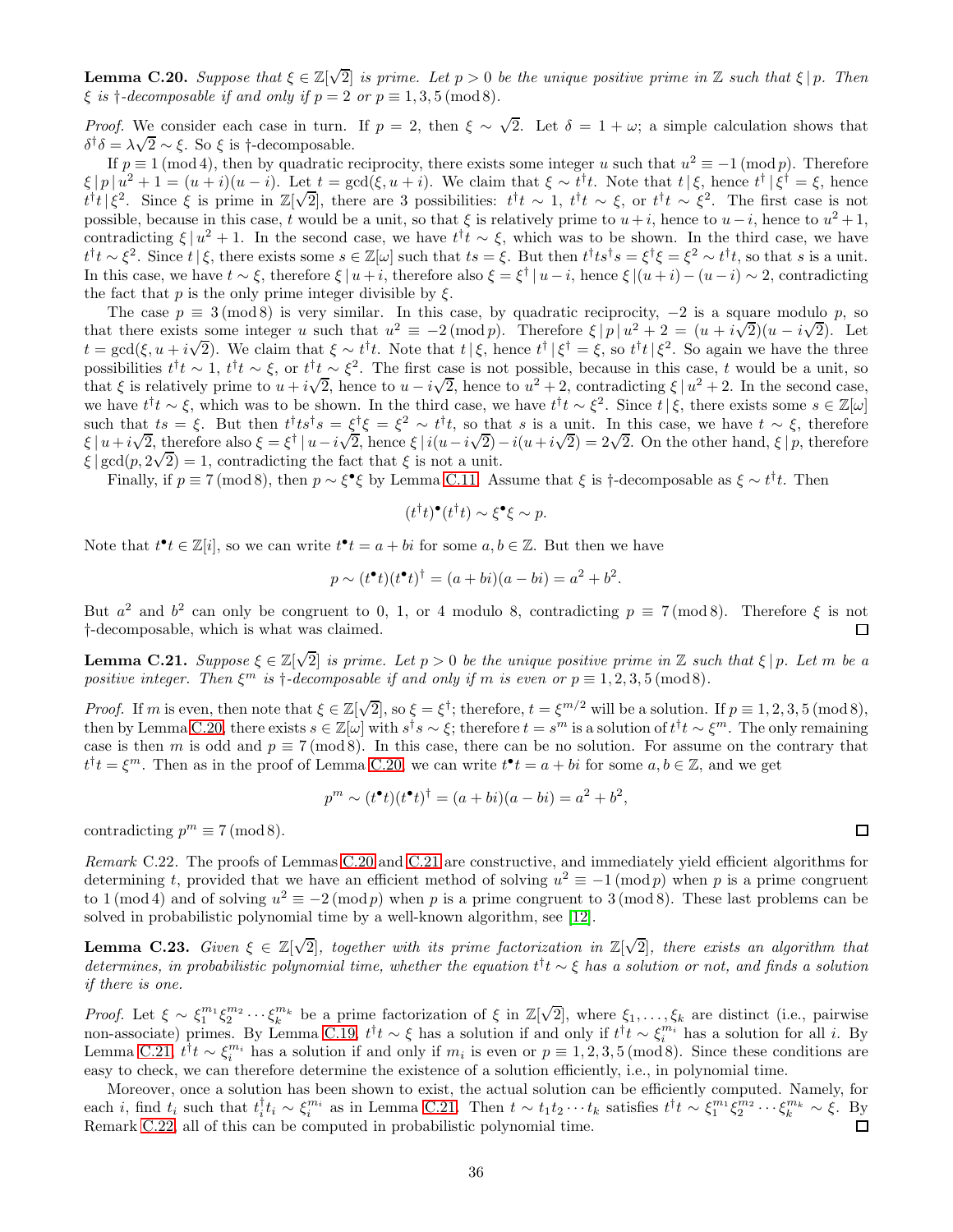<span id="page-36-2"></span>**Proposition C.24.** Let  $\xi \in \mathbb{Z}[\sqrt{2}]$ , and let  $n = \xi^{\bullet}\xi$ . Note that n is an integer. Given the prime factorization of n, there exists an algorithm that determines, in probabilistic polynomial time, whether the equation  $t^\dagger t\sim \xi$  has a solution or not, and finds a solution if there is one.

*Proof.* Suppose that  $n = \pm p_1^{m_1} \cdots p_k^{m_k}$  is the prime factorization of n, where  $p_1, \ldots, p_k$  are distinct positive primes. Each  $p_i$  can be efficiently factored into primes of  $\mathbb{Z}[\sqrt{2}]$  by Lemma [C.12;](#page-33-6) this yields the prime factorization of  $n = \xi^{\bullet} \xi$  in  $\mathbb{Z}[\sqrt{2}]$ . From this, it is easy to obtain a prime factorization of  $\xi$ . The rest of the claim then follows from Lemma [C.23.](#page-35-3)  $\Box$ 

# C.6 The case  $\xi \in \mathbb{D}[\sqrt{2}]$

<span id="page-36-3"></span>The following lemma can be used to reduce the problem of  $\dagger$ -decomposability in  $\mathbb{D}[\sqrt{2}]$  to  $\dagger$ -decomposability in  $\mathbb{Z}[\sqrt{2}]$ .

**Lemma C.25.** Consider  $\xi \in \mathbb{D}[\sqrt{2}]$ . Then  $\xi$  is  $\dagger$ -decomposable if and only if  $\sqrt{2}\xi$  is  $\dagger$ -decomposable.

Proof. Recall that  $\delta = 1 + \omega$  satisfies  $\delta^{\dagger} \delta = \lambda \sqrt{2} \sim \sqrt{2}$ . Also note that  $\delta$  is invertible in  $\mathbb{D}[\omega]$ ; specifically,  $\delta^{-1} =$ δλ<sup>−1</sup>ω<sup>-1</sup>/ $\sqrt{2}$  ∈ D[ω]. Assume that ξ is †-decomposable, so that  $t^{\dagger}t \sim \xi$ . Letting  $t' = \delta t$ , we have  $t'^{\dagger}t' = \delta^{\dagger} \delta t^{\dagger} t \sim$  $\sqrt{2}t^{\dagger}t \sim \sqrt{2}\xi$ , so that  $\sqrt{2}\xi$  is †-decomposable. The converse is proved similarly, using δ<sup>-1</sup> instead of δ.

We can now prove Theorem [6.2,](#page-10-3) whose statement we reproduce here.

**Theorem.** Let  $\xi \in \mathbb{D}[\sqrt{2}]$ . Note that  $\xi^{\bullet}\xi \in \mathbb{D}$ , so we can write  $\xi^{\bullet}\xi = \frac{n}{2^{\ell}}$  for some  $n \in \mathbb{Z}$  and  $\ell \in \mathbb{N}$ . There exists a probabilistic algorithm which, given  $\xi$  and, in case  $n \neq 0$ , a prime factorization of n, determines whether or not the equation  $t^{\dagger}t = \xi$  has a solution, and finds a solution if there is one. Moreover, the expected runtime of this algorithm is polynomial in the size of n.

*Proof.* Let  $\xi$  be an element of  $\mathbb{D}[\sqrt{2}]$  with  $\xi^{\bullet}\xi = \frac{n}{2^{\ell}}$  for some  $n \in \mathbb{Z}$ . First, the algorithm can easily check whether  $\xi$ is doubly positive, and if it is not, there is no solution. Next, if  $n = 0$ , then  $\xi = 0$ , and  $t = 0$  is obviously a solution, so there is nothing to do. Otherwise, let  $\xi' = \sqrt{2}^{\ell} \xi$ . Since  $\xi' \in \mathbb{Z}[\sqrt{2}]$  and  $\xi' \xi' = n$ , and a factorization of n is given, we can use Proposition [C.24](#page-36-2) to efficiently determine whether  $s^{\dagger}s \sim \xi'$  has a solution. By Lemma [C.25](#page-36-3) this is the case if and only if the equation  $t^{\dagger}t \sim \xi$  also has a solution, in which case it is given by  $t = \delta^{-\ell} s$ . Finally, since  $\xi$  is Π doubly positive, we can solve  $t'^{\dagger}t' = \xi$  by Lemma [C.16.](#page-34-5)

<span id="page-36-1"></span>We conclude this appendix with a useful fact: the algorithm of Theorem [6.2](#page-10-3) always succeeds in case n is a prime that is congruent to 1 modulo 8.

**Proposition C.26.** Let  $\xi = \mathbb{D}[\sqrt{2}]$  be doubly positive, with  $\xi^{\bullet}\xi = \frac{n}{2^{\ell}}$  for some  $n \in \mathbb{Z}$ . If n is prime and  $n \equiv 1 \pmod{8}$ , then the equation  $t^{\dagger}t = \xi$  has a solution.

Proof. Let  $\xi' = \sqrt{2}^{\ell} \xi$ . Then  $\xi' \in \mathbb{Z}[\sqrt{2}]$  and  $\xi' \xi' = n$ . Then  $\xi'$  is prime by Lemma [C.4](#page-32-2) and †-decomposable by Lemma [C.20.](#page-35-0) By Lemma [C.25,](#page-36-3)  $\xi$  is  $\dagger$ -decomposable, so that the equation  $t^{\dagger}t = \xi$  can be solved by Lemma [C.16.](#page-34-5)

## <span id="page-36-0"></span>D Proof of Lemma [8.4](#page-14-5)

**Definition D.1.** Recall that  $\delta = 1 + \omega$ . Every element  $u \in \mathbb{D}[\omega]$  can be written in the form

<span id="page-36-4"></span>
$$
u = \frac{1}{\delta^k} (a\omega^3 + b\omega^2 + c\omega + d),\tag{45}
$$

where  $a, b, c, d \in \mathbb{Z}$  and  $k \geqslant 0$ . The smallest k such that u can be written in this form is called the least  $\delta$ -exponent of u.

<span id="page-36-5"></span>Remark D.2. A calculation shows that  $\frac{1}{\delta}(a\omega^3 + b\omega^2 + c\omega + d)$  is equal to

$$
\frac{1}{2} [(a - b + c - d)\omega^3 + (a + b - c + d)\omega^2 + (-a + b + c - d)\omega + (a - b + c + d)].
$$

It follows that an element  $a\omega^3 + b\omega^2 + c\omega + d \in \mathbb{Z}[\omega]$  is divisible by  $\delta$  if and only if  $a + b + c + d$  is even.

We can now prove Lemma [8.4,](#page-14-5) whose statement we reproduce here.

**Lemma.** Each of the numbers n produced in step  $2(a)$  of Algorithm [7.6](#page-13-1) satisfies  $n \geq 0$ , and either  $n = 0$  or  $n \equiv 1 \pmod{8}.$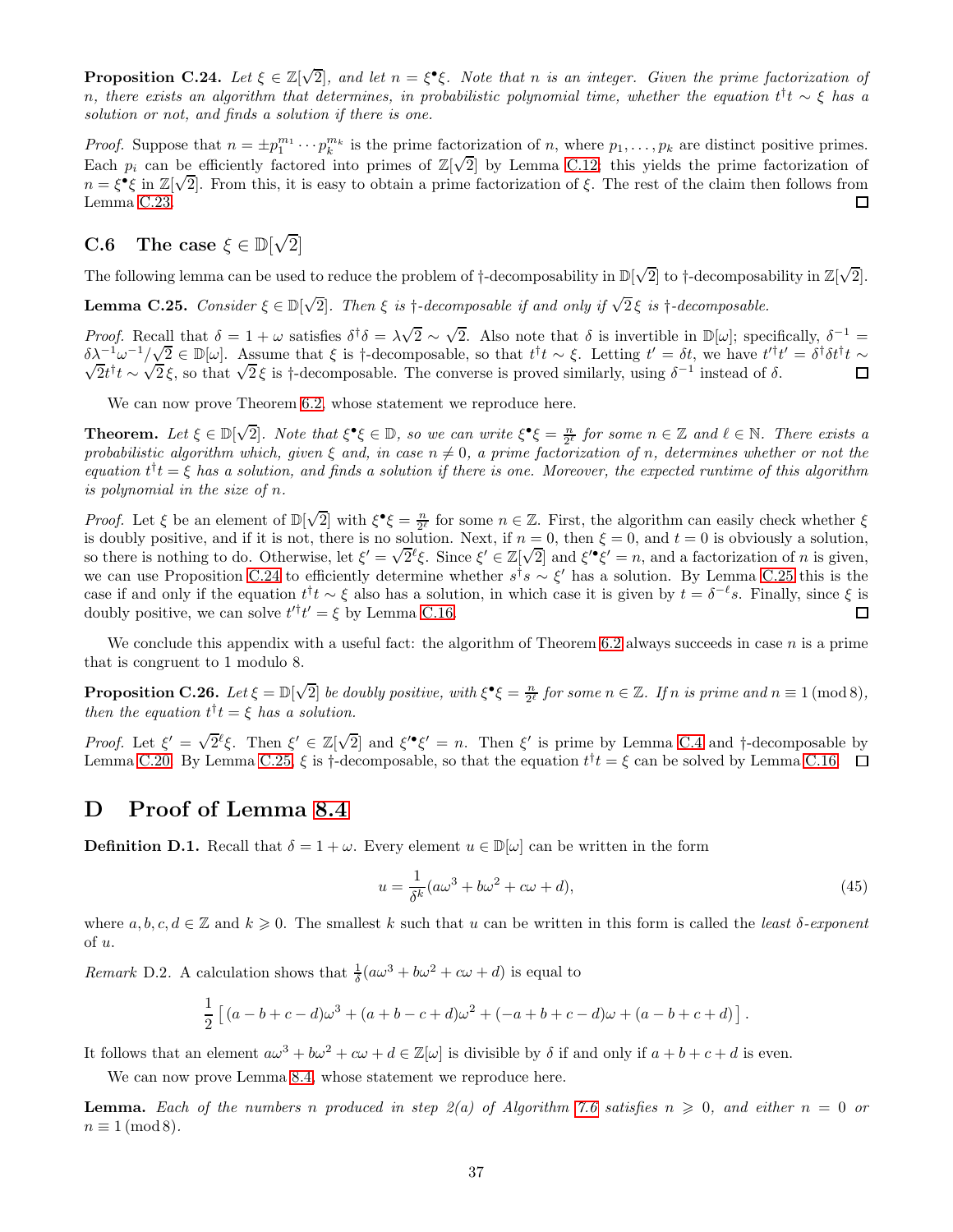*Proof.* Recall that in step 2(a) of Algorithm [7.6,](#page-13-1) we are given  $u \in \mathbb{D}[\omega]$  such that  $u \in \mathcal{D}$  and  $u^{\bullet} \in \mathcal{D}$ . We let  $\xi = 1 - u^{\dagger}u$  and write  $\xi^{\bullet}\xi = \frac{n}{2^{\ell}}$ , where  $\ell \geq 0$  is minimal. We must show that  $n \geq 0$ , and that either  $n = 0$  or  $n \equiv 1 \pmod{8}$ .

The first claim is trivial, since by assumption  $u^{\dagger}u \leq 1$  and  $(u^{\dagger}u)^{\bullet} \leq 1$ , and therefore  $\xi, \xi^{\bullet} \geq 0$ , which implies  $n \geq 0$ . For the second claim, write u in the form [\(45\)](#page-36-4), with least  $\delta$ -exponent k.

- Case 1:  $k \leq 1$ . In this case, one can show by a direct calculation (for example with the help of the algorithm from Proposition [5.21\)](#page-9-2) that the scaled two-dimensional grid problem only has the 9 solutions  $u = 0$  and  $u = \omega^j$ , where  $j = 0, \ldots, 7$ . In the first case,  $n = 1$ , and in the remaining 8 cases,  $n = 0$ , so the claim follows.
- Case 2:  $k \geqslant 2$ . We calculate

$$
u^{\dagger}u = \frac{1}{(\delta^{\dagger}\delta)^k}(A + B\sqrt{2}),
$$

where  $A = a^2 + b^2 + c^2 + d^2$  and  $B = cd + bc + ab - da$ . Note that, since k is the least  $\delta$ -exponent of u, Remark [D.2](#page-36-5) implies that  $a + b + c + d$  is odd. It easily follows that A is odd; moreover, since  $B \equiv (a + c)(b + d) \pmod{2}$ , it also follows that B is even. Also note that  $(\delta^{\dagger} \delta)^k = (\lambda \sqrt{2})^k$  is an element of  $\mathbb{Z}[\sqrt{2}]$ , and is divisible by 2 since  $k \ge 2$ . Therefore, we have  $(\delta^{\dagger} \delta)^k = C + D\sqrt{2}$  for some  $C, D \in \mathbb{Z}$  where  $C, D$  are both even. We further calculate

$$
\xi = 1 - u^{\dagger}u = \frac{1}{(\delta^{\dagger}\delta)^k}(C + D\sqrt{2} - A - B\sqrt{2}) = \frac{1}{(\delta^{\dagger}\delta)^k}(x + y\sqrt{2}),
$$

where  $x = C - A$  is odd and  $y = D - B$  is even. Noting that  $(\delta^{\dagger} \delta)^{\bullet} (\delta^{\dagger} \delta) = 2$  and that  $x^2 - 2y^2 \equiv 1 \pmod{8}$ , we therefore have

$$
\xi^{\bullet}\xi = \frac{1}{((\delta^{\dagger}\delta)^{\bullet}(\delta^{\dagger}\delta))^k}(x^2 - 2y^2) = \frac{1}{2^k}(x^2 - 2y^2).
$$

It follows that  $\ell = k$  and  $n = x^2 - 2y^2$ , and therefore  $n \equiv 1 \pmod{8}$ , which was to be shown.

## <span id="page-37-4"></span><span id="page-37-0"></span>E Proof of Lemma [8.6](#page-14-4)

<span id="page-37-5"></span><span id="page-37-3"></span>**Lemma E.1.** (a)  $\sqrt{x} \ge \ln x$  for all  $x > 0$ .

- <span id="page-37-6"></span>(b)  $3\sqrt{x} \ge (\ln x)^2$  for all  $x \ge 1$ .
- (c)  $(1 \frac{a}{x})^x \le e^{-a}$ , for all  $x \ge a > 0$ .

*Proof.* By elementary calculus. For (a) and (b), note that the functions  $f(x) = \ln x/\sqrt{x}$  and  $g(x) = (\ln x)^2/3\sqrt{x}$ , on the given domains, take their maxima at  $x = e^2$  and  $x = e^4$ , respectively, and in both cases, the maximum is less than 1. For (c), first note that for all  $z \in \mathbb{R}$ ,  $z + 1 \leq e^z$ ; the claim follows by letting  $z = -\frac{a}{x}$ .  $\Box$ 

We can now prove Lemma [8.6,](#page-14-4) whose statement we reproduce here.

**Lemma.** Let  $b > 0$  be an arbitrary fixed constant. Then for  $a \ge 1$ ,

$$
\sum_{x=1}^{\infty} \left(1 - \frac{1}{a + b \ln x}\right)^x = O(a).
$$

Proof. Let

$$
x_0 = 16a^2 + 144b^2. \tag{46}
$$

□

We claim that for all  $x \geq x_0$ ,

<span id="page-37-7"></span>
$$
\left(1 - \frac{1}{a + b \ln x}\right)^x \leqslant \frac{1}{x^2}.\tag{47}
$$

Indeed, from  $x \ge 16a^2$ , we get

<span id="page-37-1"></span>
$$
\frac{\sqrt{x}}{2} \geqslant 2a. \tag{48}
$$

From  $x \geqslant 144b^2$ , we get

<span id="page-37-2"></span>
$$
\frac{\sqrt{x}}{6} \geqslant 2b. \tag{49}
$$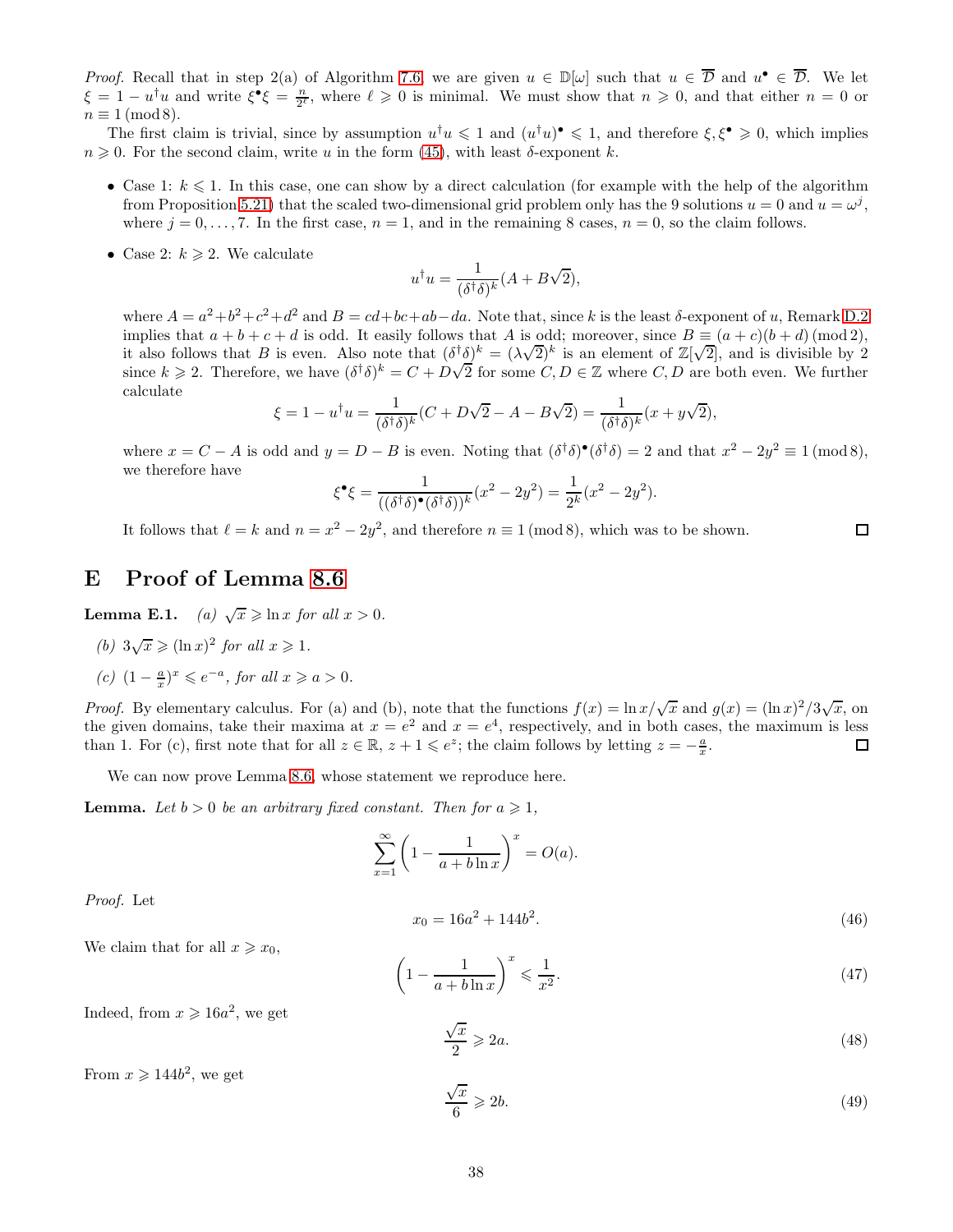Combining  $(48)$  and  $(49)$  with Lemma [E.1\(](#page-37-3)[a\)](#page-37-4) and [\(b\)](#page-37-5), we have

$$
x = \frac{\sqrt{x}}{2} \cdot \sqrt{x} + \frac{\sqrt{x}}{6} \cdot 3\sqrt{x} \ge 2a \ln x + 2b(\ln x)^2 = 2 \ln x(a + b \ln x),
$$

hence

$$
\frac{1}{a+b\ln x} \geqslant \frac{2\ln x}{x},
$$

hence

$$
\left(1 - \frac{1}{a + b \ln x}\right)^x \le \left(1 - \frac{2 \ln x}{x}\right)^x \le e^{-2 \ln x} = \frac{1}{x^2}
$$

where the final inequality uses Lemma  $E(1(c)$  $E(1(c)$ . This finishes the proof of  $(47)$ . The lemma now immediately follows, because we have

$$
\sum_{x=1}^{\infty} \left(1 - \frac{1}{a + b \ln x}\right)^x = \sum_{x=1}^{\lfloor x_0 \rfloor} \left(1 - \frac{1}{a + b \ln x}\right)^x + \sum_{x=\lfloor x_0 \rfloor + 1}^{\infty} \left(1 - \frac{1}{a + b \ln x}\right)^x
$$
  
\n
$$
\leqslant \sum_{x=1}^{\lfloor x_0 \rfloor} \left(1 - \frac{1}{a + b \ln x_0}\right)^x + \sum_{x=\lfloor x_0 \rfloor + 1}^{\infty} \frac{1}{x^2}
$$
  
\n
$$
\leqslant \sum_{x=0}^{\infty} \left(1 - \frac{1}{a + b \ln x_0}\right)^x + \sum_{x=1}^{\infty} \frac{1}{x^2}
$$
  
\n
$$
= a + b \ln x_0 + \frac{\pi^2}{6} = a + b \ln(16a^2 + 144b^2) + \frac{\pi^2}{6} = O(a).
$$

 $\Box$ 

## <span id="page-38-5"></span>References

- [1] A. Bocharov, Y. Gurevich, and K. M. Svore. Efficient decomposition of single-qubit gates into V basis circuits. Phys. Rev. A, 88:012313 (13 pages), 2013. Also available from [arXiv:1303.1411](http://arxiv.org/abs/1303.1411).
- <span id="page-38-4"></span>[2] A. Bocharov, M. Roetteler, and K. M. Svore. Efficient synthesis of probabilistic quantum circuits with fallback. Physical Review A, 91:052317, May 2015. Also available from  $arXiv:1409.3552$ .
- <span id="page-38-3"></span>[3] A. Bocharov, M. Roetteler, and K. M. Svore. Efficient synthesis of universal repeat-until-success quantum circuits. Phys. Rev. Lett., 114:080502, Feb. 2015. Also available from  $arXiv:1404.5320$ .
- <span id="page-38-2"></span>[4] G. Duclos-Cianci and K. M. Svore. Distillation of nonstabilizer states for universal quantum computation. Phys. Rev. A, 88:042325 (7 pages), 2013. Also available from [arXiv:1210.1980](http://arxiv.org/abs/1210.1980).
- <span id="page-38-0"></span>[5] A. G. Fowler. Constructing arbitrary Steane code single logical qubit fault-tolerant gates. Quantum Information and Computation,  $11(9-10):867-873$ , 2011. Also available from  $arXiv:quant-ph/0411206$ .
- <span id="page-38-9"></span><span id="page-38-8"></span>[6] B. Giles and P. Selinger. Exact synthesis of multiqubit Clifford+T circuits. Physical Review A, 87:032332, 2013. Also available from [arXiv:1212.0506](http://arxiv.org/abs/1212.0506).
- [7] B. Giles and P. Selinger. Remarks on Matsumoto and Amano's normal form for single-qubit Clifford+T operators. [arXiv:1312.6584](http://arxiv.org/abs/1312.6584), Dec. 2013.
- <span id="page-38-6"></span>[8] V. Kliuchnikov, A. Bocharov, and K. M. Svore. Asymptotically optimal topological quantum compiling. Phys. Rev. Lett., 112:140504, Apr 2014. Also available from [arXiv:1310.4150](http://arxiv.org/abs/1310.4150).
- <span id="page-38-1"></span>[9] V. Kliuchnikov, D. Maslov, and M. Mosca. Asymptotically optimal approximation of single qubit unitaries by Clifford and T circuits using a constant number of ancillary qubits. Phys. Rev. Lett., 110:190502 (5 pages), 2013. Also available from [arXiv:1212.0822v2](http://arxiv.org/abs/1212.0822v2).
- <span id="page-38-7"></span>[10] V. Kliuchnikov, D. Maslov, and M. Mosca. Fast and efficient exact synthesis of single qubit unitaries generated by Clifford and T gates. Quantum Information and Computation, 13(7–8):607–630, 2013. Also available from [arXiv:1206.5236v4](http://arxiv.org/abs/1206.5236v4).